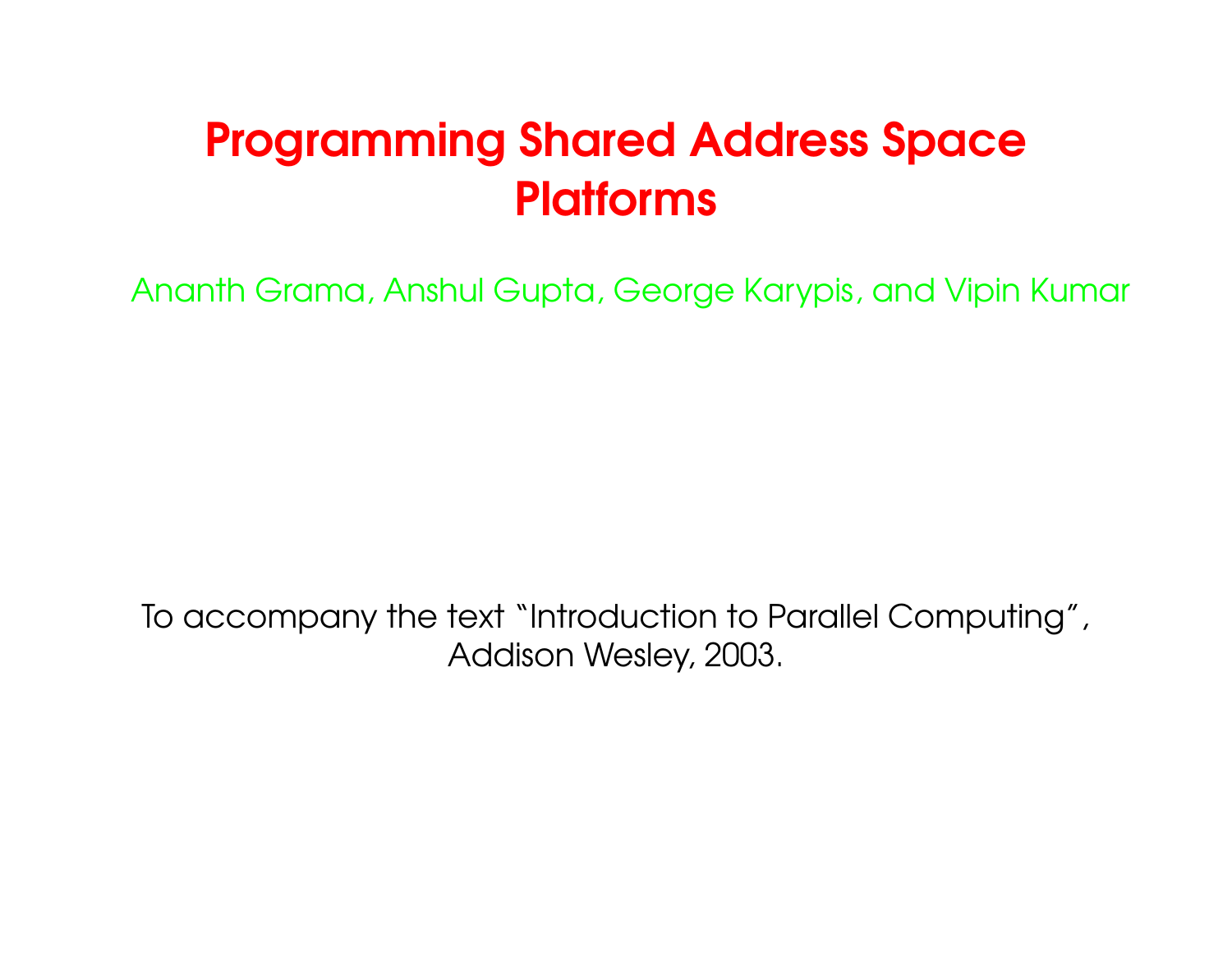# Topic Overview

- Thread Basics
- The POSIX Thread API
- Synchronization Primitives in Pthreads
- Controlling Thread and Synchronization Attributes
- Composite Synchronization Constructs
- OpenMP: <sup>a</sup> Standard for Directive Based Parallel Programming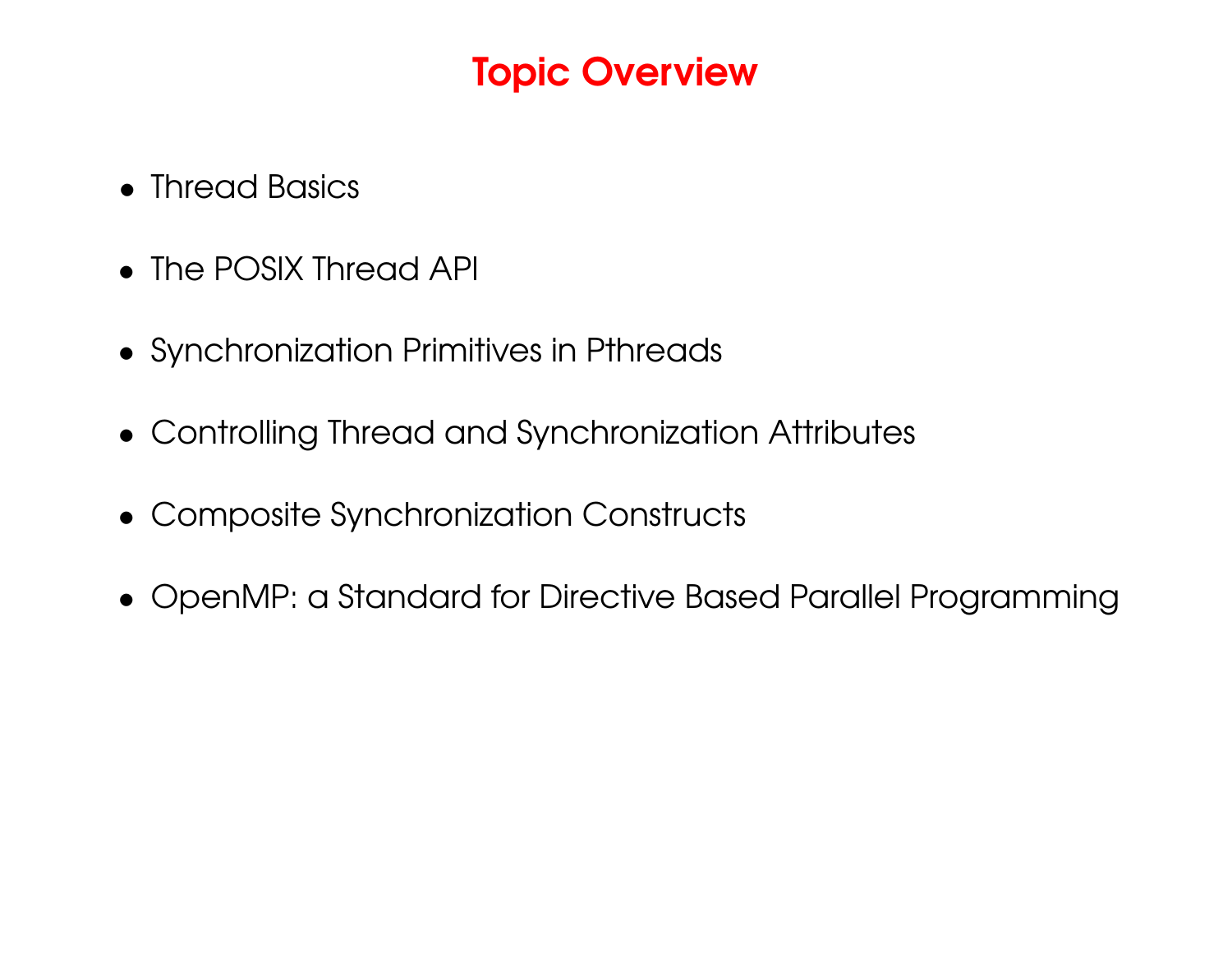# Overview of Programming Models

- Programming models provide support for expressing concurrency and synchronization.
- Process based models assume that all data associated with a process is private, by default, unless otherwise specified.
- Lightweight processes and threads assume that all memory is global.
- Directive based programming models extend the threaded model by facilitating creation and synchronization of threads.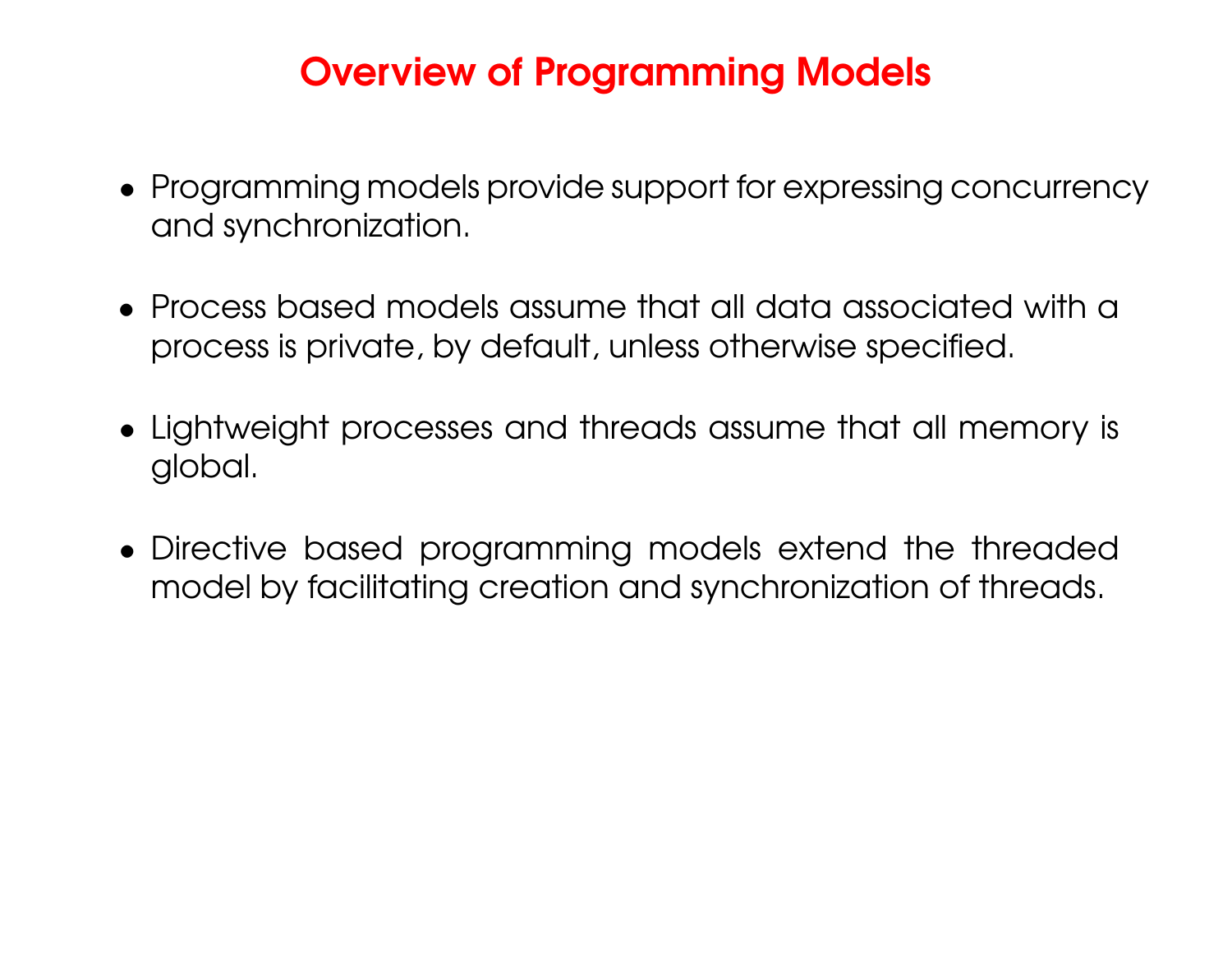### Overview of Programming Models

• A thread is <sup>a</sup> single stream of control in the flow of <sup>a</sup> program. A program like:

```
for (row = 0; row < n; row++)
    for (column = 0; column < n; column++)
       c[row][column] =
            dot product(get row(a, row),
                        qet col(b, col);
```
can be transformed to:

```
for (row = 0; row < n; row++)
    for (column = 0; column < n; column++)
       c[row][column] =create_thread(
                dot product(get row(a, row),
                          qet col(b, col));
```
In this case, one may think of the thread as an instance of <sup>a</sup> function that returns before the function has finished executing.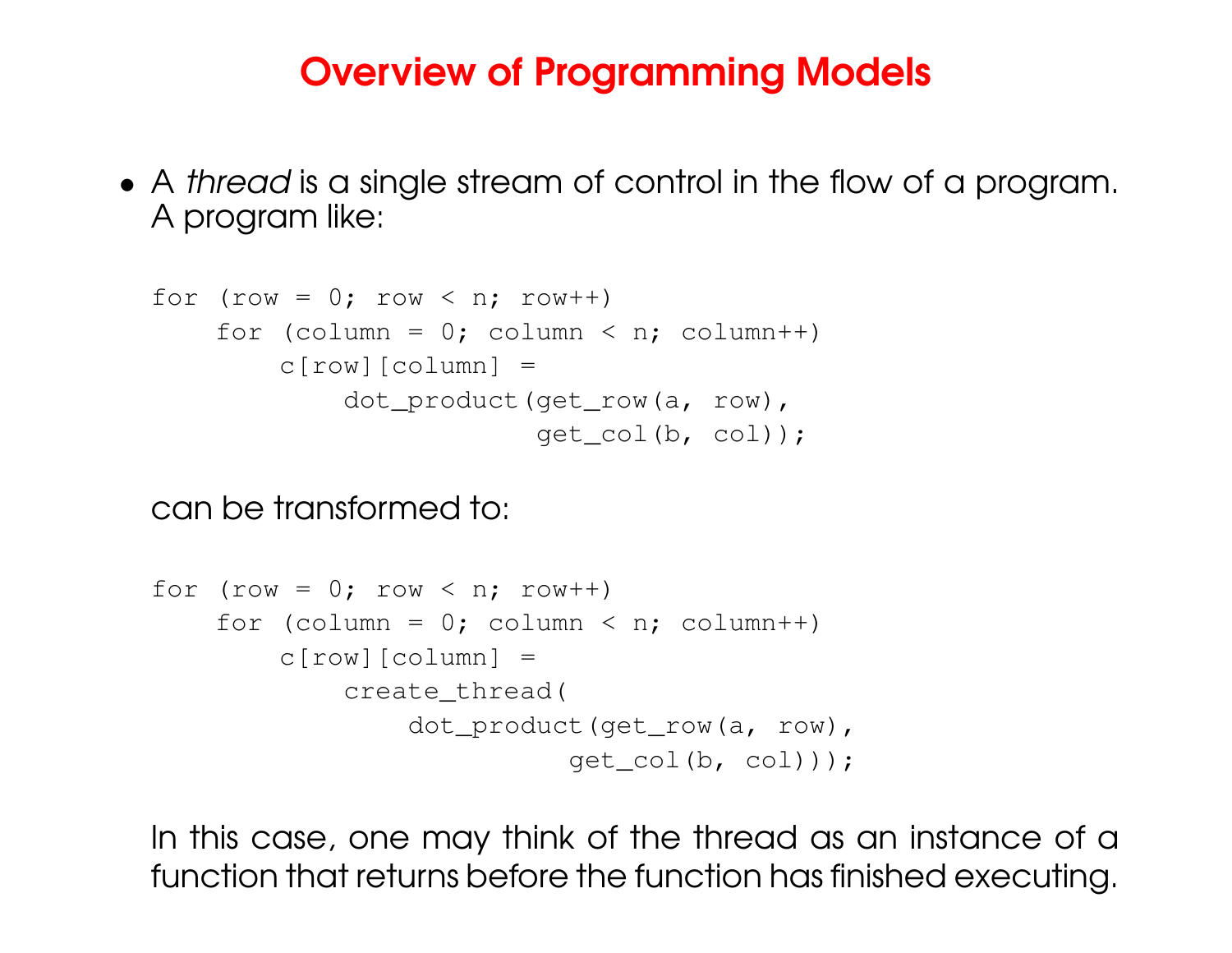### Thread Basics

- All memory in the logical machine model of <sup>a</sup> thread is globally accessible to every thread.
- The stack corresponding to the function call is generally treated as being local to the thread for liveness reasons.
- This implies <sup>a</sup> logical machine model with both global memory (default) and local memory (stacks).
- It is important to note that such <sup>a</sup> flat model may result in very poor performance since memory is physically distributed in typical machines.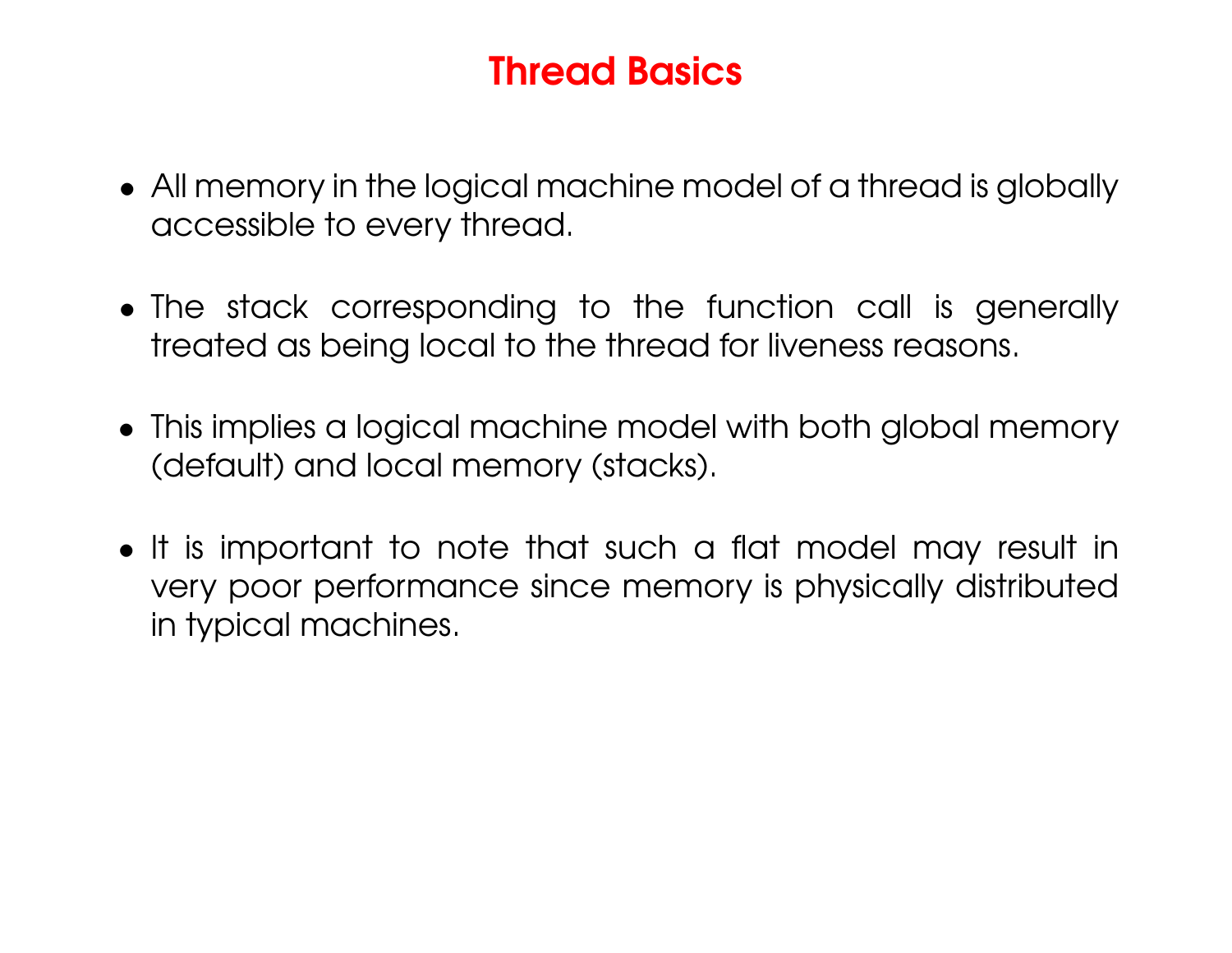#### Thread Basics



The logical machine model of <sup>a</sup> thread-based programming paradigm.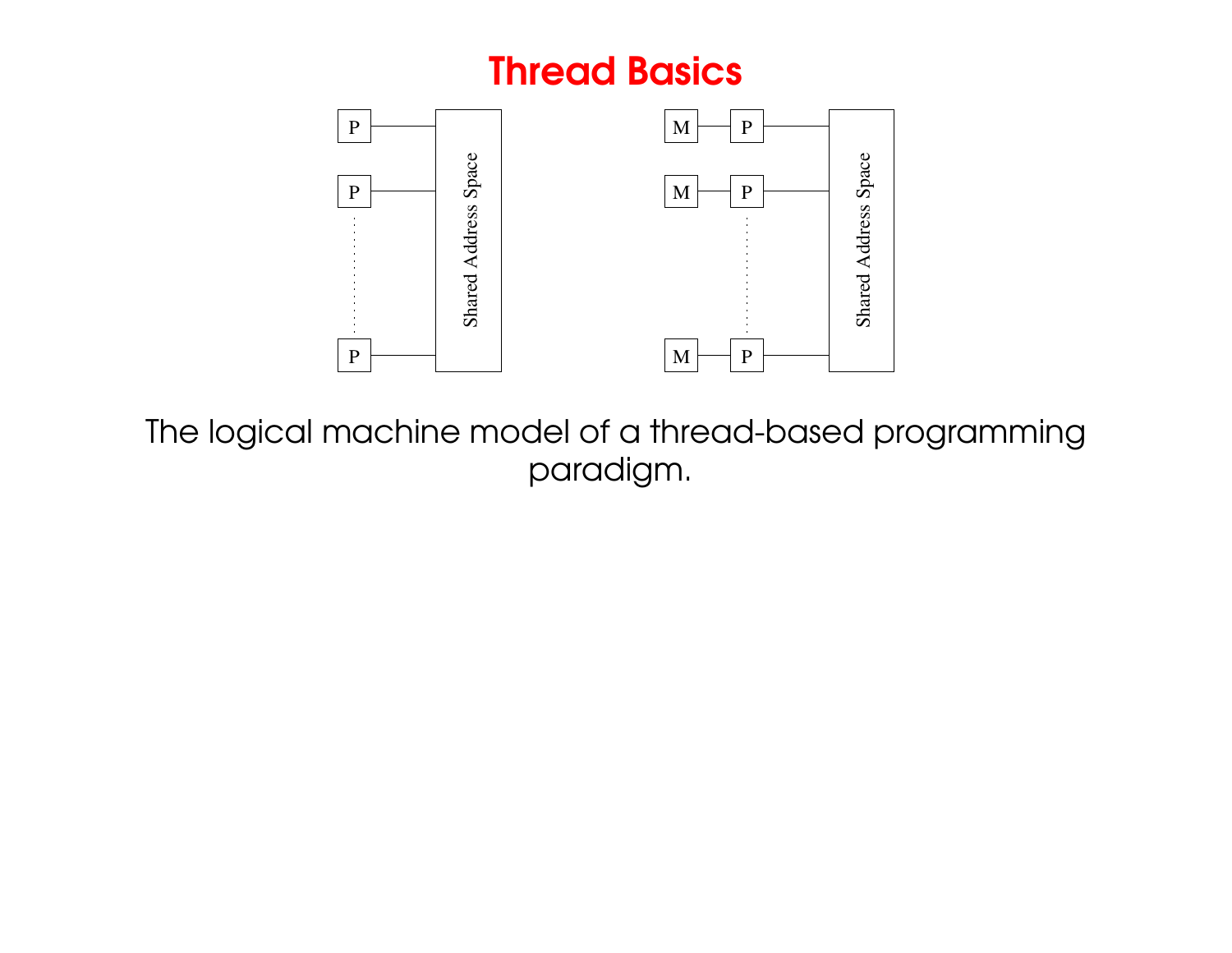### Thread Basics

- Threads provide software portability.
- Inherent support for latency hiding.
- Scheduling and load balancing.
- Ease of programming and widespread use.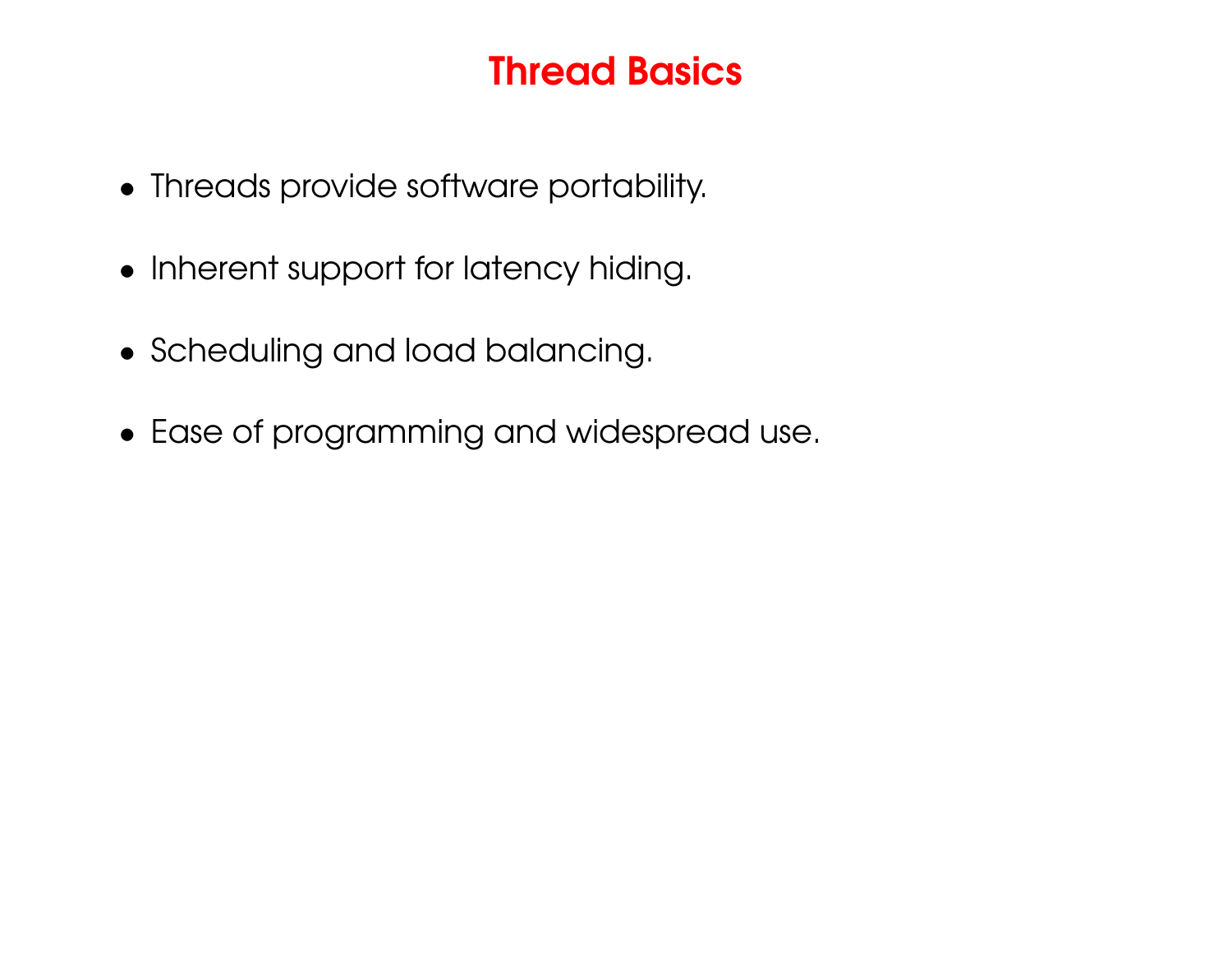# The POSIX Thread API

- Commonly referred to as Pthreads, POSIX has emerged as the standard threads API, supported by most vendors.
- The concepts discussed here are largely independent of the API and can be used for programming with other thread APIs (NT threads, Solaris threads, Java threads, etc.) as well.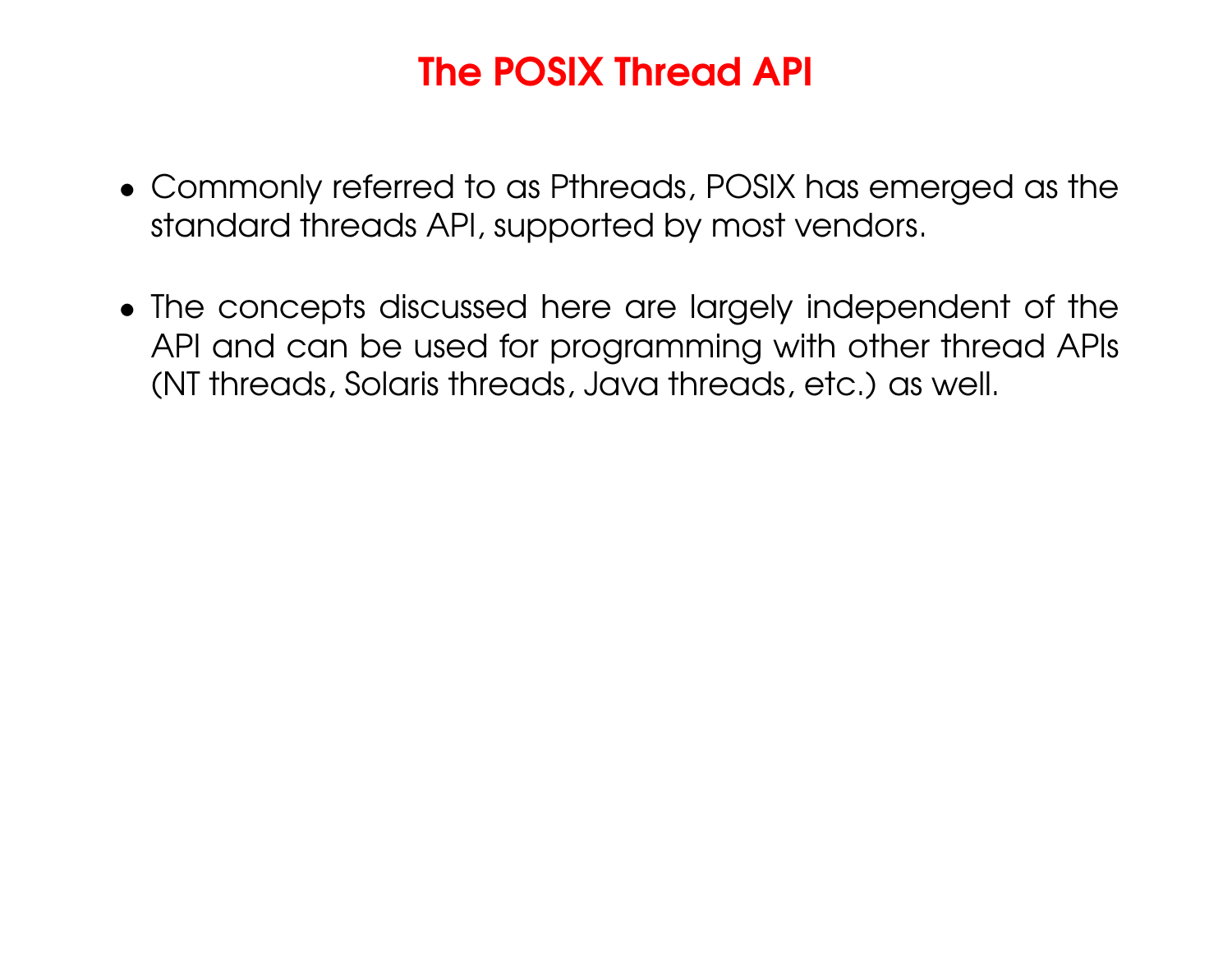#### Thread Basics: Creation and Termination

• Pthreads provides two basic functions for specifying concurrency in a program:

```
#include <pthread.h>
int pthread_create (
   pthread_t *thread_handle,
    const pthread_attr_t *attribute,
    void * (*thread_function)(void *),
    void *arg);
int pthread_join (
   pthread_t thread,
    void **ptr);
```
 $\bullet\,$  The function  ${\tt phread\_create}$  invokes function  ${\tt thread\_function}$ as a thread.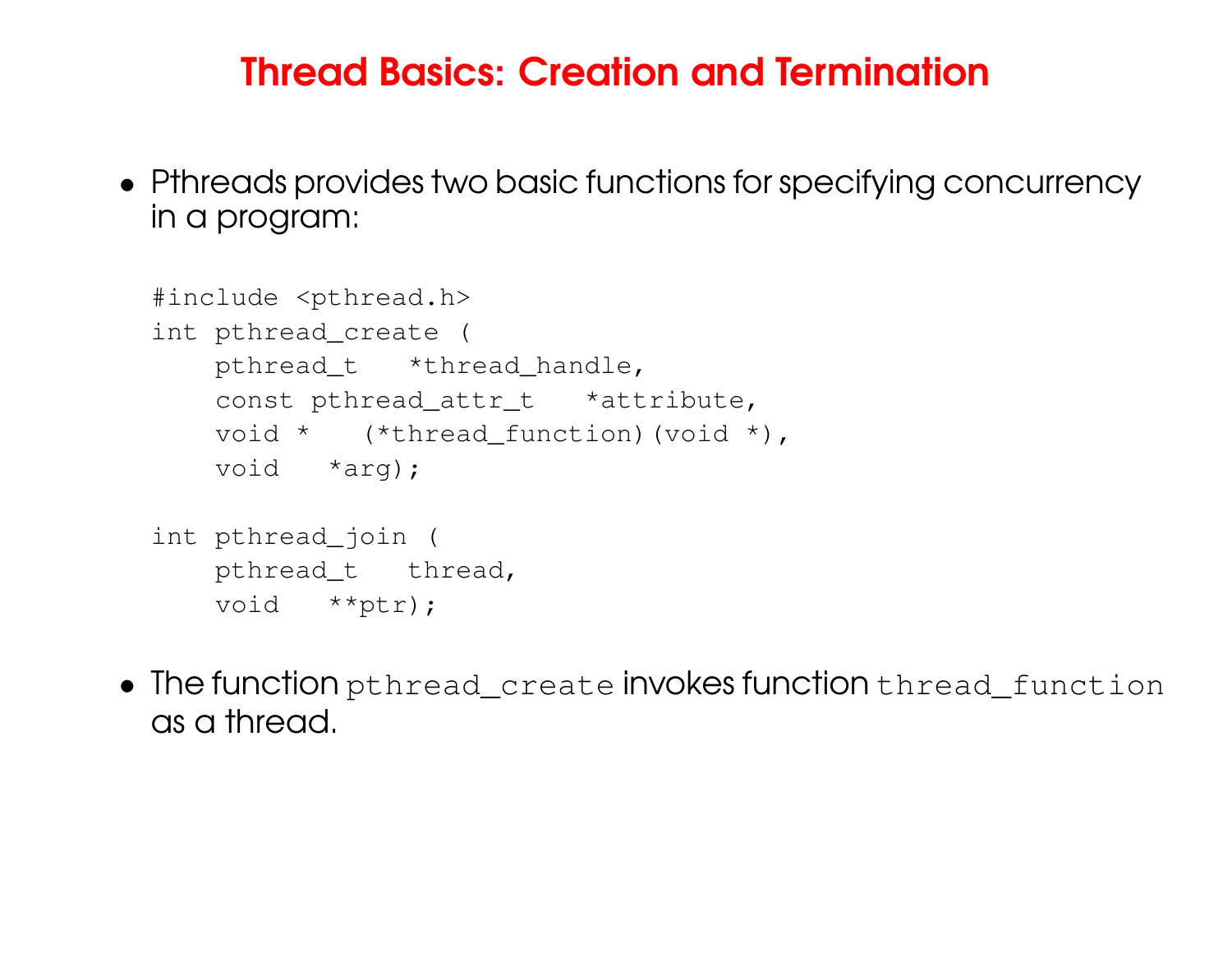#### Thread Basics: Creation and Termination (Example)

```
#include <pthread.h>
#include <stdlib.h>
#define MAX_THREADS 512
void *compute_pi (void *);
....
main() {
    ...pthread t p_threads[MAX_THREADS];
    pthread attr<sub>t</sub> attr;
    pthread_attr_init (&attr);
    for (i=0; i< num_threads; i++) {
        hits[i] = i;pthread_create(&p_threads[i], &attr, compute_pi,
             (void *) &hits[i]);
    }
    for (i=0; i< num_threads; i++) {
        pthread_join(p_threads[i], NULL);
        total hits += hits[i];
    }
     ...
}
```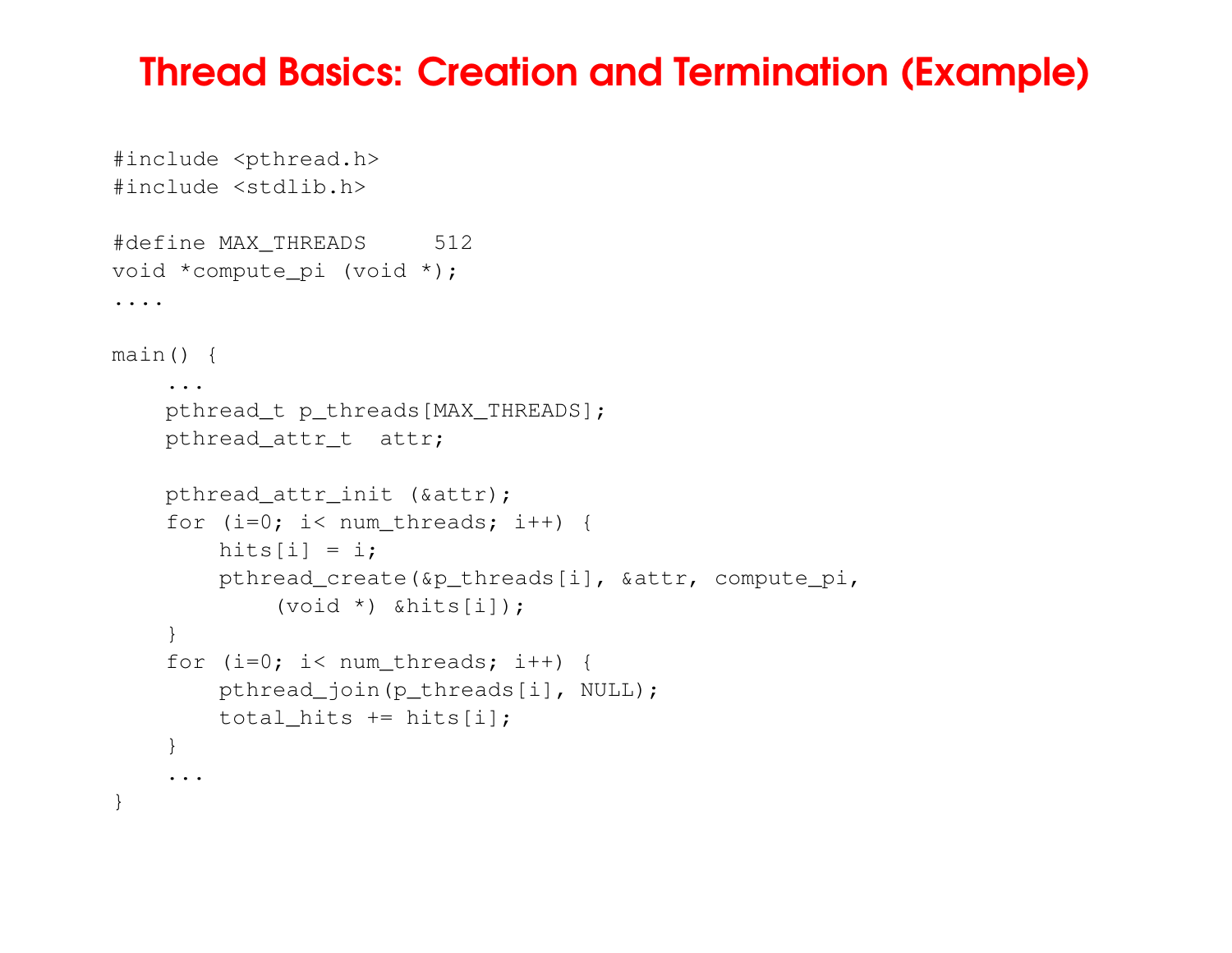#### Thread Basics: Creation and Termination (Example)

```
void *compute_pi (void *s) {
    int seed, i, *hit_pointer;
    double rand_no_x, rand_no_y;
    int local_hits;
   hit_pointer = (int *) s;seed = *hit_pointer;
    local hits = 0;
    for (i = 0; i < sample_points_per_thread; i++) {
        rand no x = (double) (rand r(delta)) / (double) ((2<<14)-1);rand no v = (double) (rand r(delta)) / (double) ((2<<14)-1);if (((rand_no_x - 0.5) * (rand_no_x - 0.5) +
            (rand-no_y - 0.5) * (rand-no_y - 0.5)) < 0.25local hits ++;seed *= i;
    }
    *hit_pointer = local_hits;
   pthread_exit(0);
}
```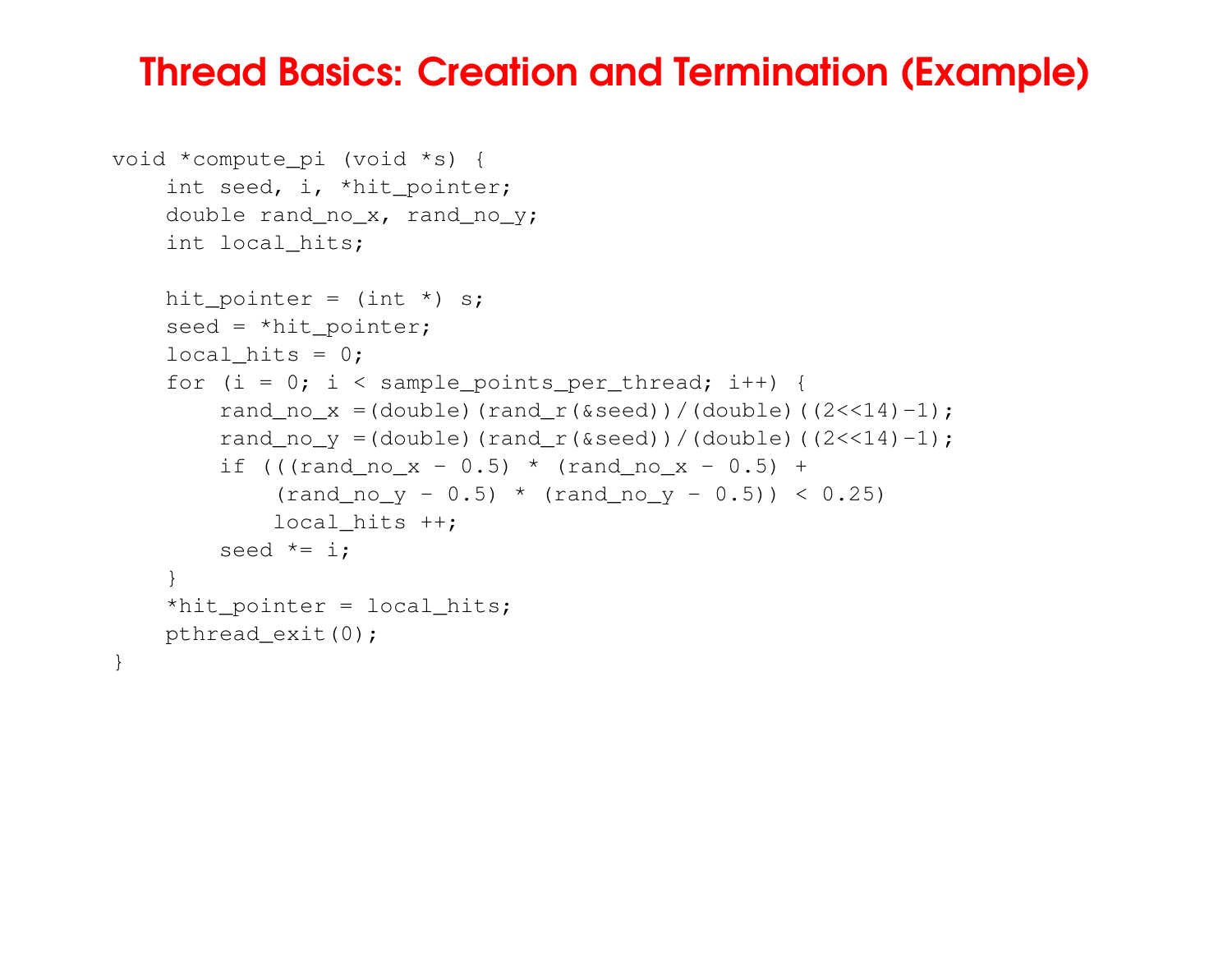### Programming and Performance Notes

- Note the use of the function  $\text{rand}_r$  (instead of superior random number generators such as drand48).
- Executing this on <sup>a</sup> 4-processor SGI Origin, we observe <sup>a</sup> 3.91 fold speedup at 32 threads. This corresponds to <sup>a</sup> parallel efficiency of 0.98!
- We can also modify the program slightly to observe the effect of false-sharing.
- The program can also be used to assess the secondary cache line size.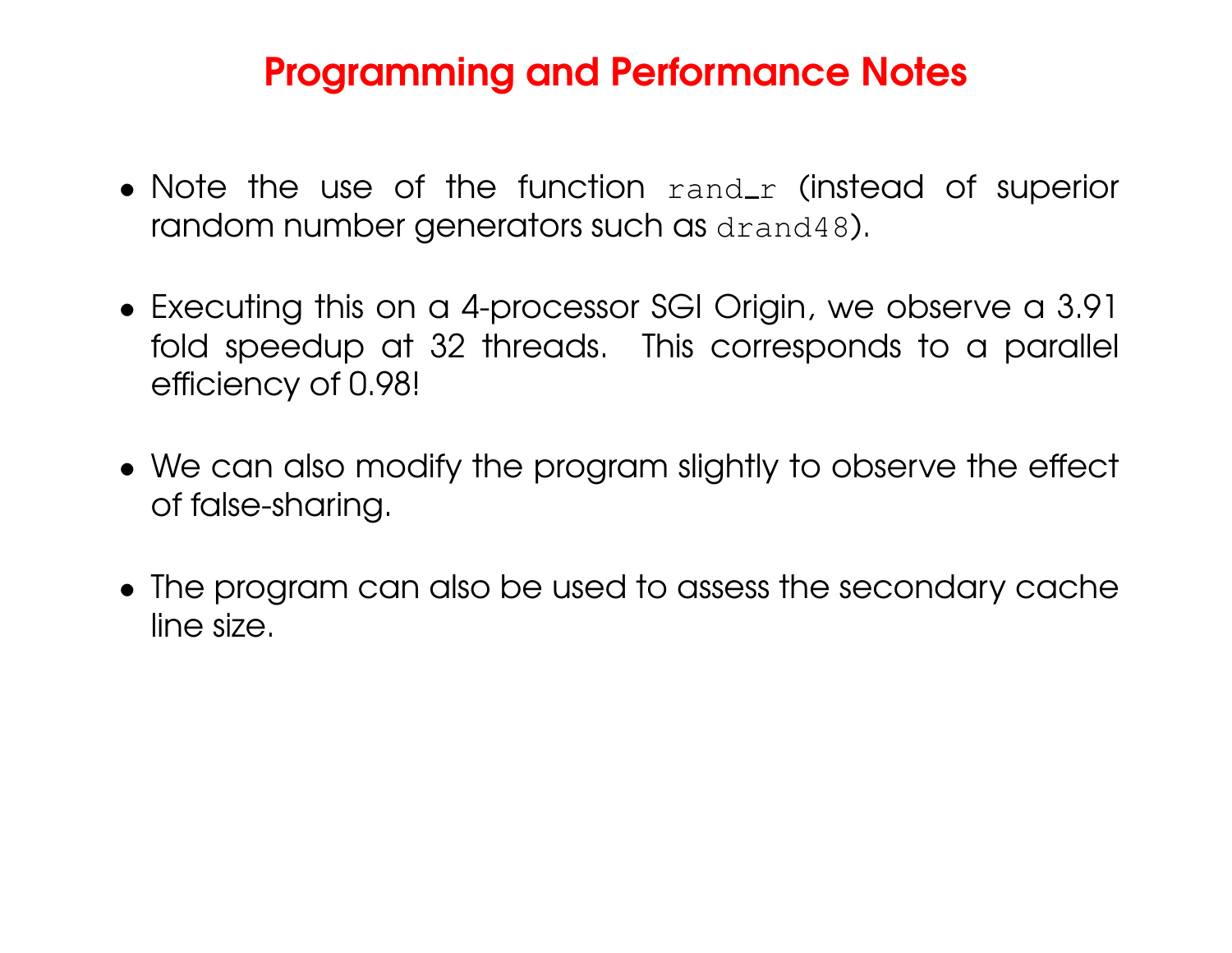### Programming and Performance Notes



logarithm of number of threads

Execution time of the  $\texttt{compute\_pi}$  program.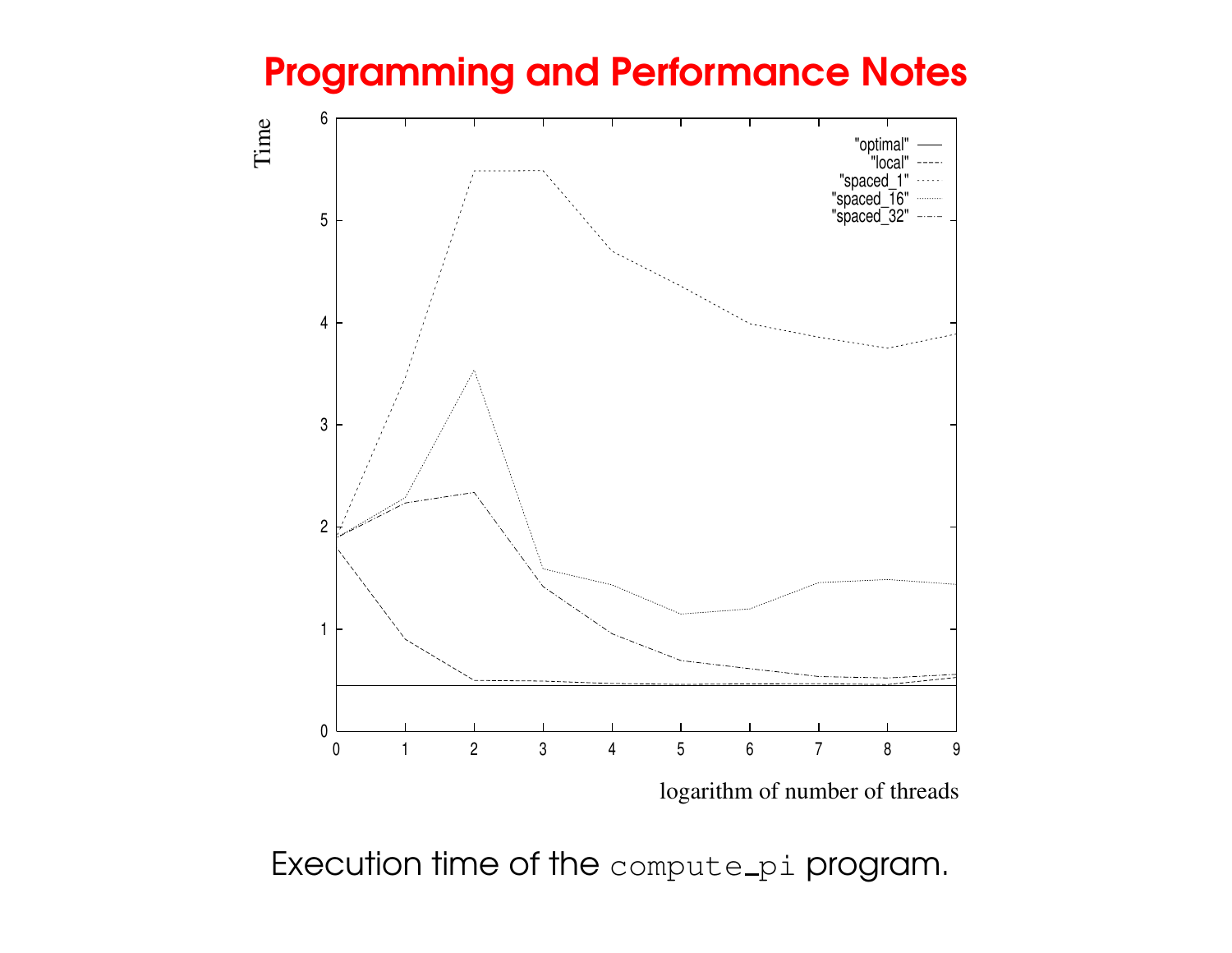### Synchronization Primitives in Pthreads

- When multiple threads attempt to manipulate the same data item, the results can often be incoherent if proper care is not taken to synchronize them.
- Consider:

```
\frac{1}{x} each thread tries to update variable best_cost as follows \frac{x}{x}if (my_cost < best_cost)
    best\_cost = my\_cost;
```
- Assume that there are two threads, the initial value of <code>best\_cost</code> is 100, and the values of  $\scriptstyle{\rm my\_cost}$  are 50 and 75 at threads t1 and t2.
- Depending on the schedule of the threads, the value of best\_cost **could be 50 or 75!**
- The value 75 does not correspond to any serialization of the threads.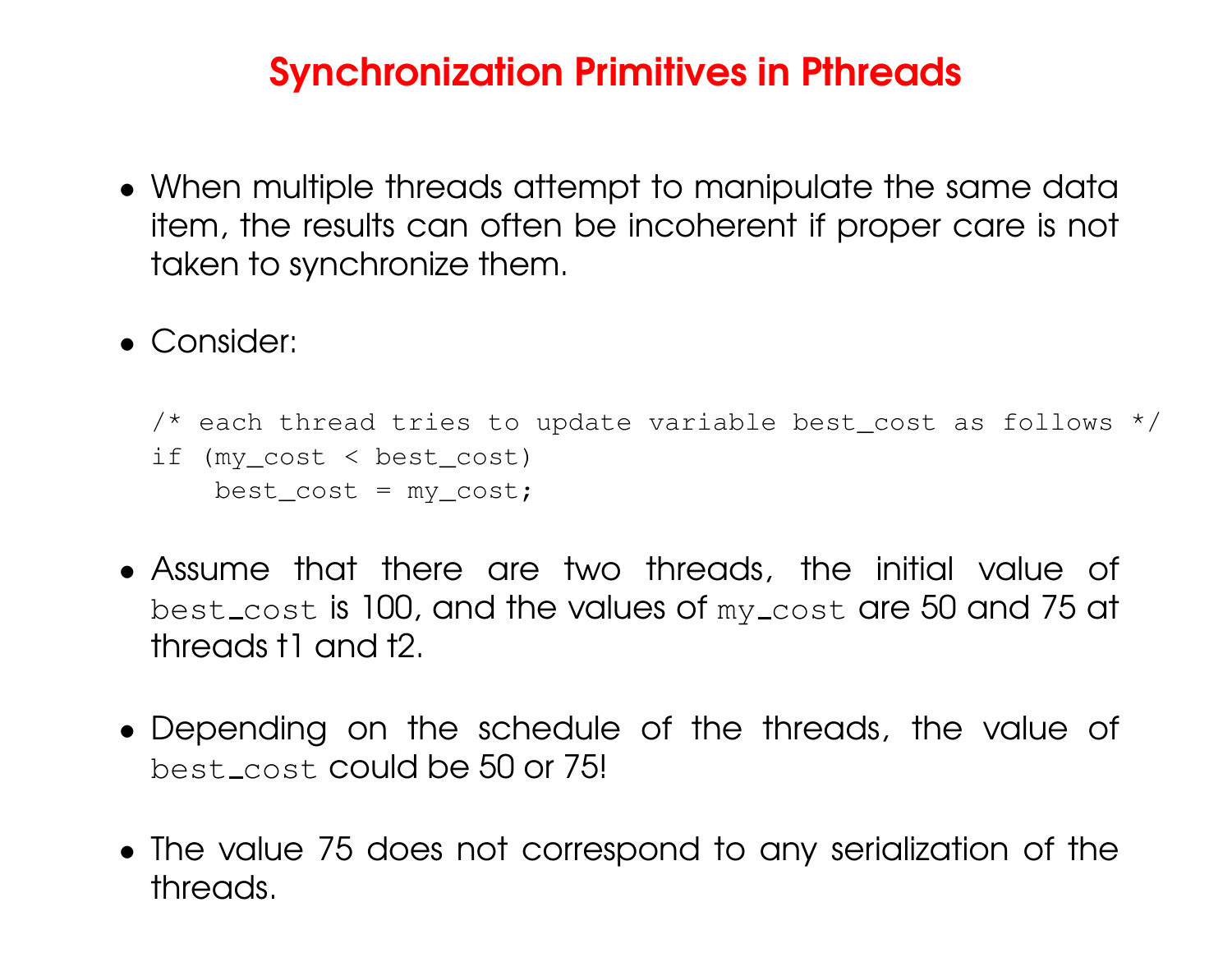# Mutual Exclusion

- The code in the previous example corresponds to <sup>a</sup> critical segment; i.e., <sup>a</sup> segment that must be executed by only one thread at any time.
- Critical segments in Pthreads are implemented using mutex locks.
- Mutex-locks have two states: locked and unlocked. At any point of time, only one thread can lock <sup>a</sup> mutex lock. A lock is an atomic operation.
- A thread entering <sup>a</sup> critical segment first tries to get <sup>a</sup> lock. It goes ahead when the lock is granted.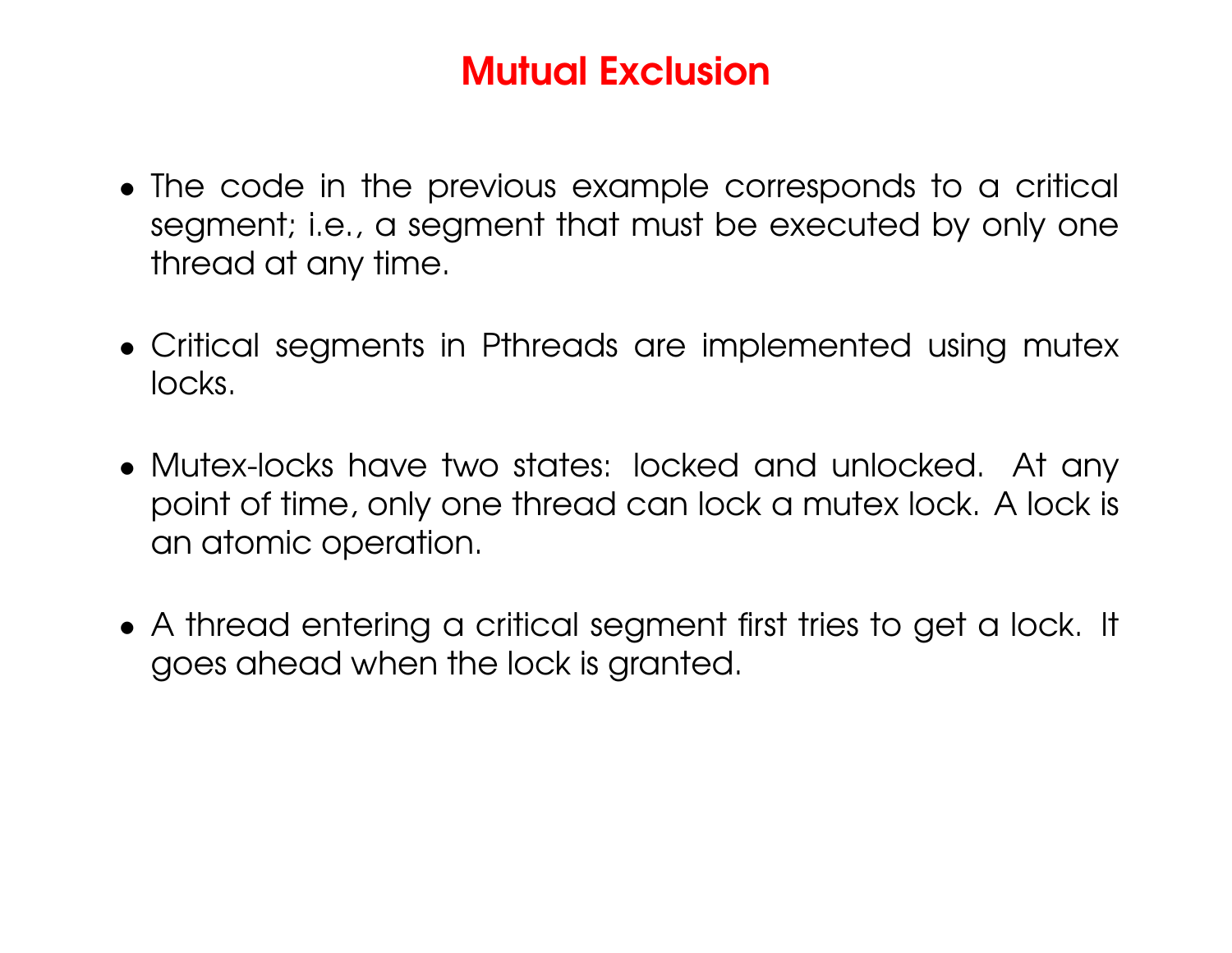### Mutual Exclusion

The Pthreads API provides the following functions for handling mutex-locks:

int pthread\_mutex\_lock ( pthread\_mutex\_t \*mutex\_lock);

- int pthread\_mutex\_unlock ( pthread mutex t \*mutex lock);
- int pthread\_mutex\_init ( pthread\_mutex\_t \*mutex\_lock, const pthread\_mutexattr\_t \*lock\_attr);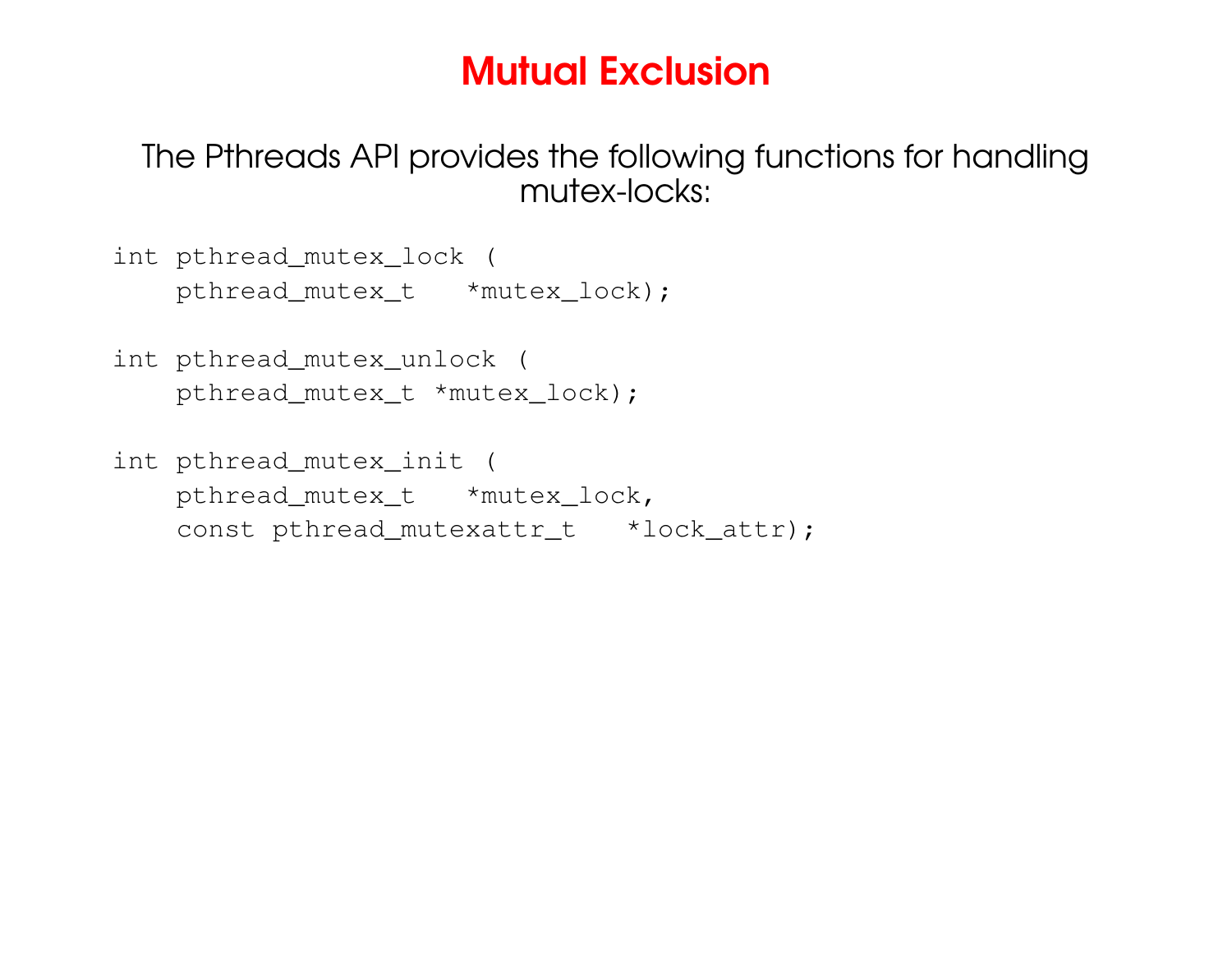# Mutual Exclusion

We can now write our previously incorrect code segment as:

```
pthread mutex t minimum value lock;
...main() {
     ....
    pthread_mutex_init(&minimum_value_lock, NULL);
     ....
}
void *find_min(void *list_ptr) {
    ....pthread mutex lock(&minimum value lock);
    if (my_min < minimum_value)
        minimum value = my min;
    \frac{1}{x} and unlock the mutex \frac{x}{x}pthread mutex unlock(&minimum value lock);
}
```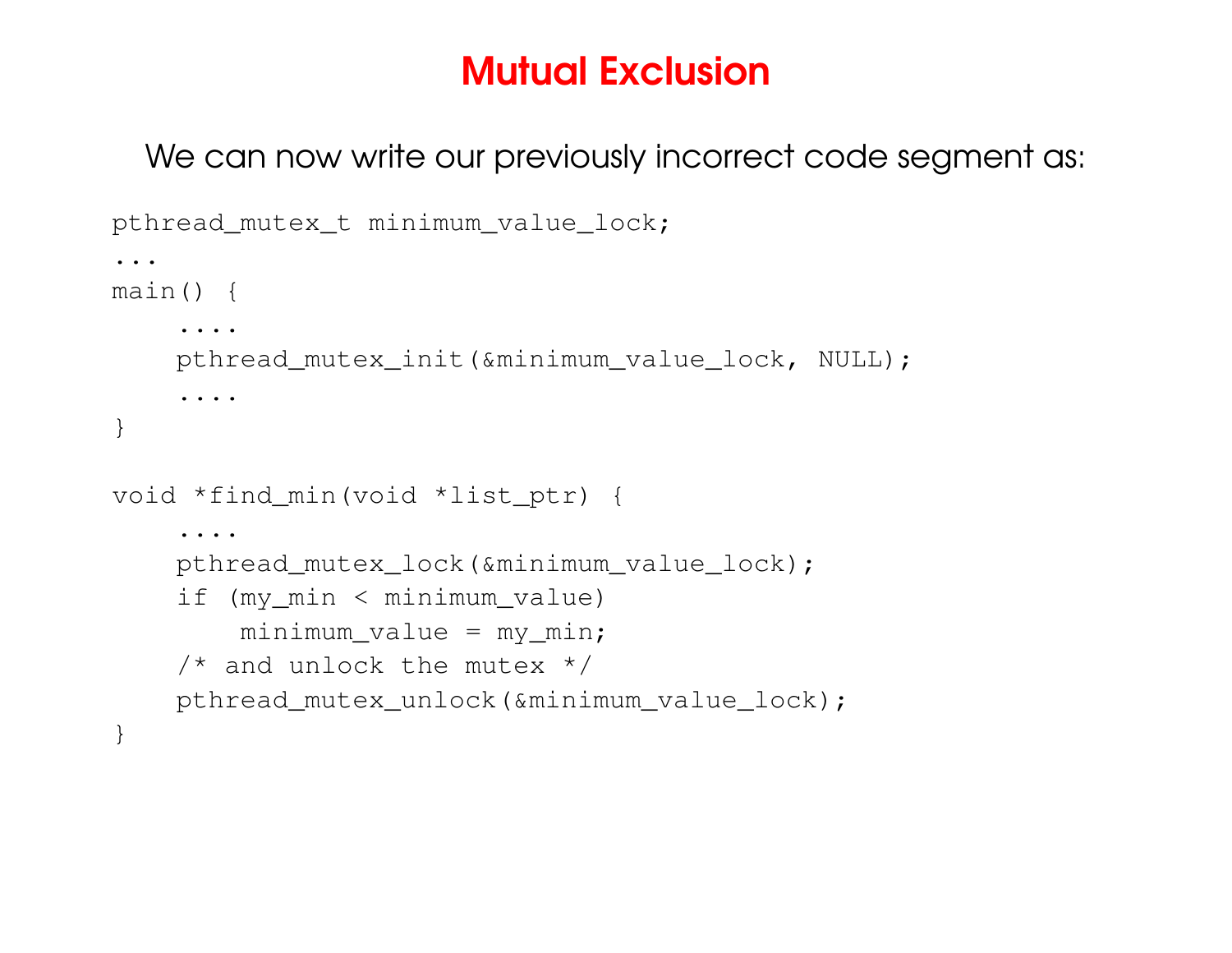# Producer-Consumer Using Locks

The producer-consumer scenario imposes the following constraints:

- The producer thread must not overwrite the shared buffer when the previous task has not been picked up by <sup>a</sup> consumer thread.
- The consumer threads must not pick up tasks until there is something present in the shared data structure.
- Individual consumer threads should pick up tasks one at <sup>a</sup> time.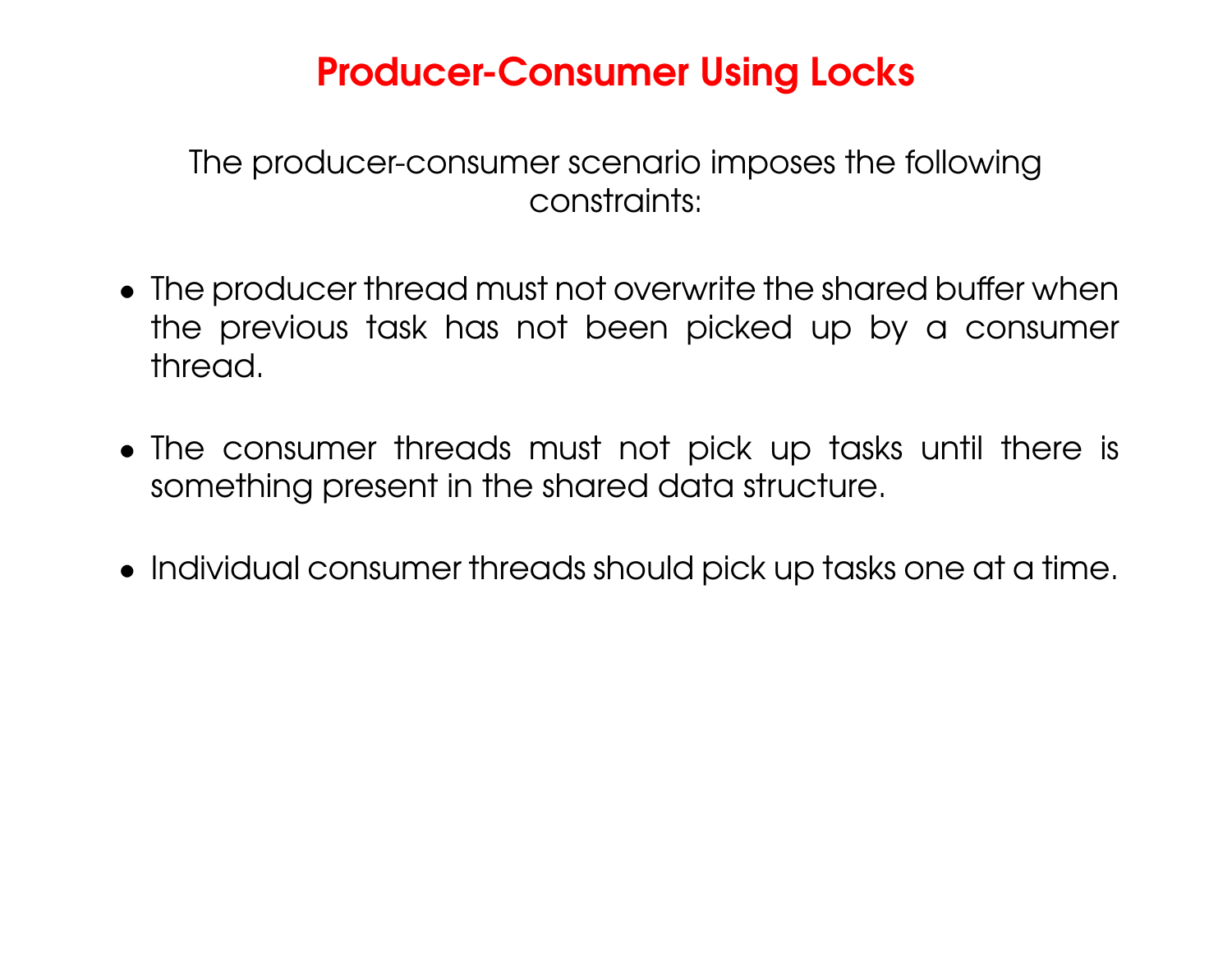### Producer-Consumer Using Locks

```
pthread_mutex_t task_queue_lock;
int task_available;
...
main() {
    ....
    task_available = 0;pthread_mutex_init(&task_queue_lock, NULL);
    ....
}
void *producer(void *producer_thread_data) {
    ....while (!done()) {
        inserted = 0;
        create_task(&my_task);
        while (inserted == 0) {
            pthread_mutex_lock(&task_queue_lock);
             if (task_available == 0) {
                insert_into_queue(my_task);
                task available = 1;inserted = 1;
             }
            pthread_mutex_unlock(&task_queue_lock);
        }
    }
}
```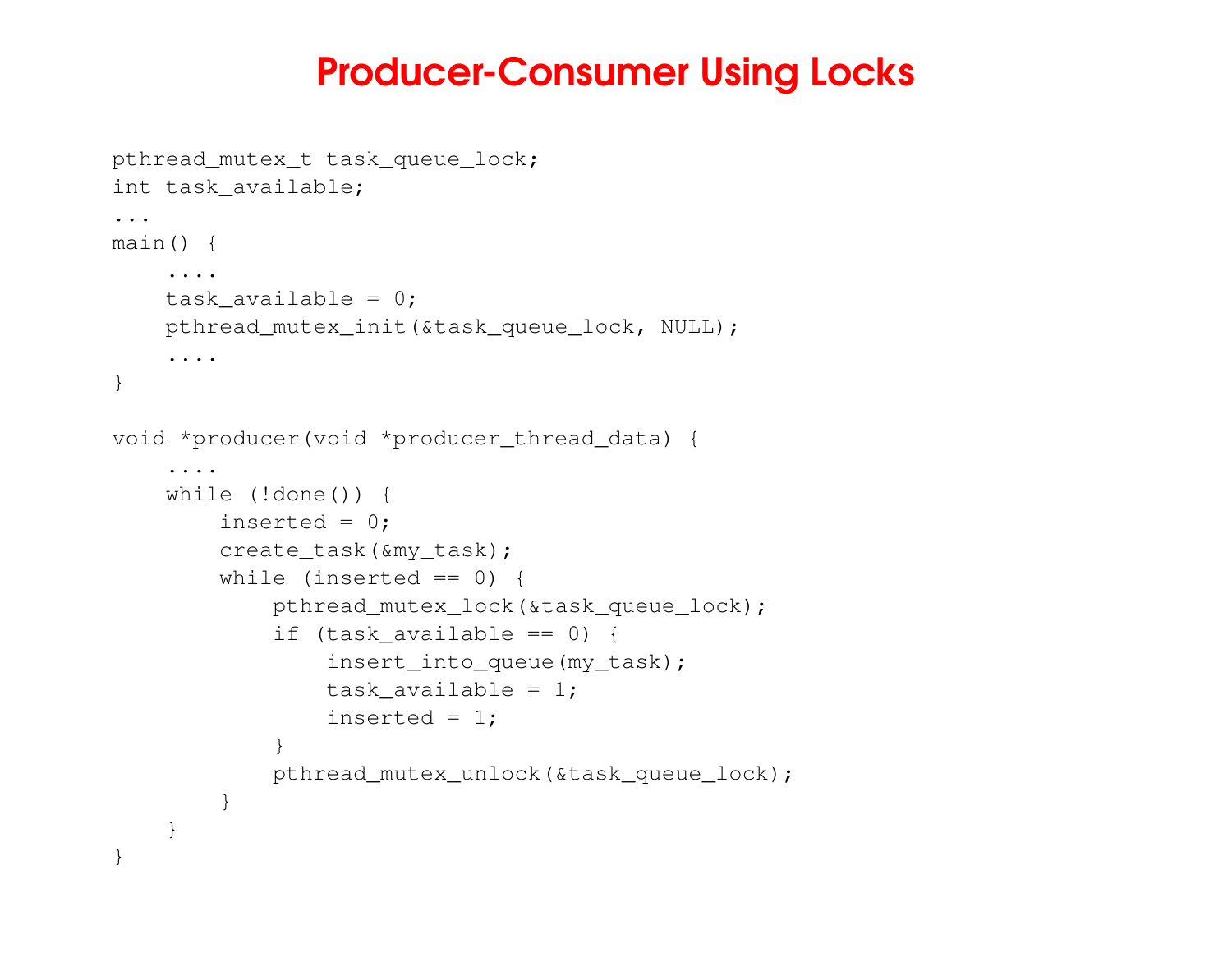### Producer-Consumer Using Locks

```
void *consumer(void *consumer_thread_data) {
    int extracted;
    struct task my_task;
   /* local data structure declarations */
    while (!done()) {
        extracted = 0;
        while (extracted == 0) {
            pthread_mutex_lock(&task_queue_lock);
            if (task_available == 1) {
                extract from queue(&my_task);
                task available = 0;
                 extracted = 1;
            }
            pthread_mutex_unlock(&task_queue_lock);
        }
        process_task(my_task);
    }
}
```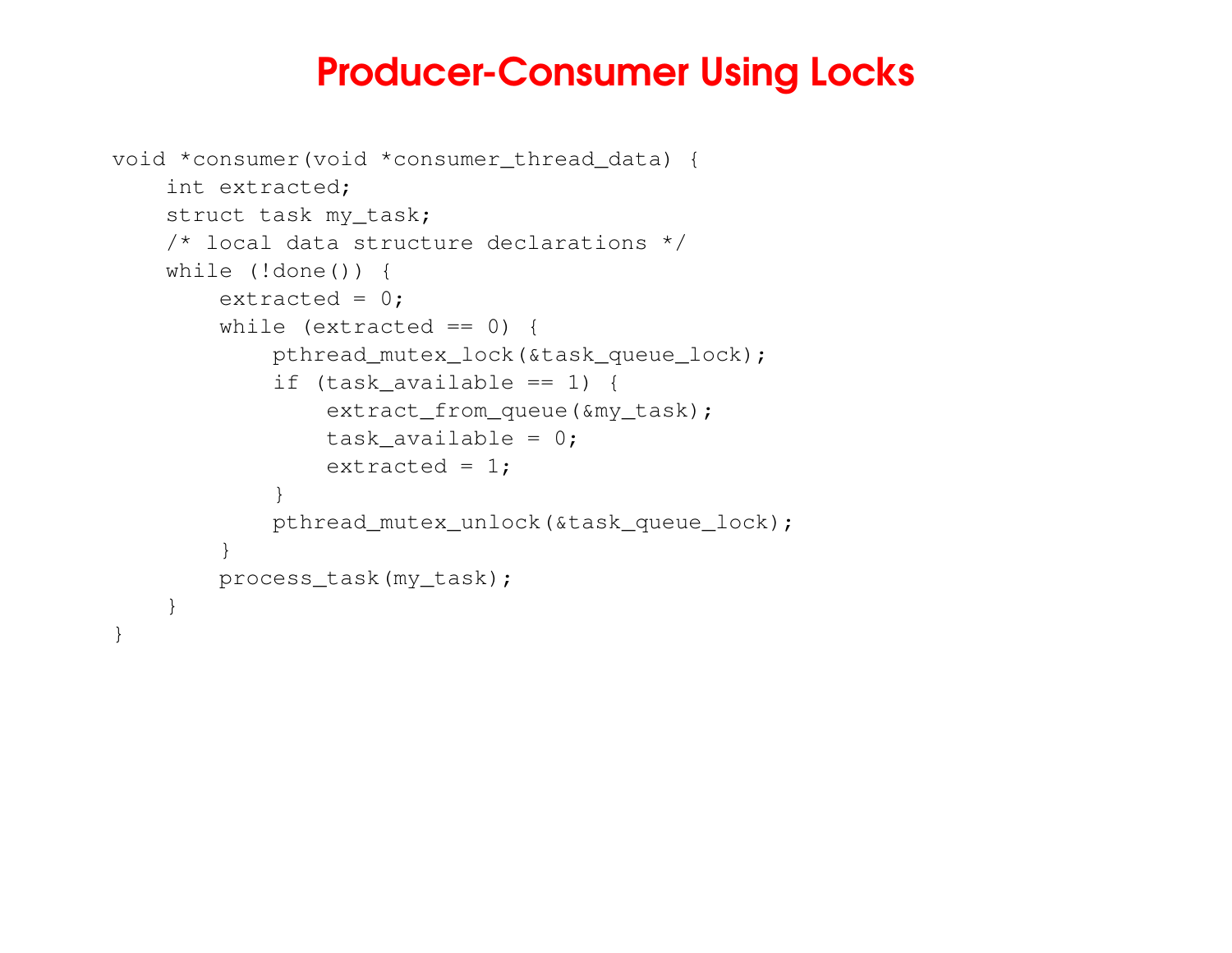# Types of Mutexes

- Pthreads supports three types of mutexes normal, recursive, and error-check.
- A normal mutex deadlocks if <sup>a</sup> thread that already has <sup>a</sup> lock tries a second lock on it.
- A recursive mutex allows <sup>a</sup> single thread to lock <sup>a</sup> mutex as many times as it wants. It simply increments <sup>a</sup> count on the number of locks. A lock is relinquished by <sup>a</sup> thread when the count becomes zero.
- An error check mutex reports an error when <sup>a</sup> thread with <sup>a</sup> lock tries to lock it again (as opposed to deadlocking in the first case, or granting the lock, as in the second case).
- The type of the mutex can be set in the attributes object before it is passed at time of initialization.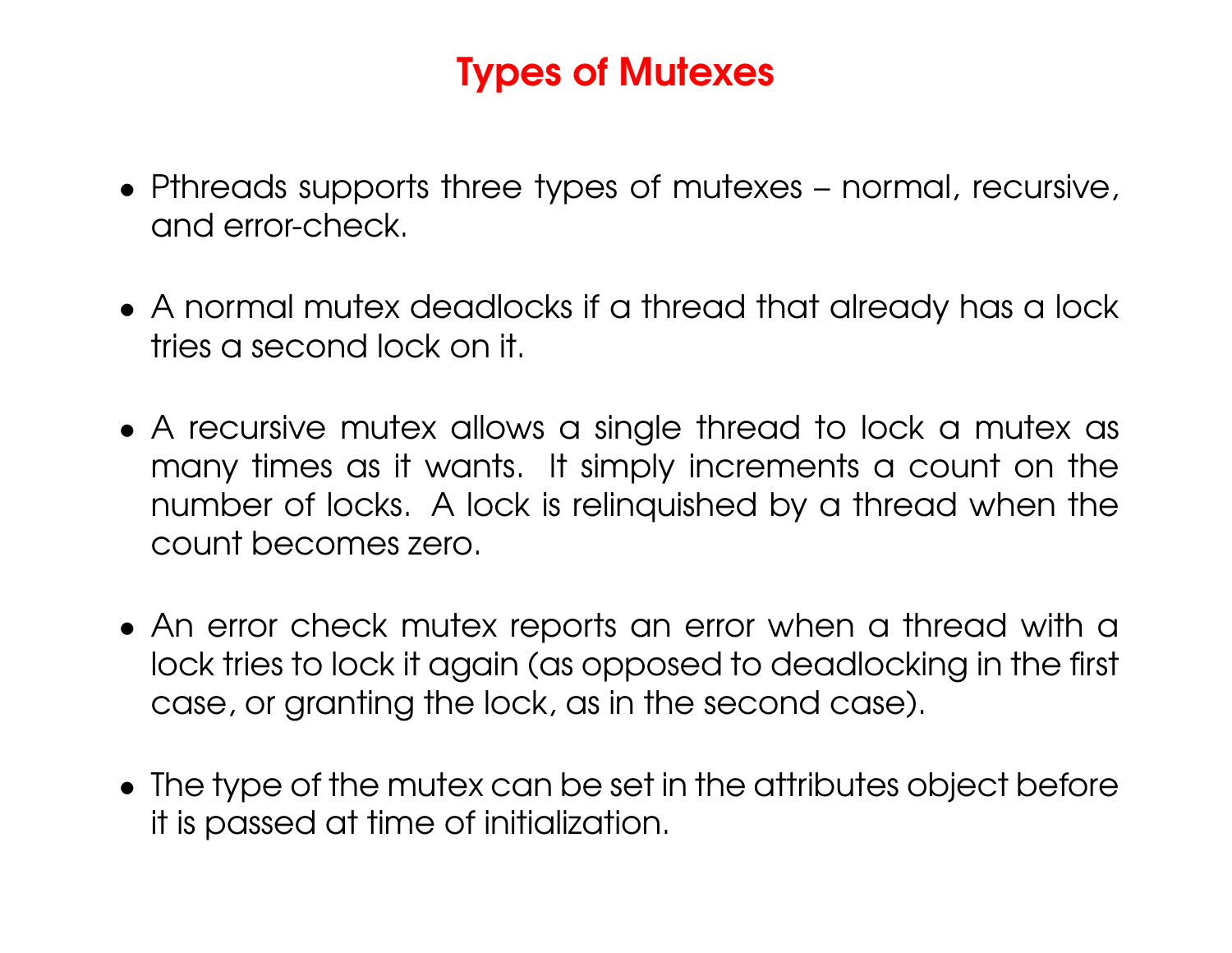# Overheads of Locking

- Locks represent serialization points since critical sections must be executed by threads one after the other.
- Encapsulating large segments of the program within locks can lead to significant performance degradation.
- It is often possible to reduce the idling overhead associated with locks using an alternate function,  $\tt{pthread_m}$ utex\_trylock.

```
int pthread_mutex_trylock (
   pthread mutex_t *mutex_lock);
```
 $\bullet\,$  pthread\_mutex\_trylock  $\sf is$  typically much faster than <code>pthread\_mutex</code> . on typical systems since it does not have to deal with queues associated with locks for multiple threads waiting on the lock.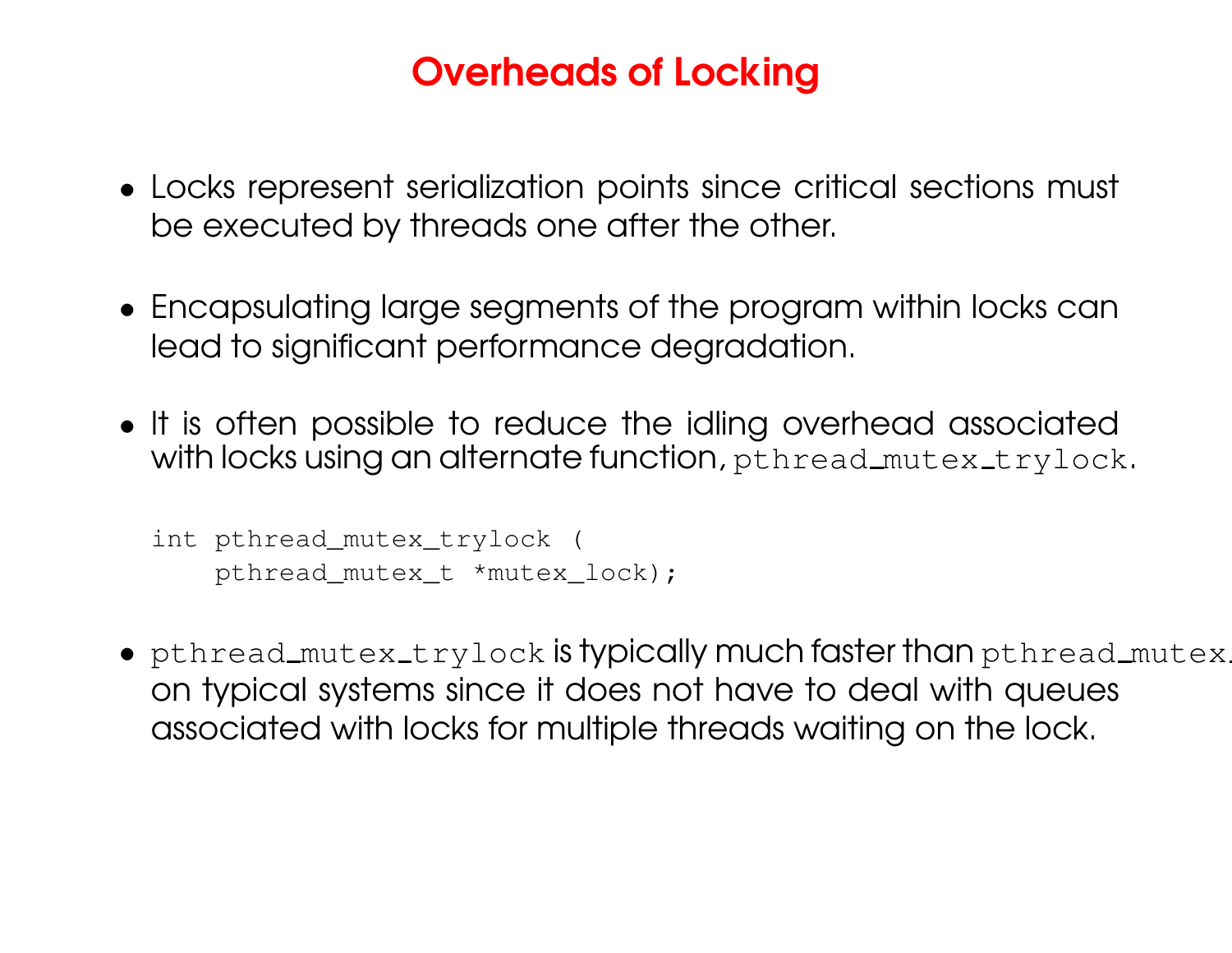### Alleviating Locking Overhead (Example)

```
/* Finding k matches in a list */
void *find_entries(void *start_pointer) {
    /* This is the thread function */struct database_record *next_record;
    int count;
    current_pointer = start_pointer;
    do {
        next_record = find_next_entry(current_pointer);
        count = output_record(next_record);
    } while (count < requested_number_of_records);
}
int output_record(struct database_record *record_ptr) {
    int count;
    pthread_mutex_lock(&output_count_lock);
    output_count ++;
    count = output_count;
    pthread mutex unlock(&output_count_lock);
    if (count <= requested_number_of_records)
        print_record(record ptr);
    return (count);
}
```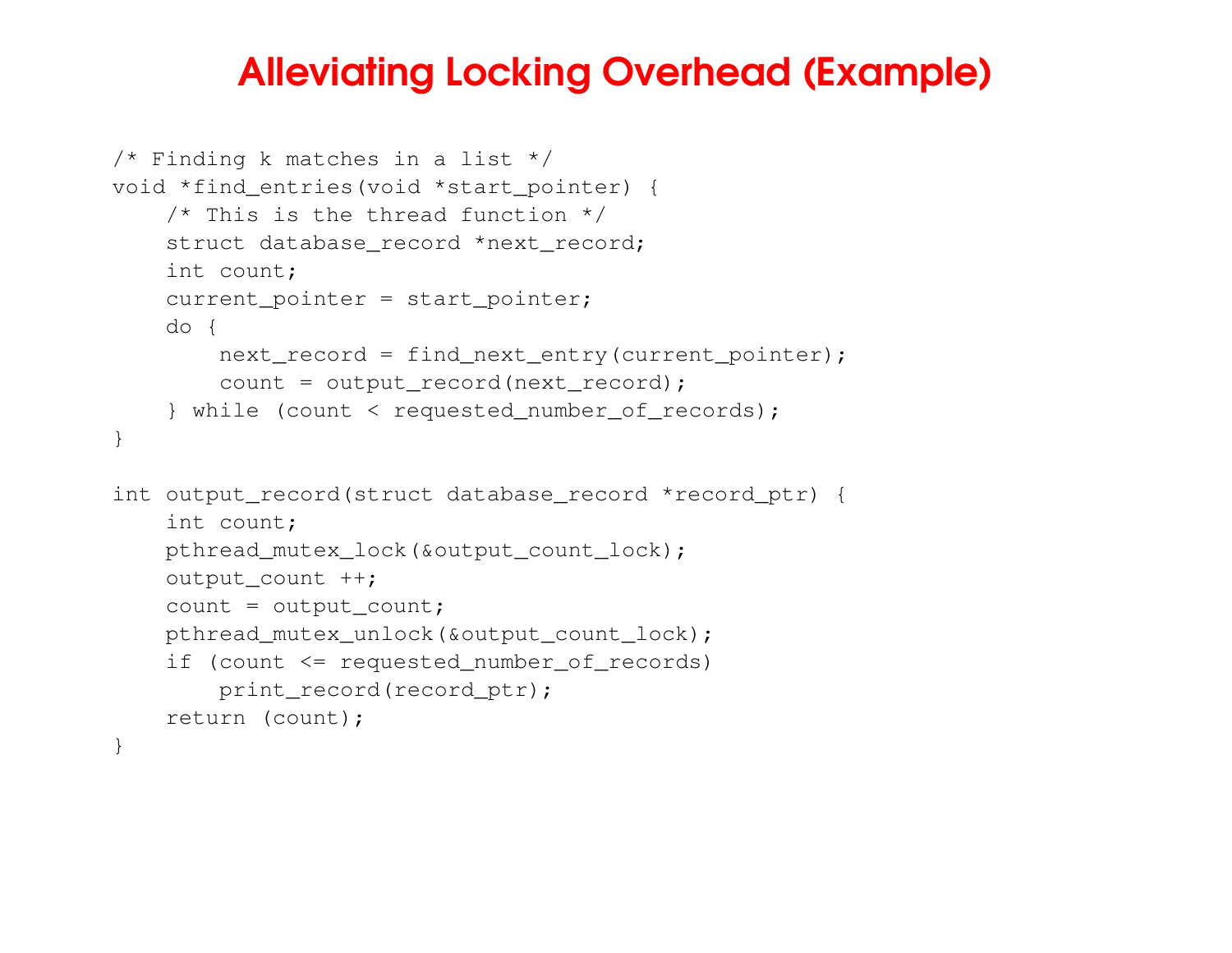### Alleviating Locking Overhead (Example)

```
/* rewritten output_record function */
```

```
int output_record(struct database_record *record_ptr) {
    int count;
    int lock_status;
   lock_status = pthread_mutex_trylock(&output_count_lock);
    if (lock_status == EBUSY) {
        insert_into_local_list(record_ptr);
       return(0);
    }
    else {
        count = output_count;
        output\_count += number\_on\_local\_list + 1;pthread_mutex_unlock(&output_count_lock);
        print_records(record_ptr, local_list,
              requested_number_of_records - count);
        return(count + number_on_local_list + 1);
    }
}
```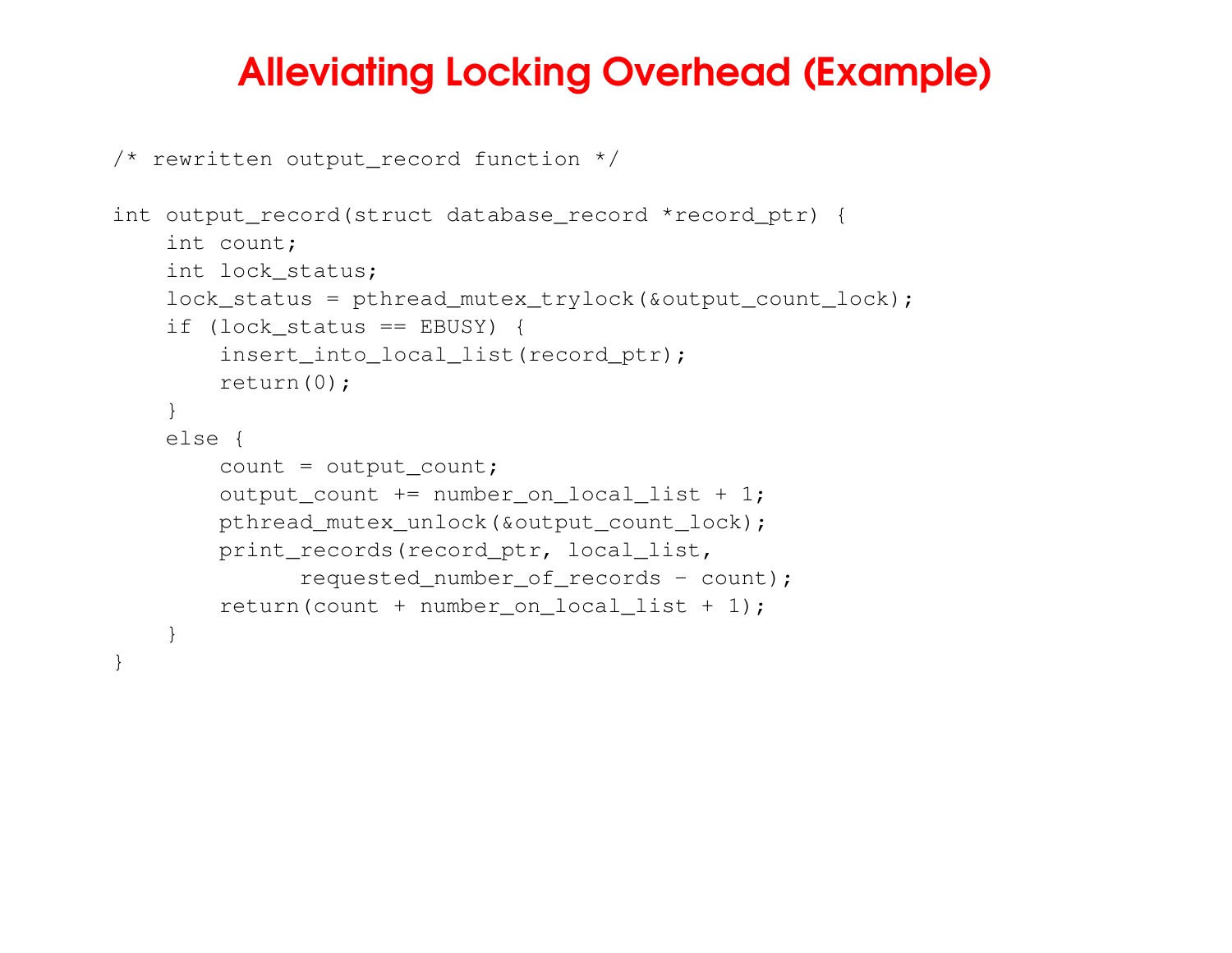### Condition Variables for Synchronization

- A condition variable allows a thread to block itself until specified data reaches <sup>a</sup> predefined state.
- A condition variable is associated with this predicate. When the predicate becomes true, the condition variable is used to signal one or more threads waiting on the condition.
- A single condition variable may be associated with more than one predicate.
- A condition variable always has <sup>a</sup> mutex associated with it. A thread locks this mutex and tests the predicate defined on the shared variable.
- If the predicate is not true, the thread waits on the condition variable associated with the predicate using the function pthread cond wait.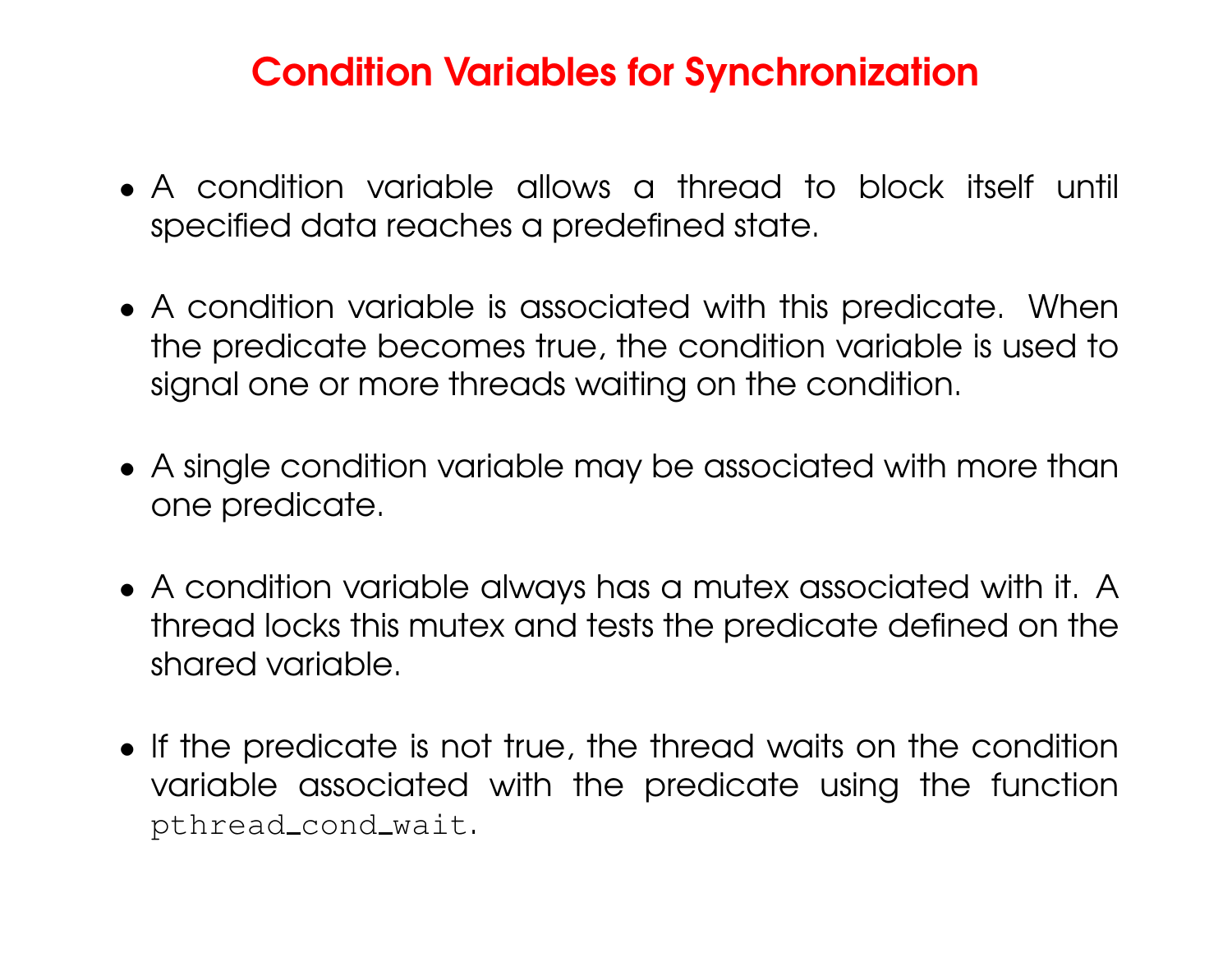#### Condition Variables for Synchronization

Pthreads provides the following functions for condition variables:

int pthread\_cond\_wait(pthread\_cond\_t \*cond, pthread mutex t \*mutex);

int pthread\_cond\_signal(pthread\_cond\_t \*cond);

int pthread\_cond\_broadcast(pthread\_cond\_t \*cond);

int pthread\_cond\_init(pthread\_cond\_t \*cond, const pthread\_condattr\_t \*attr);

int pthread\_cond\_destroy(pthread\_cond\_t \*cond);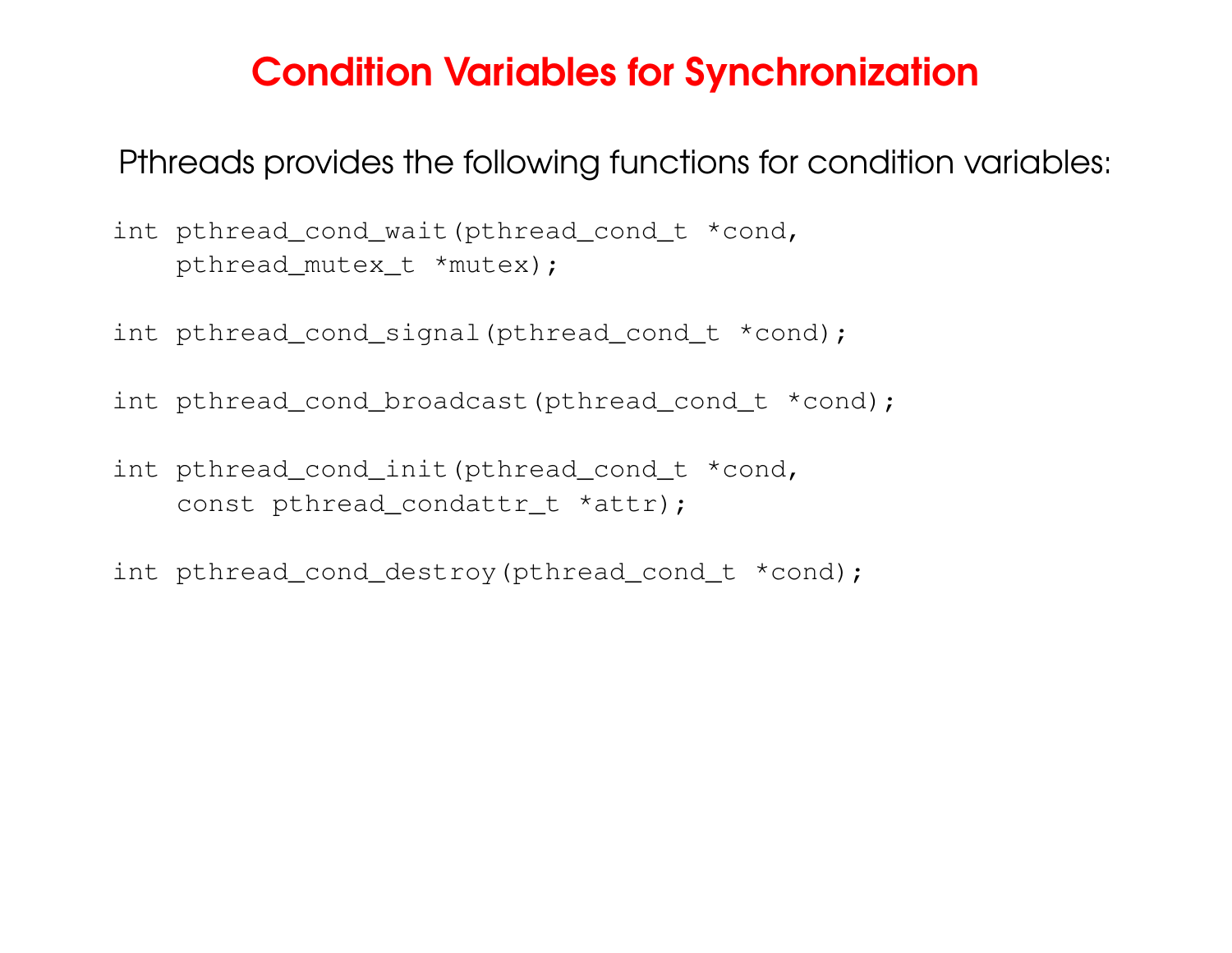#### Producer-Consumer Using Condition Variables

```
pthread_cond_t cond_queue_empty, cond_queue_full;
pthread_mutex_t task_queue_cond_lock;
int task_available;
/* other data structures here */
main() {
    /* declarations and initializations */
    task available = 0;pthread_init();
    pthread cond init (&cond queue empty, NULL);
    pthread_cond_init(&cond_queue_full, NULL);
    pthread_mutex_init(&task_queue_cond_lock, NULL);
    \frac{1}{x} create and join producer and consumer threads \frac{x}{x}}
```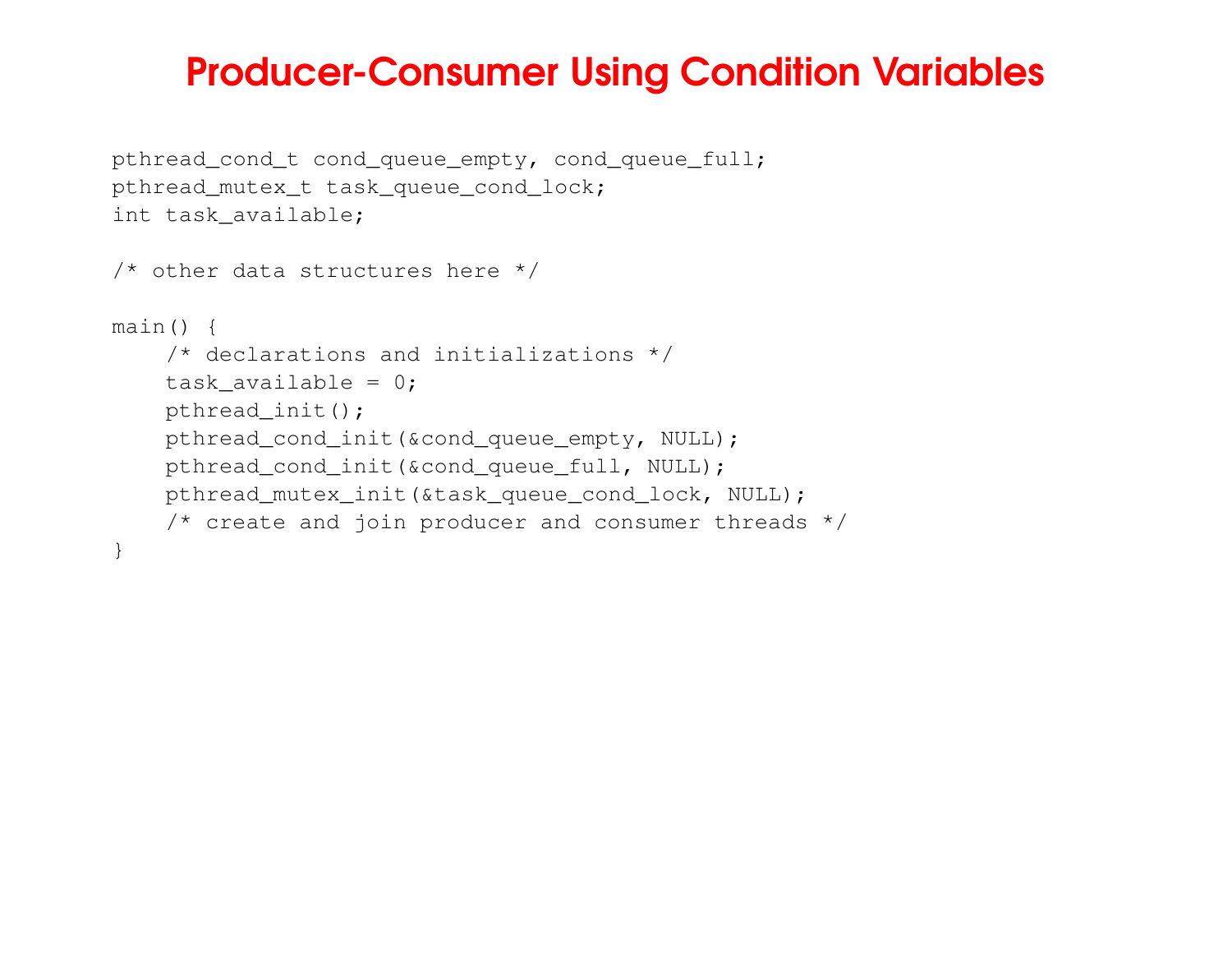### Producer-Consumer Using Condition Variables

```
void *producer(void *producer_thread_data) {
    int inserted;
    while (!done()) {
       create_task();
       pthread_mutex_lock(&task_queue_cond_lock);
        while (task_available == 1)
           pthread_cond_wait(&cond_queue_empty,
                &task_queue_cond_lock);
       insert_into_queue();
       task available = 1;pthread cond signal(&cond queue full);
       pthread_mutex_unlock(&task_queue_cond_lock);
   }
```
}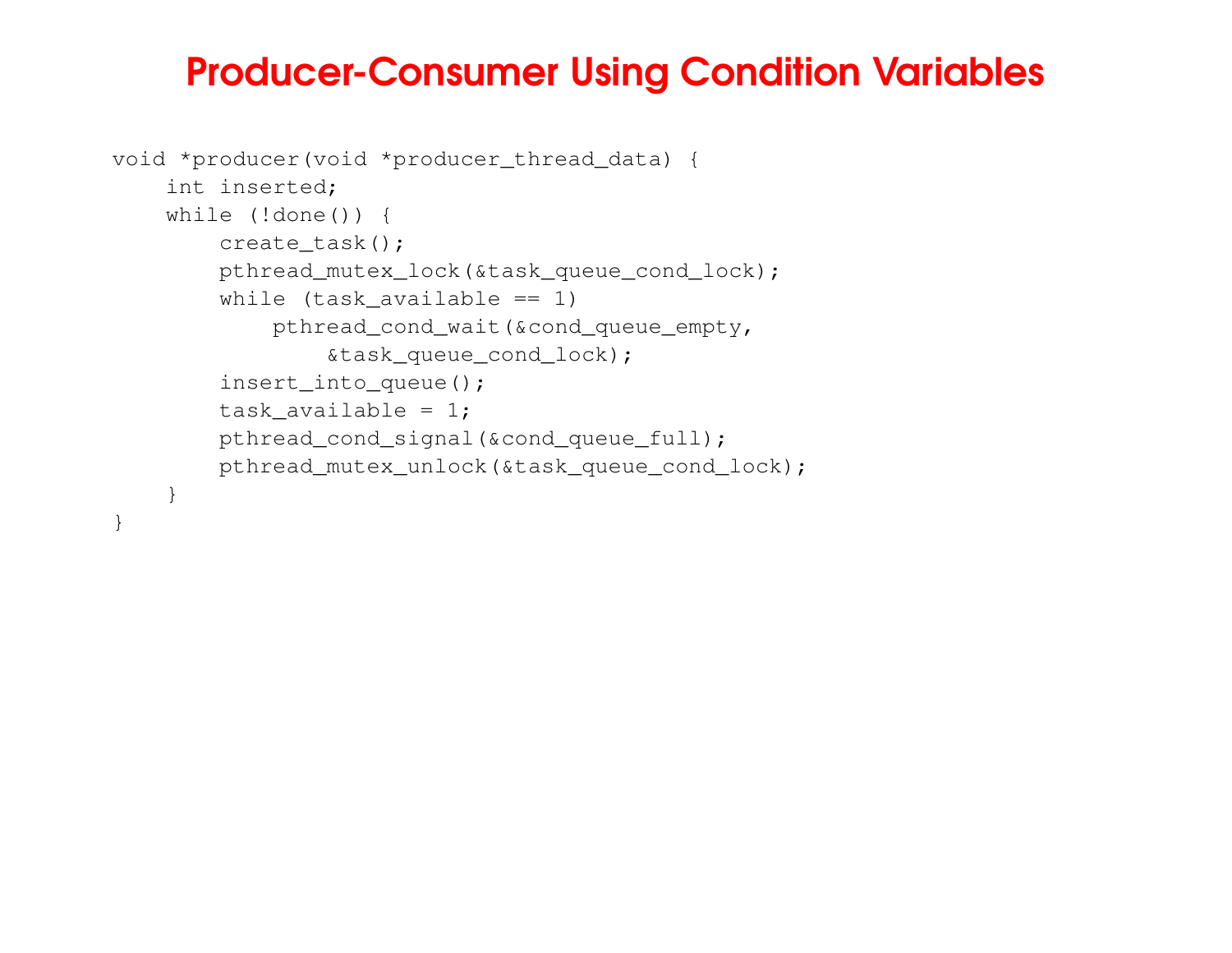#### Producer-Consumer Using Condition Variables

```
void *consumer(void *consumer_thread_data) {
    while (!done()) {
       pthread_mutex_lock(&task_queue_cond_lock);
        while (task_available == 0)
           pthread_cond_wait(&cond_queue_full,
                &task_queue_cond_lock);
       my\_task = extract\_from\_queue();
       task_available = 0;
       pthread cond signal(&cond queue empty);
       pthread mutex_unlock(&task_queue_cond_lock);
       process_task(my_task);
   }
```
}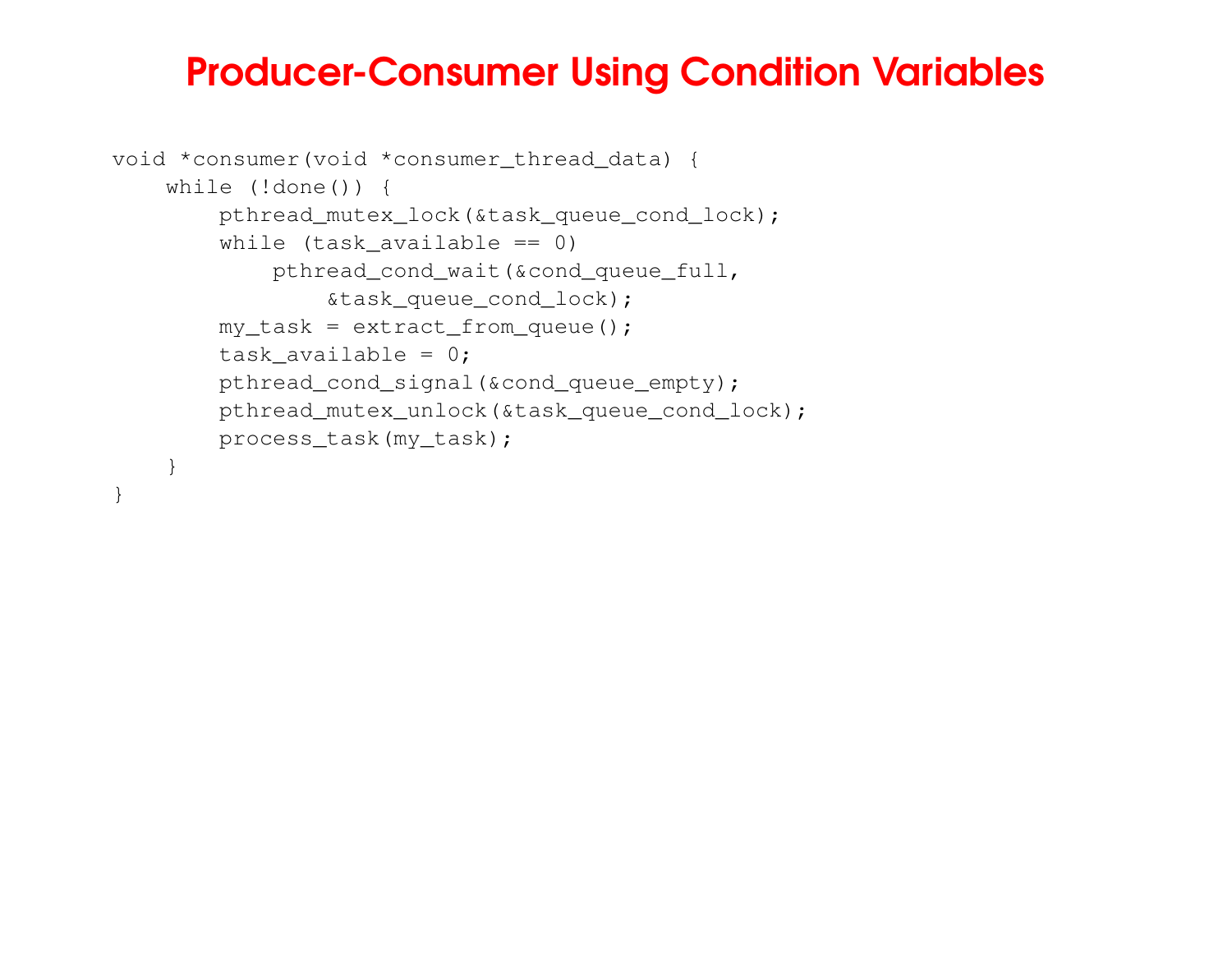### Controlling Thread and Synchronization Attributes

- The Pthreads API allows a programmer to change the default attributes of entities using *attributes objects*.
- An attributes object is <sup>a</sup> data-structure that describes entity (thread, mutex, condition variable) properties.
- Once these properties are set, the attributes object can be passed to the method initializing the entity.
- Enhances modularity, readability, and ease of modification.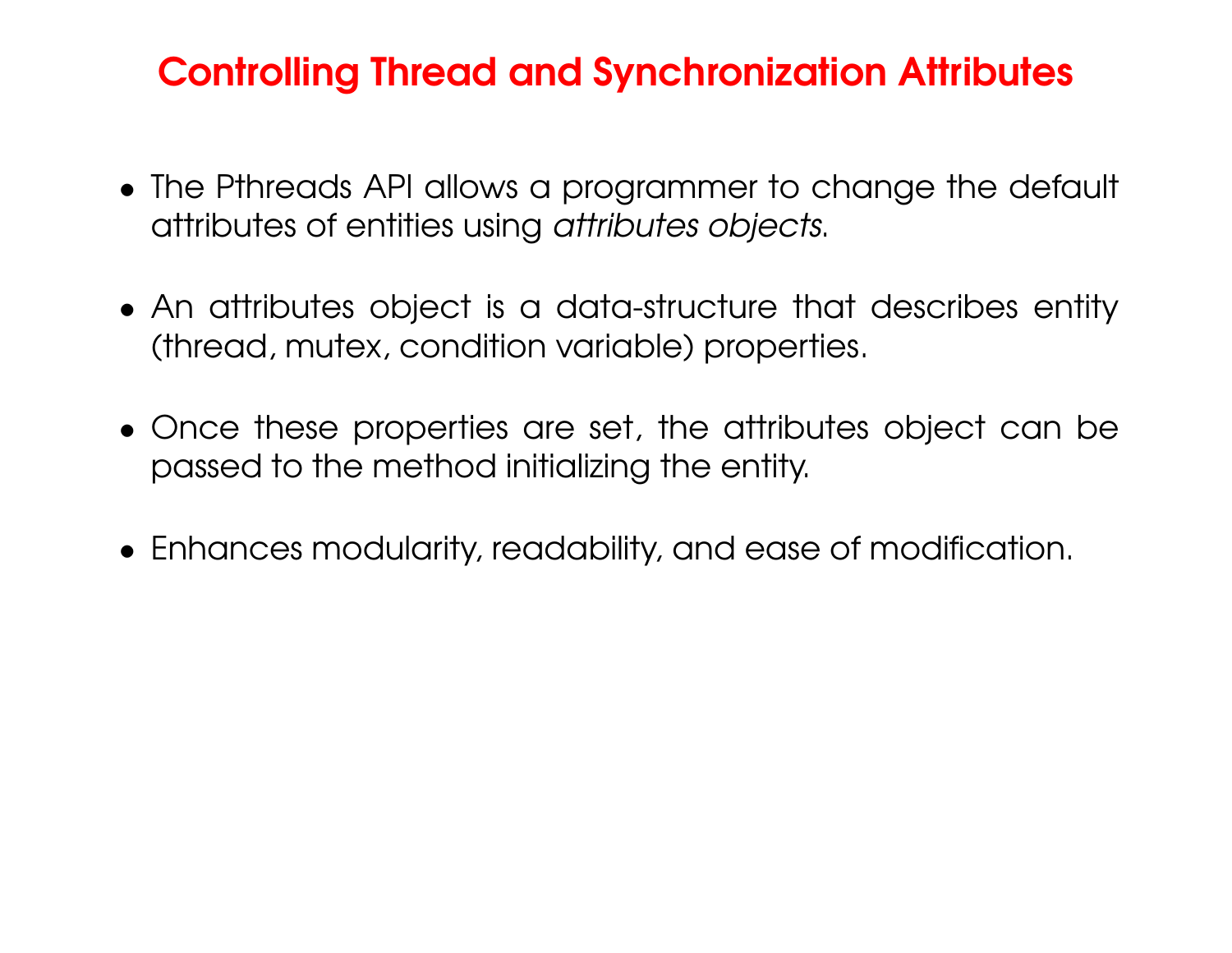# Attributes Objects for Threads

- $\bullet\,$  Use <code>pthread\_attr\_init</code> to create an attributes object.
- Individual properties associated with the attributes object can be changed using the following functions: pthread\_attr\_setdetachstate, pthread\_attr\_setguardsize\_np, pthread\_attr\_setstacksize, pthread\_attr\_setinheritsched, pthread\_attr\_setschedpolicy, and pthread\_attr\_setschedparam.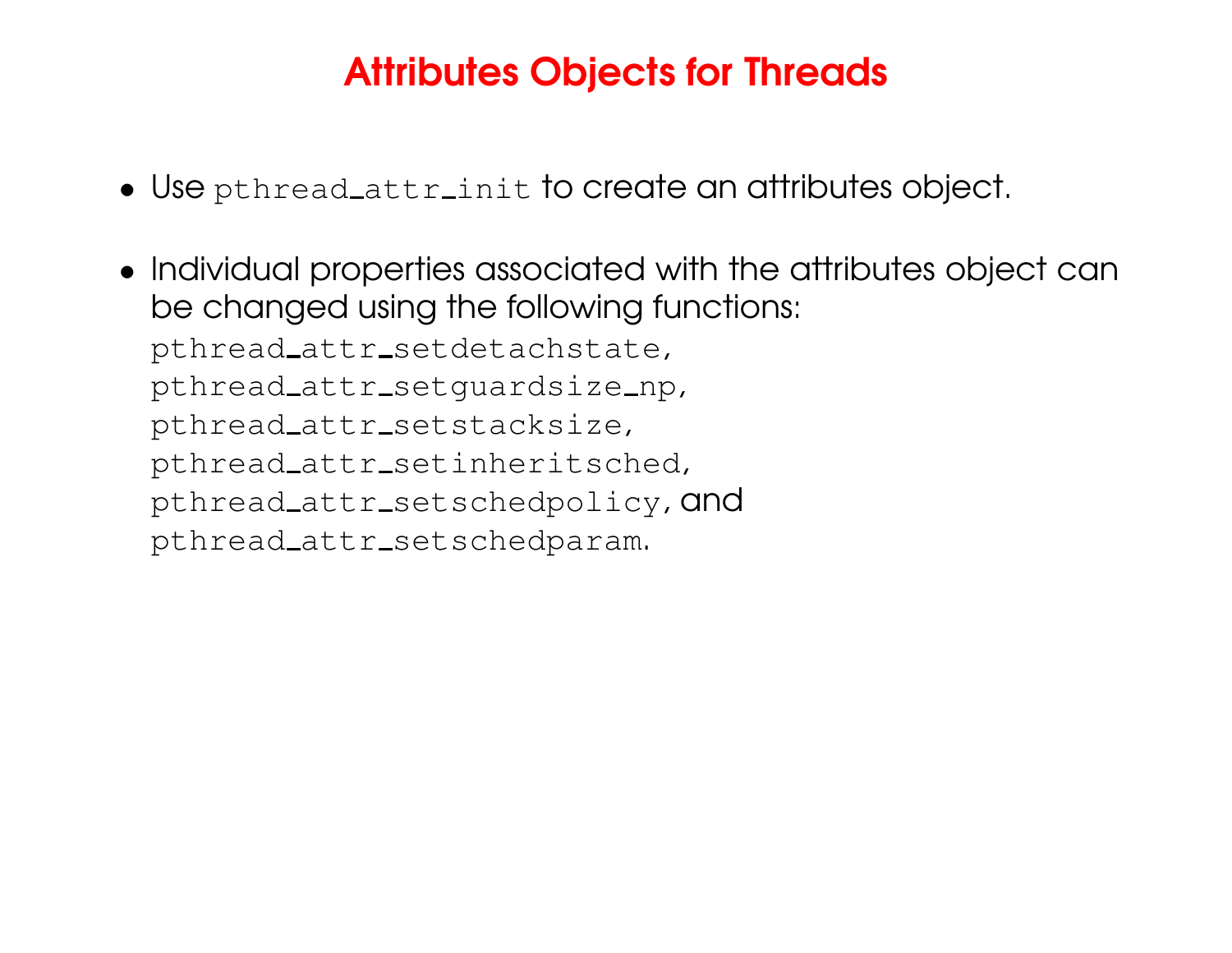# Attributes Objects for Mutexes

- Initialize the attrributes object using function: pthread\_mutexattr\_init.
- The function pthread\_mutexattr\_settype\_np can be used for setting the type of mutex specified by the mutex attributes object.

```
pthread_mutexattr_settype_np (
    pthread_mutexattr_t *attr,
    int type);
```
Here, type specifies the type of the mutex and can take one of:

- $\hspace{0.1cm}-$  PTHREAD\_MUTEX\_NORMAL\_NP
- $\overline{\phantom{a}}$  PTHREAD\_MUTEX\_RECURSIVE\_NP
- PTHREAD MUTEX ERRORCHECK NP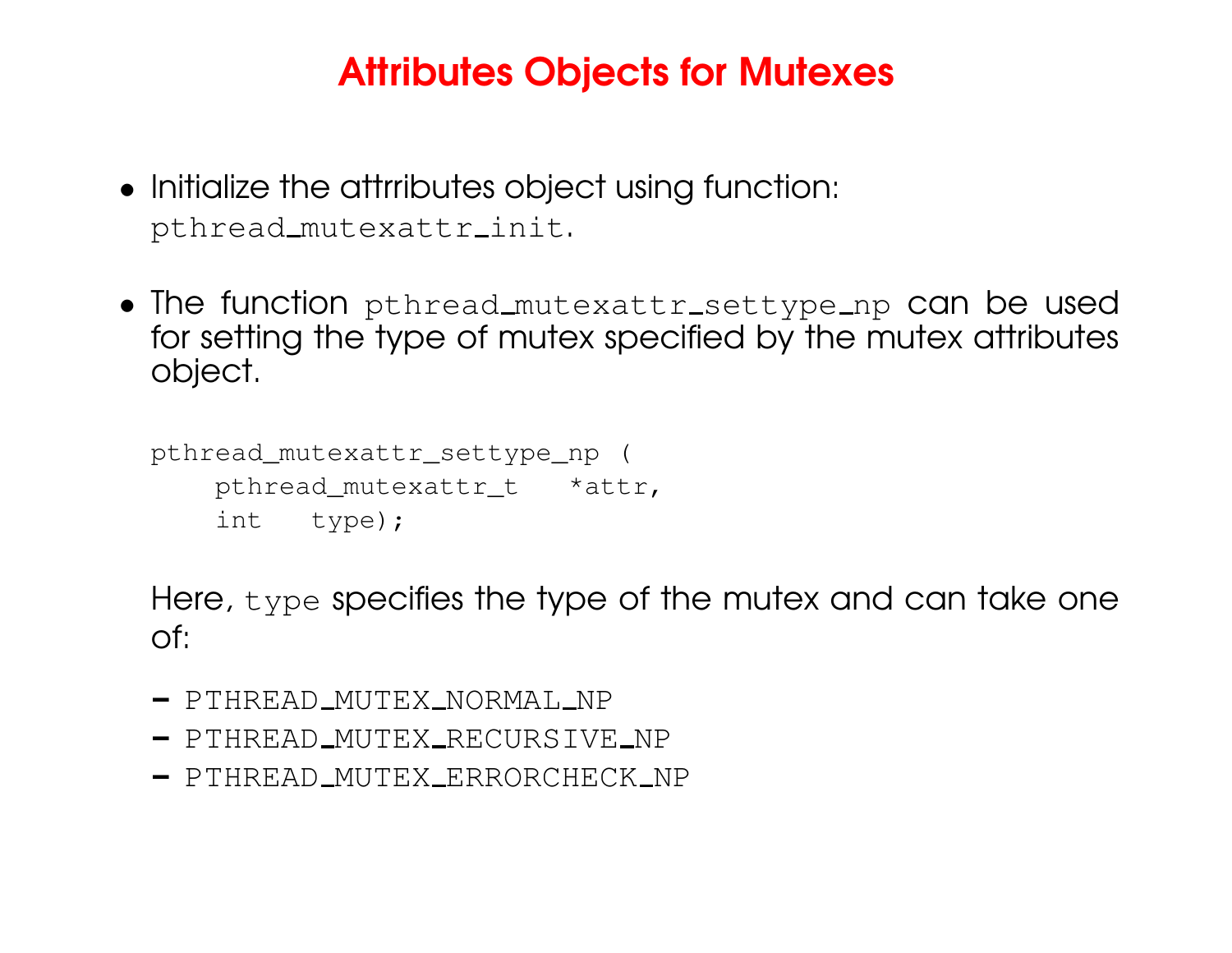### Composite Synchronization Constructs

- By design, Pthreads provide support for <sup>a</sup> basic set of operations.
- Higher level constructs can be built using basic synchronization constructs.
- We discuss two such constructs read-write locks and barriers.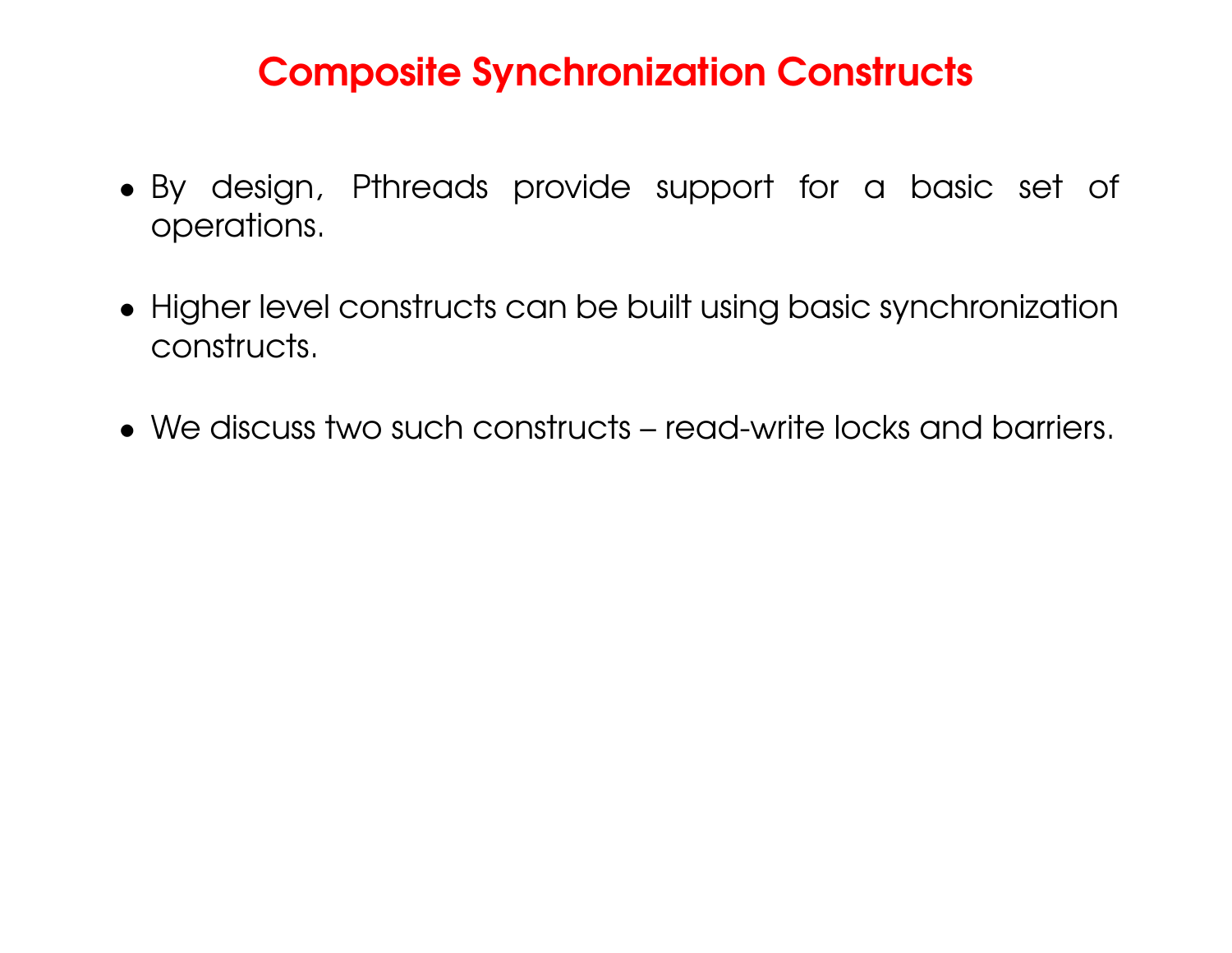- In many applications, <sup>a</sup> data structure is read frequently but written infrequently. For such applications, we should use readwrite locks.
- A read lock is granted when there are other threads that may already have read locks.
- If there is a write lock on the data (or if there are queued write locks), the thread performs <sup>a</sup> condition wait.
- If there are multiple threads requesting <sup>a</sup> write lock, they must perform <sup>a</sup> condition wait.
- With this description, we can design functions for read locks mylib\_rwlock\_rlock, write locks mylib\_rwlock\_wlock, and unlocking mylib\_rwlock\_unlock.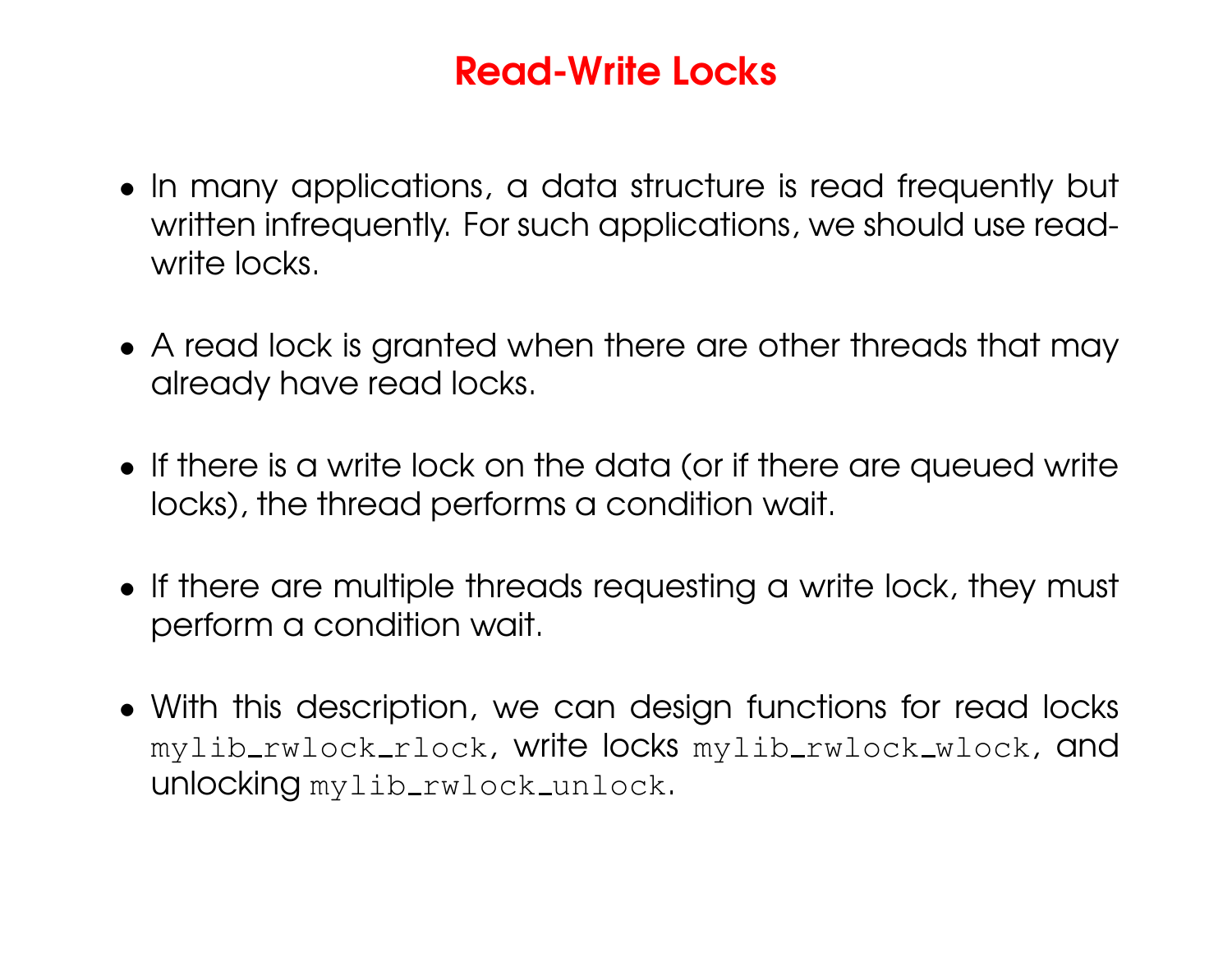- $\bullet\,$  The lock data type  $_{\tt Mylib_rwlock\_t}$  holds the following:
	- a count of the number of readers,
	- the writer (a 0/1 integer specifying whether <sup>a</sup> writer is present),
	- $\,$  a condition variable  $_{\rm{readers\_proceed}}$  that is signaled when readers can proceed,
	- a condition variable  $\texttt{writer\_procedure}$  that is signaled when one of the writers can proceed,
	- a count  $\texttt{pending\_writes}$ rs of pending writers, and
	- a mutex  $\verb|read.write_loss|$  associated with the shared data structure.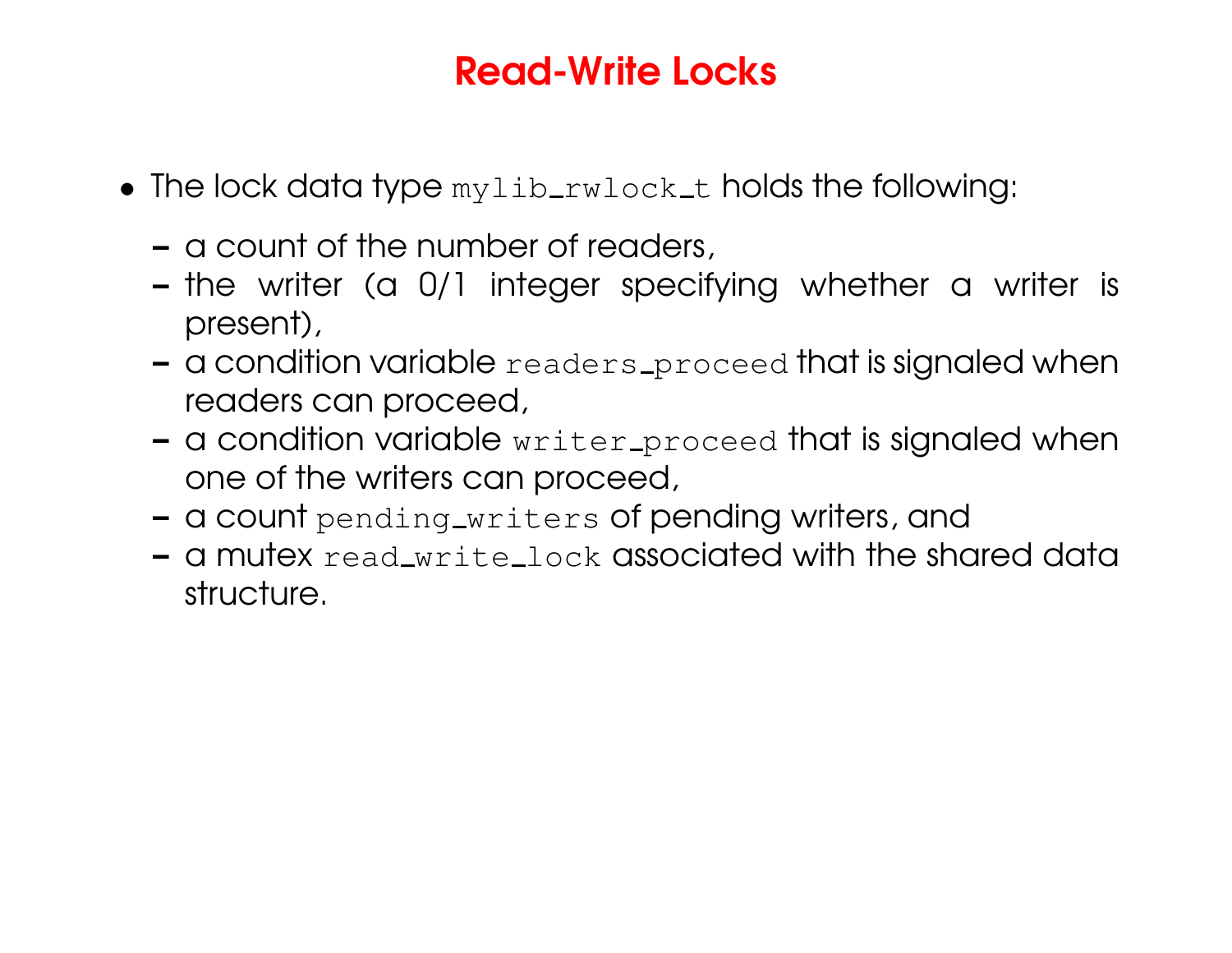```
typedef struct {
    int readers;
    int writer;
    pthread_cond_t readers_proceed;
    pthread_cond_t writer_proceed;
    int pending_writers;
    pthread_mutex_t read_write_lock;
} mylib_rwlock_t;
void mylib_rwlock_init (mylib_rwlock_t *l) {
   l -> readers = l -> writer = l -> pending_writers = 0;
   pthread_mutex_init(&(l -> read_write_lock), NULL);
   pthread cond init(\&(1 \rightarrow readers proceed), NULL);
   pthread_cond_init(&(l -> writer_proceed), NULL);
}
```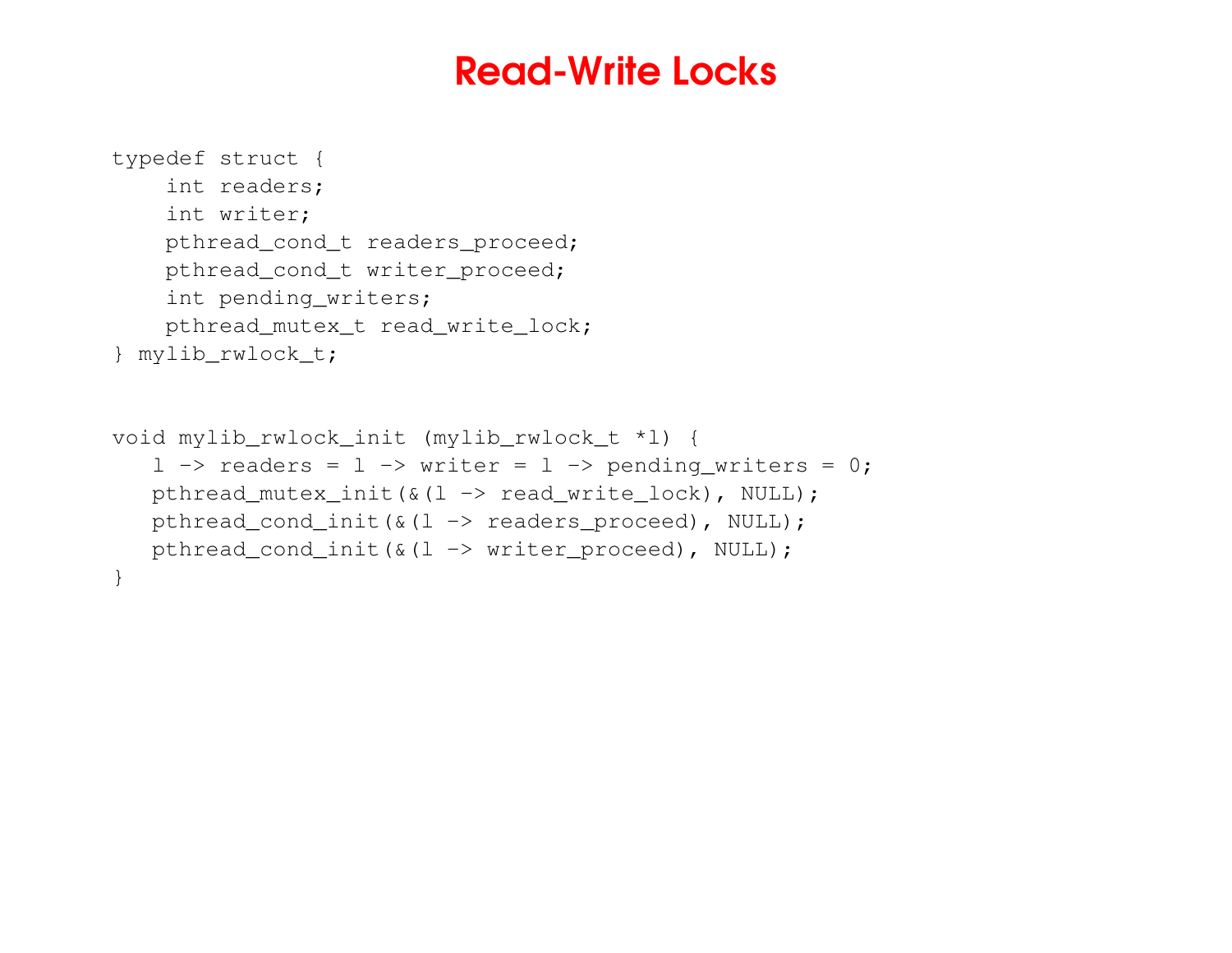```
void mylib_rwlock_rlock(mylib_rwlock_t *l) {
   /* if there is a write lock or pending writers, perform condition
   wait.. else increment count of readers and grant read lock */
  pthread_mutex_lock(&(l -> read_write_lock));
   while ((l -> pending_writers > 0) || (l -> writer > 0))
       pthread_cond_wait(\&(1 \rightarrow readers_proceed),
          \&(1 \rightarrow \text{read\_write\_lock}));
   l -> readers ++;
  pthread_mutex_unlock(&(l -> read_write_lock));
}
```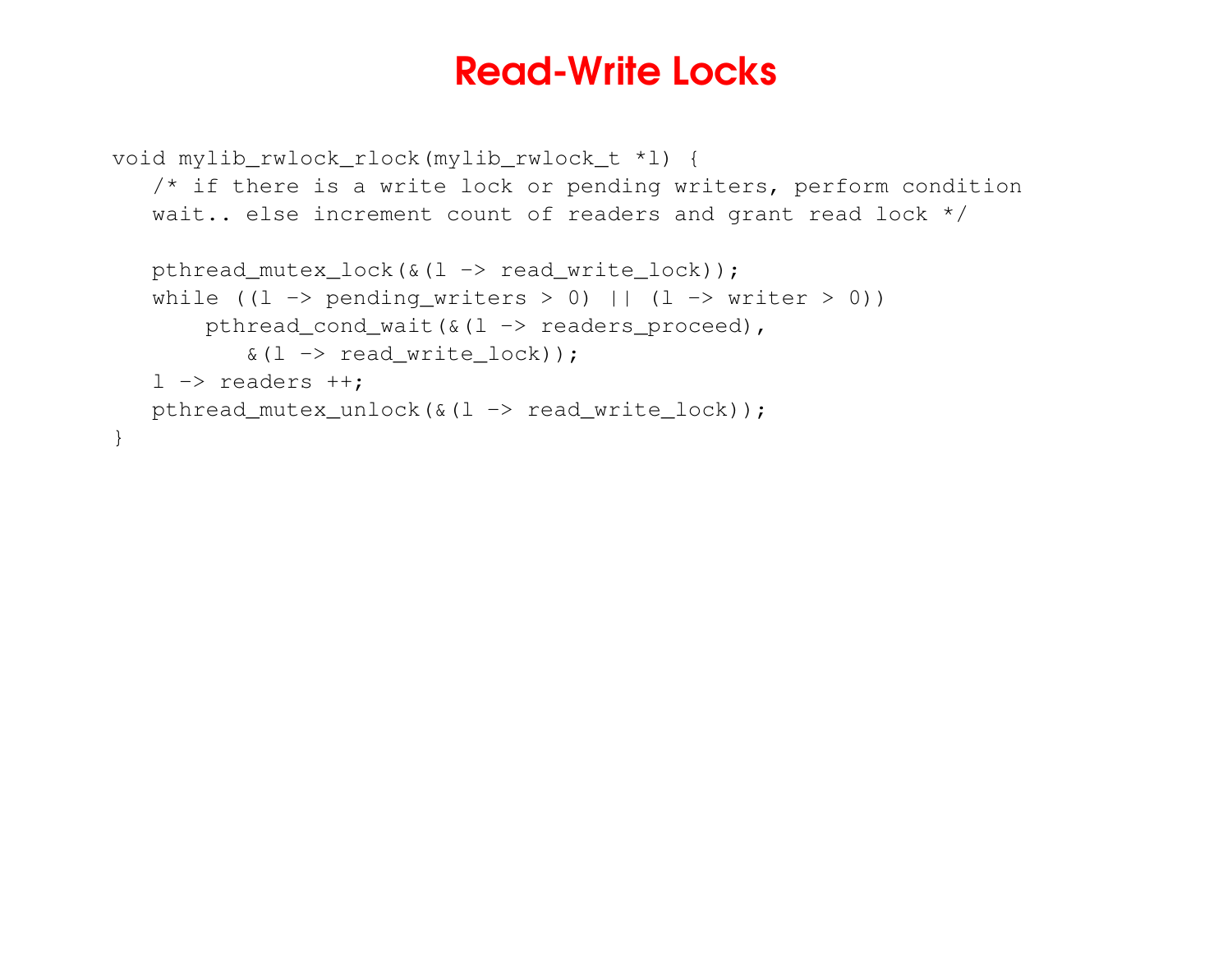```
void mylib_rwlock_wlock(mylib_rwlock_t *l) {
   /* if there are readers or writers, increment pending writers
   count and wait. On being woken, decrement pending writers
   count and increment writer count */
   pthread_mutex_lock(\&(1 \rightarrow \text{read\_write\_lock}));
   while ((l -> writer > 0) || (l -> readers > 0)) {
       l -> pending_writers ++;
       pthread_cond_wait(\&(1 \rightarrow writer_proceed),
           \&(1 \rightarrow read\_write\_lock) );
   }
   l -> pending_writers --;
   l -> writer ++
  pthread_mutex_unlock(&(l -> read_write_lock));
}
```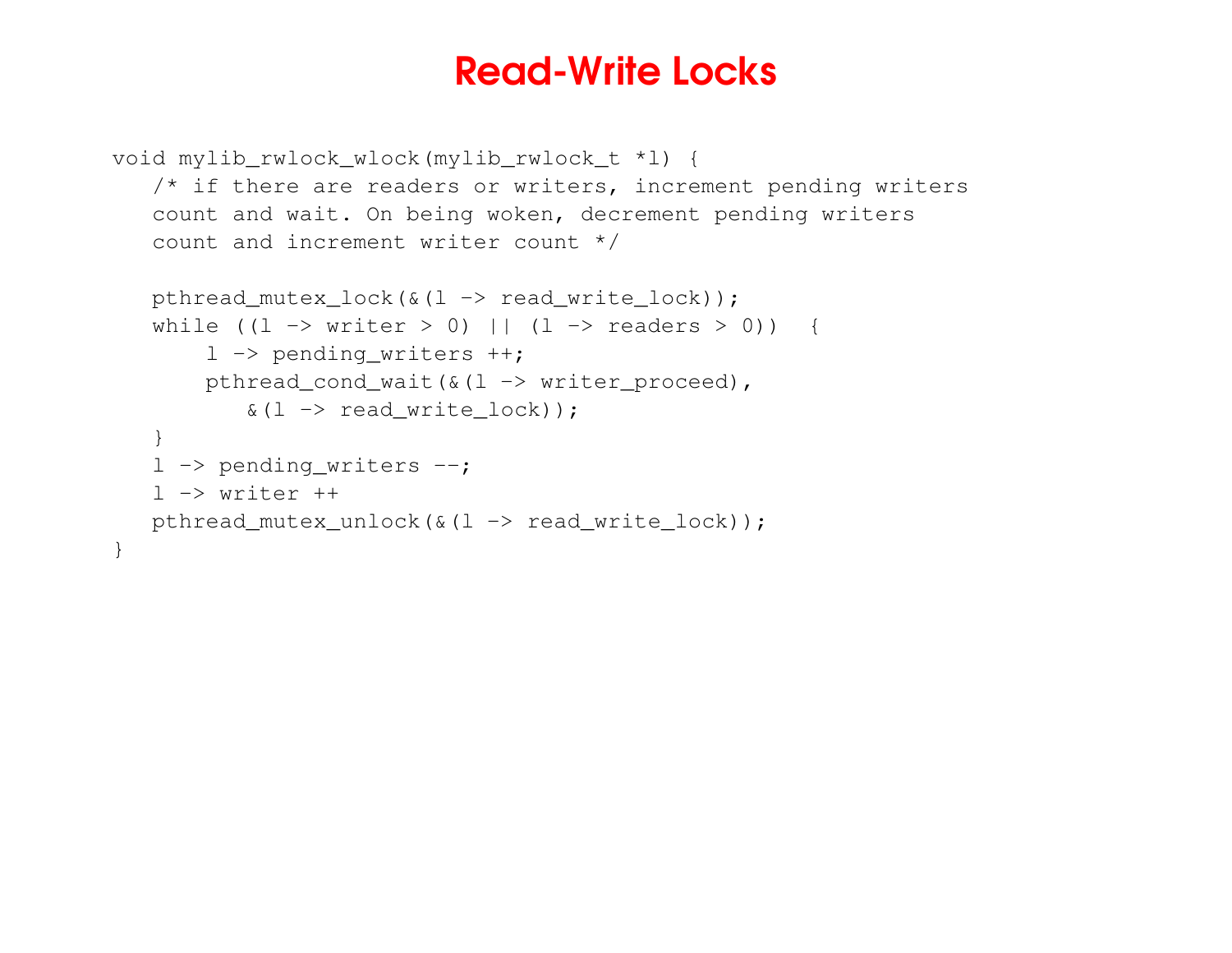```
void mylib_rwlock_unlock(mylib_rwlock_t *l) {
   /* if there is a write lock then unlock, else if there are
   read locks, decrement count of read locks. If the count
   is 0 and there is a pending writer, let it through, else
   if there are pending readers, let them all go through */
  pthread_mutex_lock(&(l -> read_write_lock));
   if (l -> writer > 0)
      l \rightarrow writer = 0;
   else if (l -> readers > 0)
      l -> readers --;
  pthread_mutex_unlock(&(l -> read_write_lock));
   if ((l -> readers == 0) && (l -> pending_writers > 0))
      pthread cond signal(\&(1 \rightarrow writer proceed));
   else if (l -> readers > 0)
      pthread_cond_broadcast(\&(1 \rightarrow readers_proceed));
}
```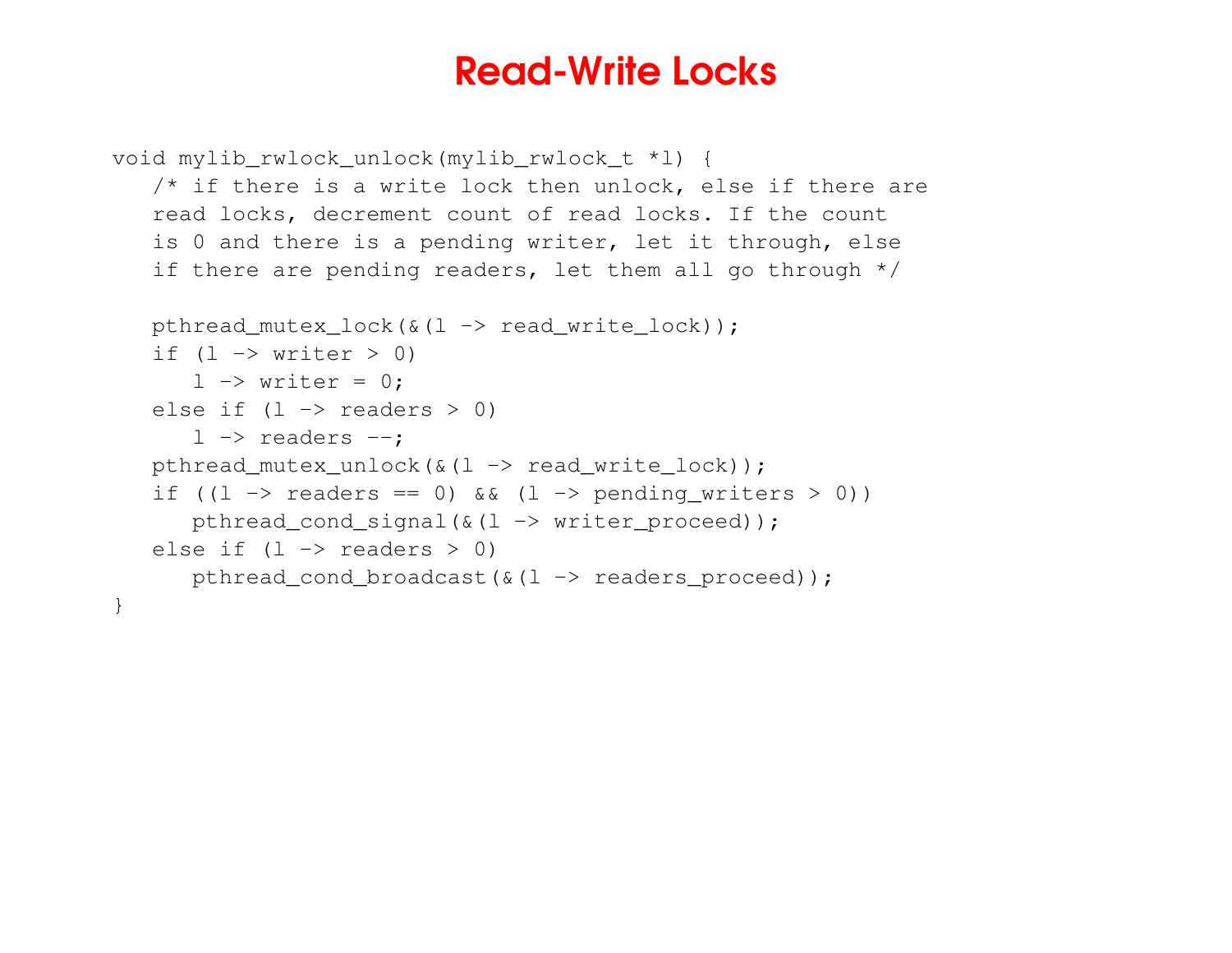- As in MPI, <sup>a</sup> barrier holds <sup>a</sup> thread until all threads participating in the barrier have reached it.
- Barriers can be implemented using <sup>a</sup> counter, <sup>a</sup> mutex and <sup>a</sup> condition variable.
- A single integer is used to keep track of the number of threads that have reached the barrier.
- If the count is less than the total number of threads, the threads execute a condition wait.
- The last thread entering (and setting the count to the number of threads) wakes up all the threads using <sup>a</sup> condition broadcast.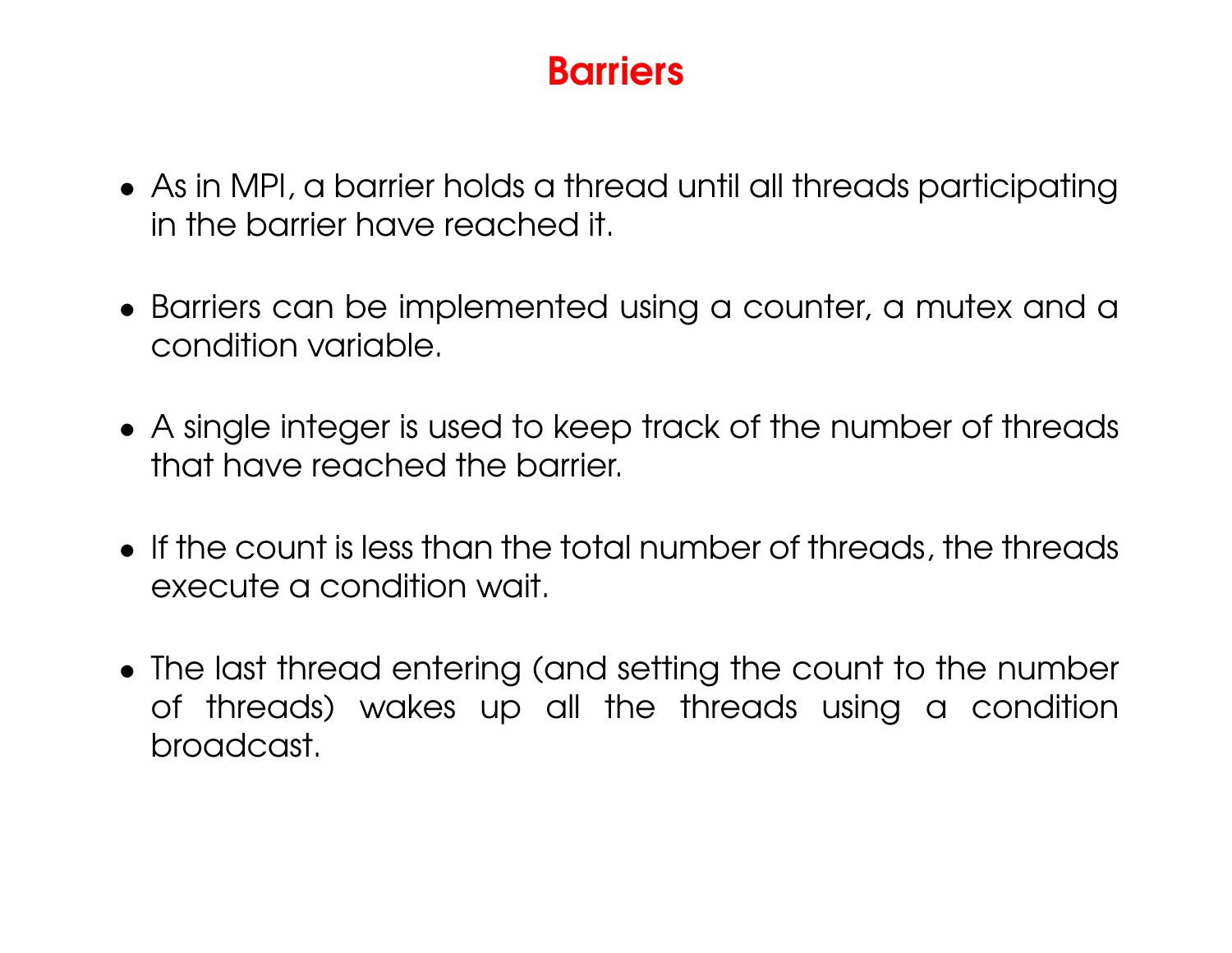```
typedef struct {
    pthread mutex t count lock;
    pthread_cond_t ok_to_proceed;
    int count;
} mylib_barrier_t;
void mylib_init_barrier(mylib_barrier_t *b) {
    b -> count = 0;
    pthread_mutex_init(&(b -> count_lock), NULL);
    pthread_cond_init(&(b -> ok_to_proceed), NULL);
}
```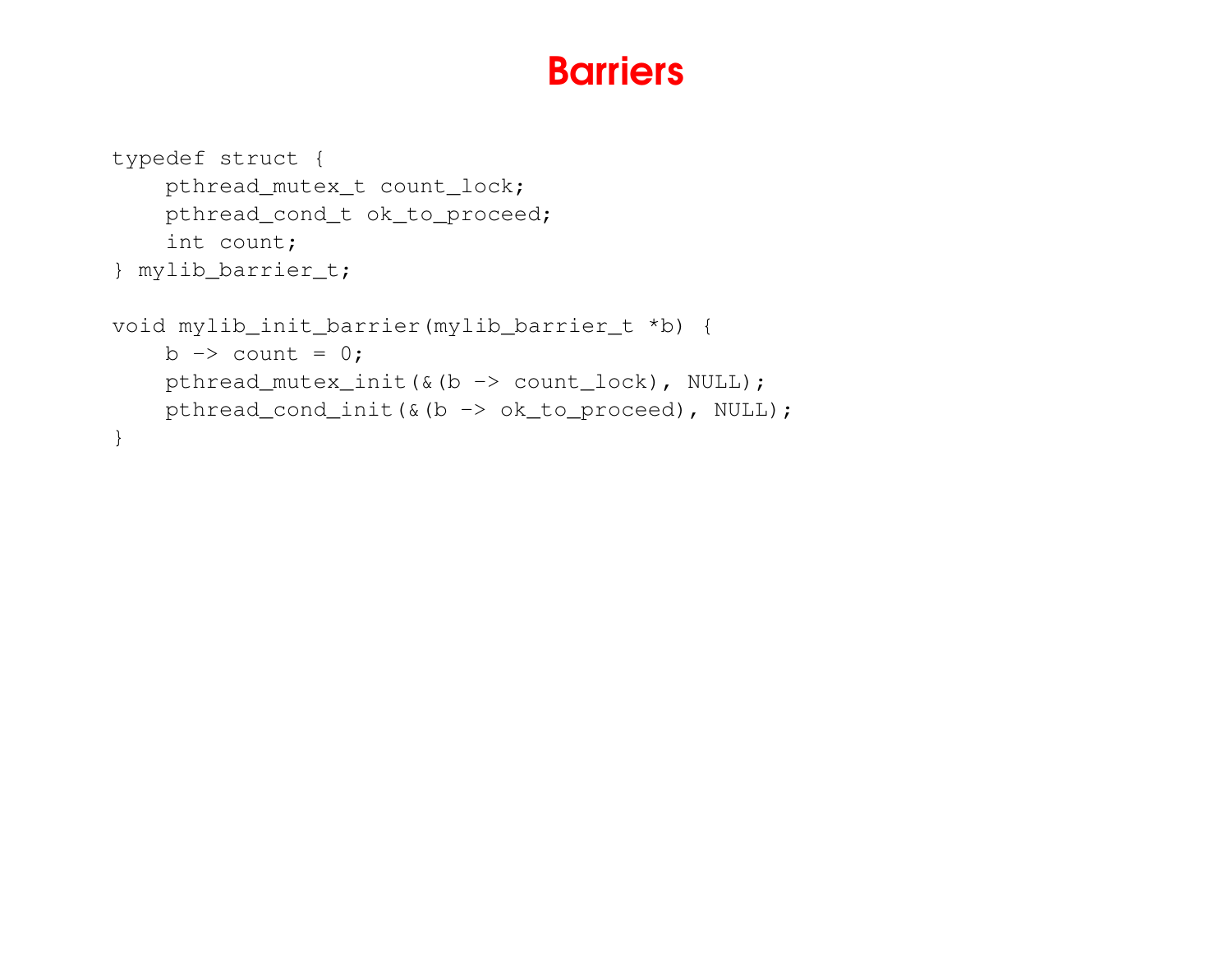```
void mylib_barrier (mylib_barrier_t *b, int num_threads) {
    pthread mutex lock(\& (b \rightarrow count\_lock));
    b -> count ++;
    if (b -> count == num_threads) {
        b -> count = 0;
        pthread_cond_broadcast(&(b -> ok_to_proceed));
    }
    else
         while (pthread_cond_wait(&(b -> ok_to_proceed),
             \& (b \rightarrow count\_lock) != 0);
    pthread_mutex_unlock(&(b -> count_lock));
}
```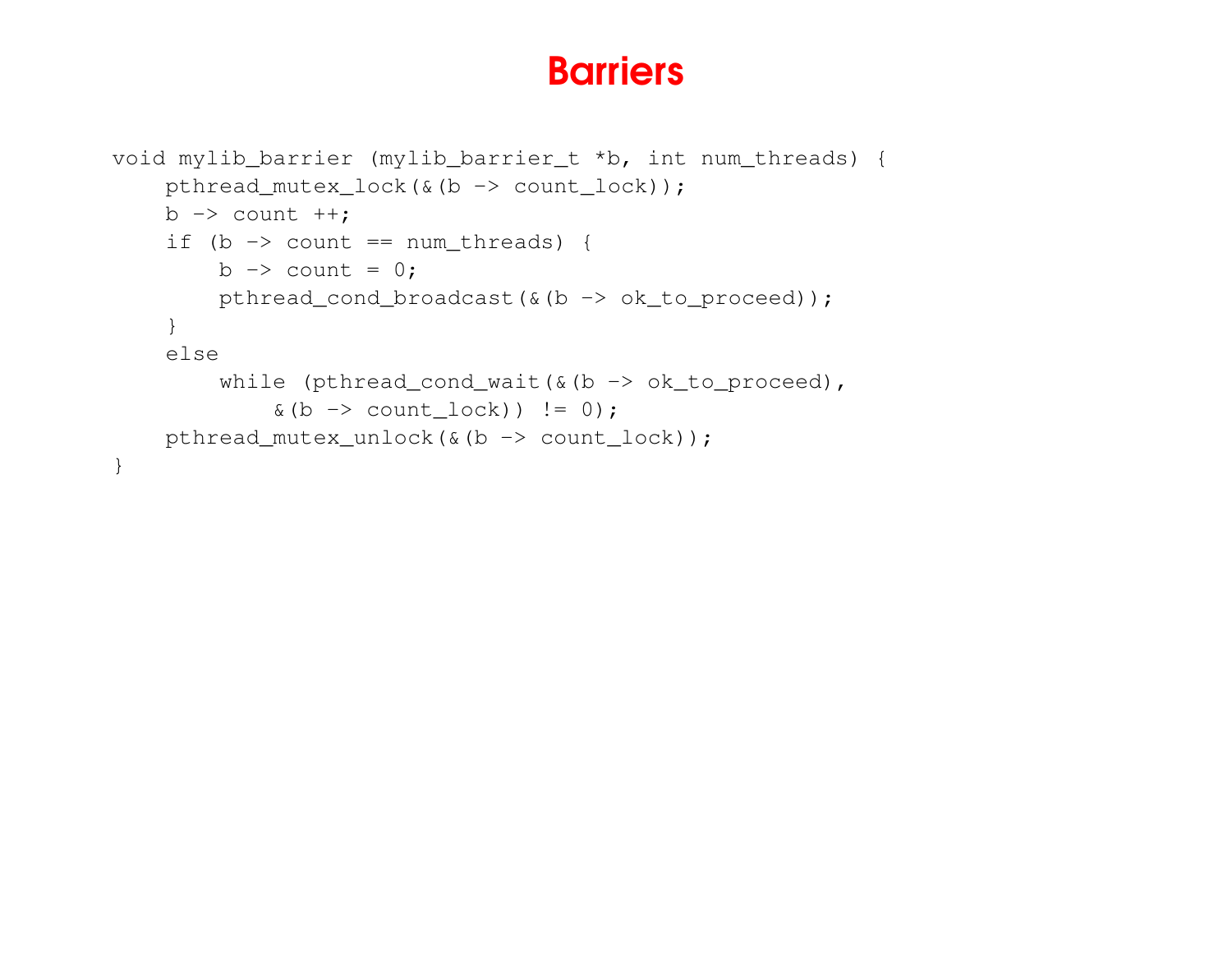- The barrier described above is called a linear barrier.
- The trivial lower bound on execution time of this function is therefore  $O(n)$  for  $n$  threads.
- This implementation of <sup>a</sup> barrier can be speeded up using multiple barrier variables organized in <sup>a</sup> tree.
- $\bullet\,$  We use  $n/2$  condition variable-mutex pairs for implementing a barrier for  $n$  threads.
- At the lowest level, threads are paired up and each pair of threads shares a single condition variable-mutex pair.
- Once both threads arrive, one of the two moves on, the other one waits.
- This process repeats up the tree.
- $\bullet\,$  This is also called a log barrier and its runtime grows as  $O(\log p).$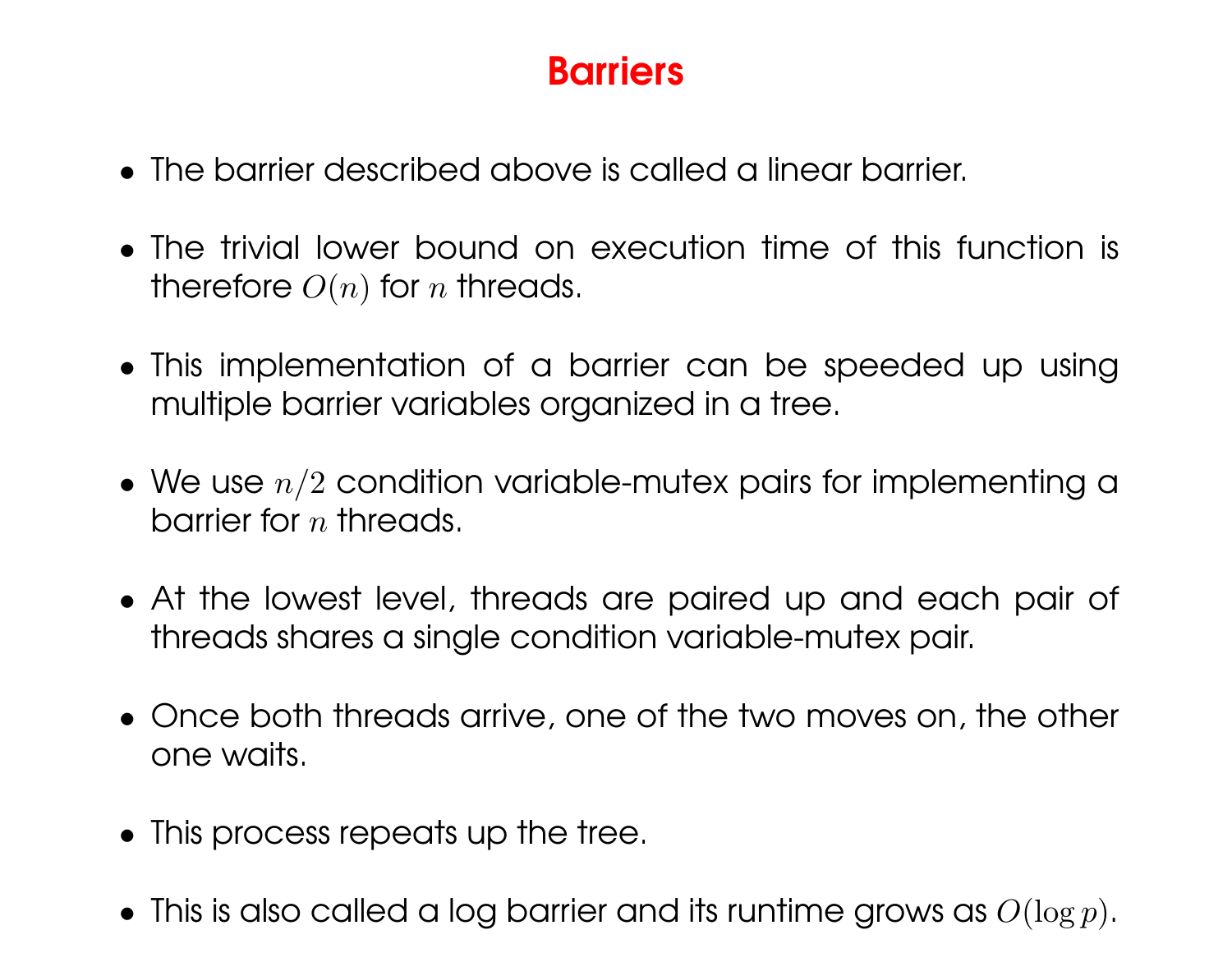

Execution time of 1000 sequential and logarithmic barriers as <sup>a</sup> function of number of threads on a 32 processor SGI Origin 2000.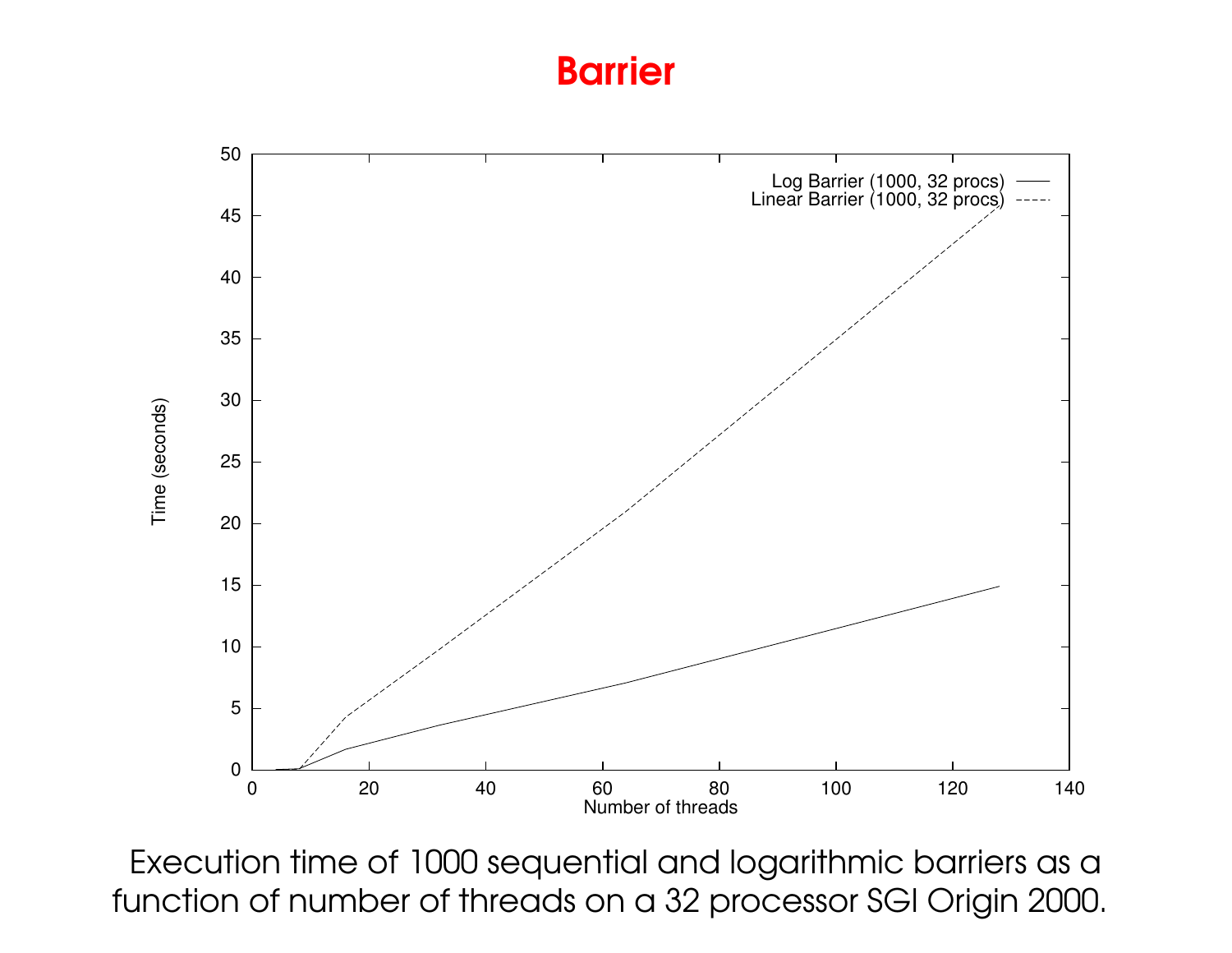# Tips for Designing Asynchronous Programs

- Never rely on scheduling assumptions when exchanging data.
- Never rely on liveness of data resulting from assumptions on scheduling.
- Do not rely on scheduling as <sup>a</sup> means of synchronization.
- Where possible, define and use group synchronizations and data replication.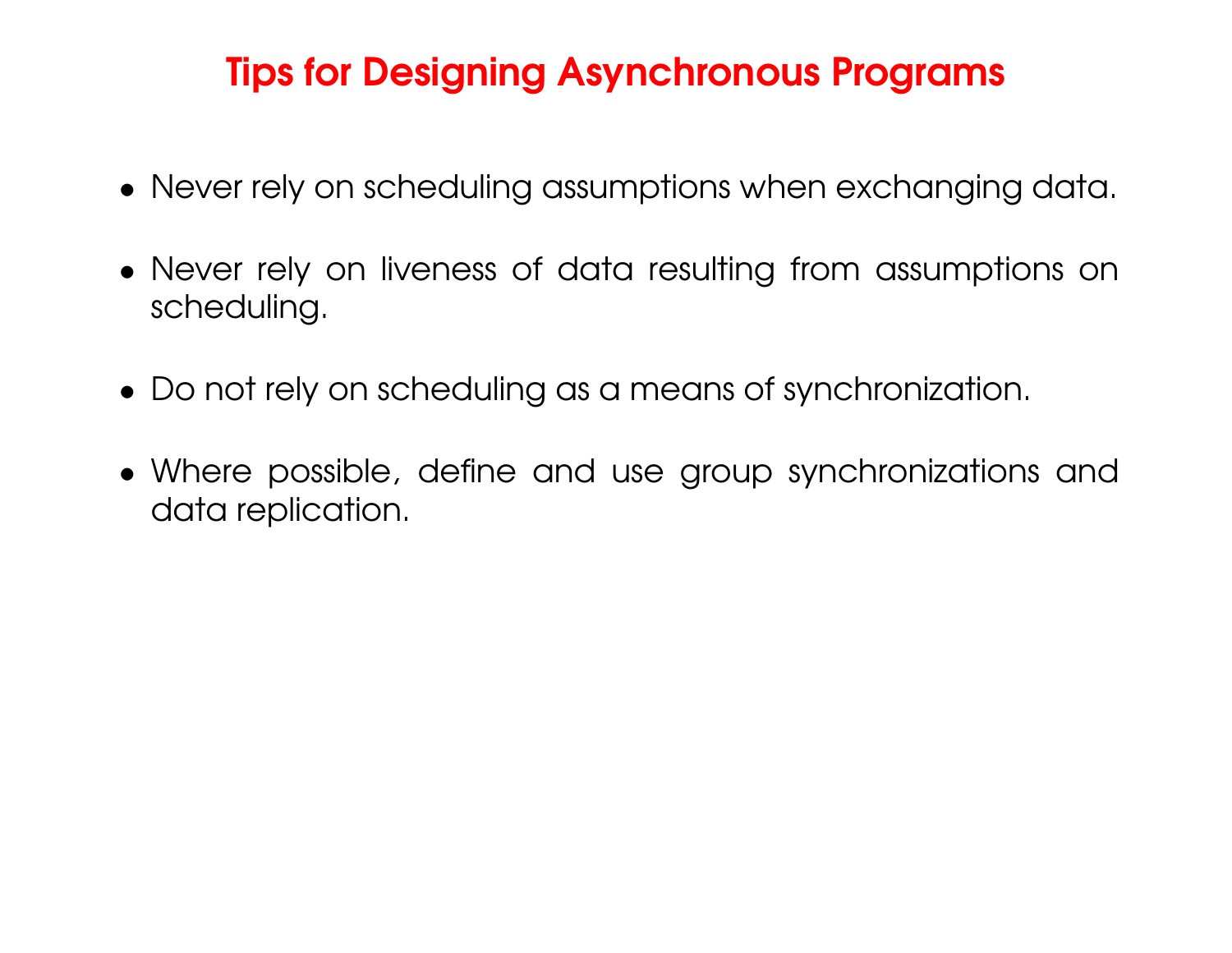# OpenMP: <sup>a</sup> Standard for Directive Based Parallel Programming

- OpenMP is <sup>a</sup> directive-based API that can be used with FORTRAN, C, and C++ for programming shared address space machines.
- OpenMP directives provide support for concurrency, synchronization, and data handling while obviating the need for explicitly setting up mutexes, condition variables, data scope, and initialization.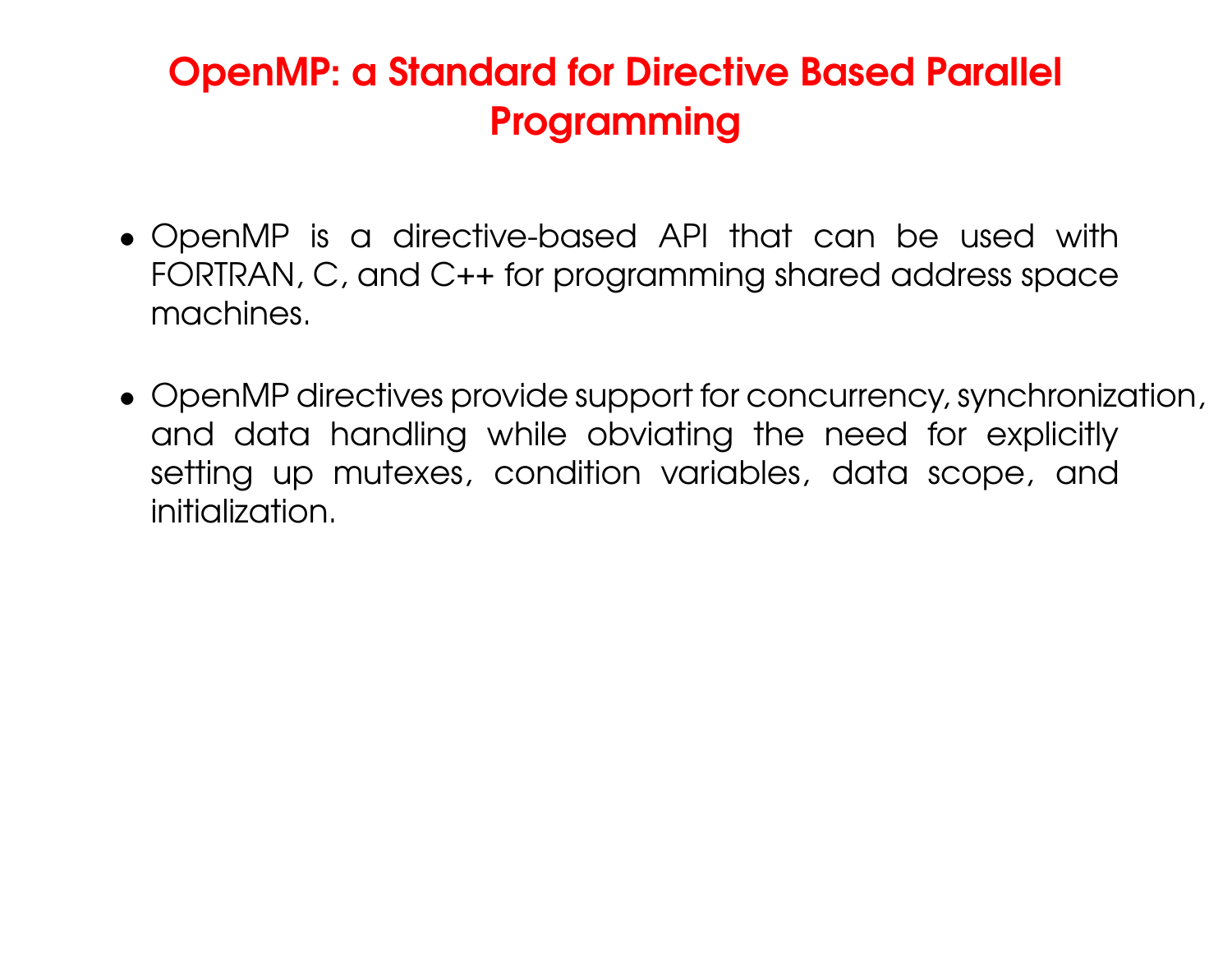- OpenMP directives in C and C++ are based on the #pragma compiler directives.
- A directive consists of <sup>a</sup> directive name followed by clauses.

```
#pragma omp directive [clause list]
```
• OpenMP programs execute serially until they encounter the parallel directive, which creates <sup>a</sup> group of threads.

```
#pragma omp parallel [clause list]
/* structured block */
```
• The main thread that encounters the parallel directive becomes the *master* of this group of threads and is assigned the thread id 0 within the group.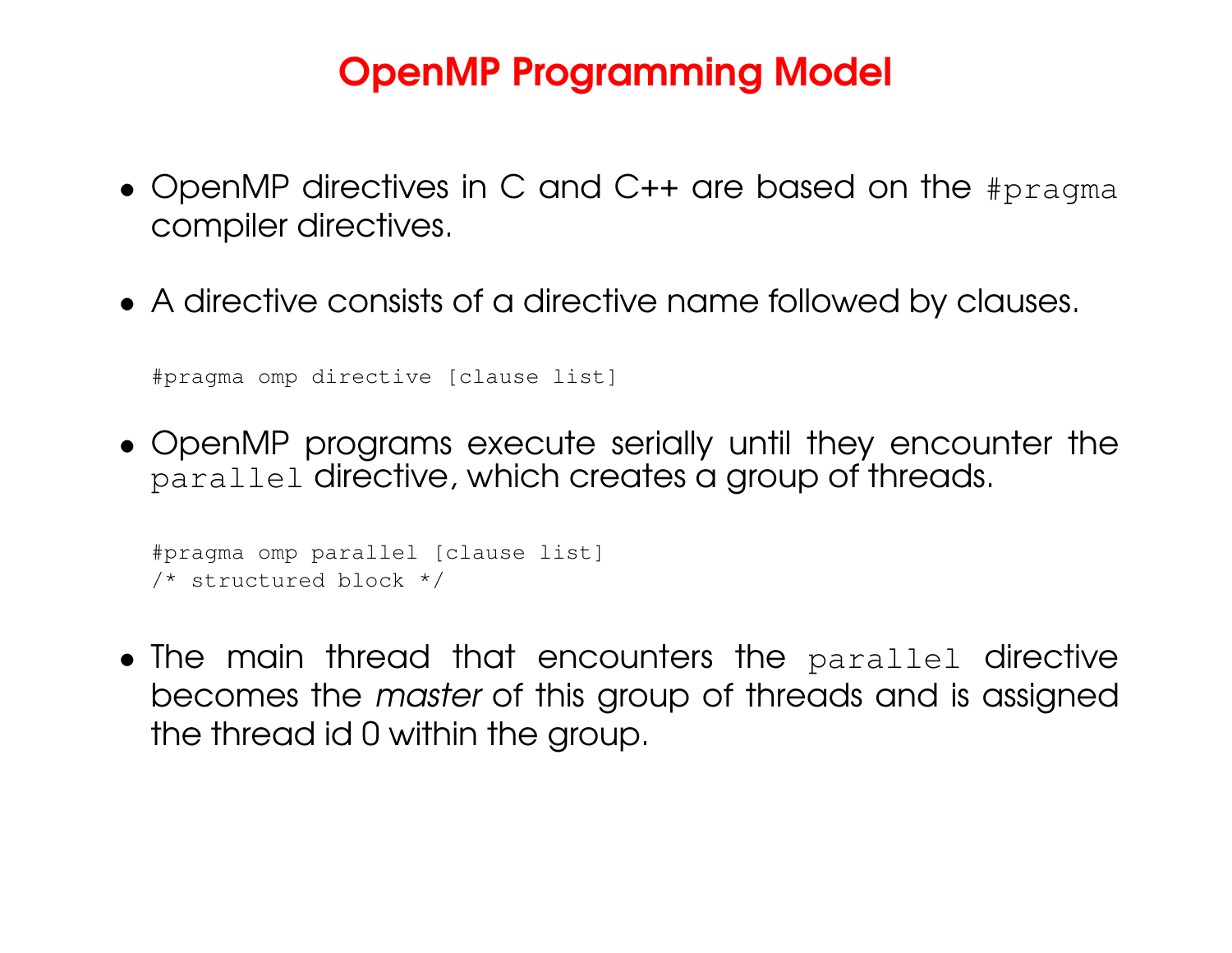The clause list is used to specify conditional parallelization, number of threads, and data handling.

- **Conditional Parallelization:** The clause if (scalar expression) determines whether the parallel construct results in creation of threads.
- Degree of Concurrency: The clause num\_threads (integer expression) specifies the number of threads that are created.
- **Data Handling:** The clause private (variable list) indicates variables local to each thread. The clause firstprivate (variable list) is similar to the private, except values of variables are initialized to corresponding values before the parallel directive. The clause shared (variable list) indicates that variables are shared across all the threads.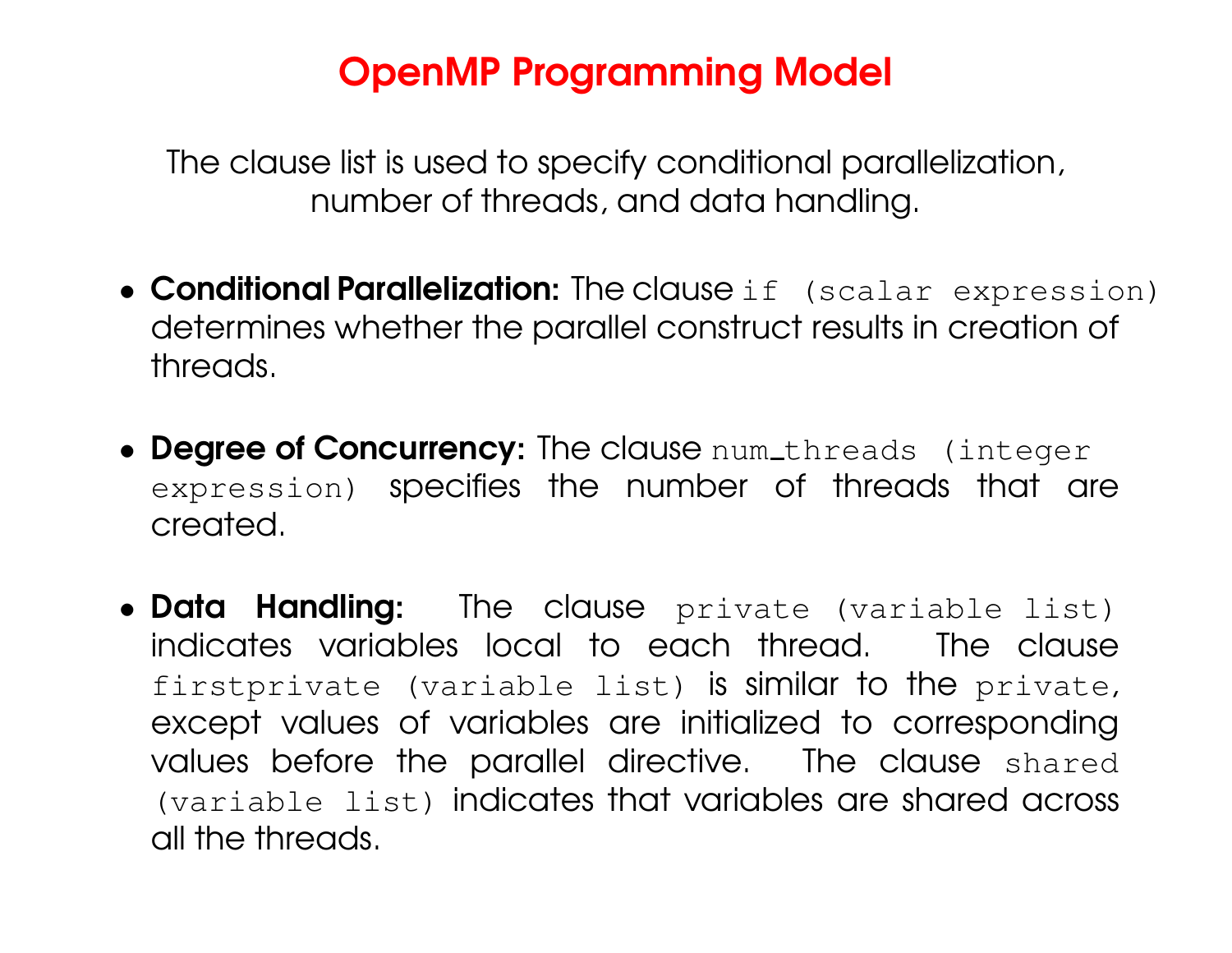

A sample OpenMP program along with its Pthreads translation that might be performed by an OpenMP compiler.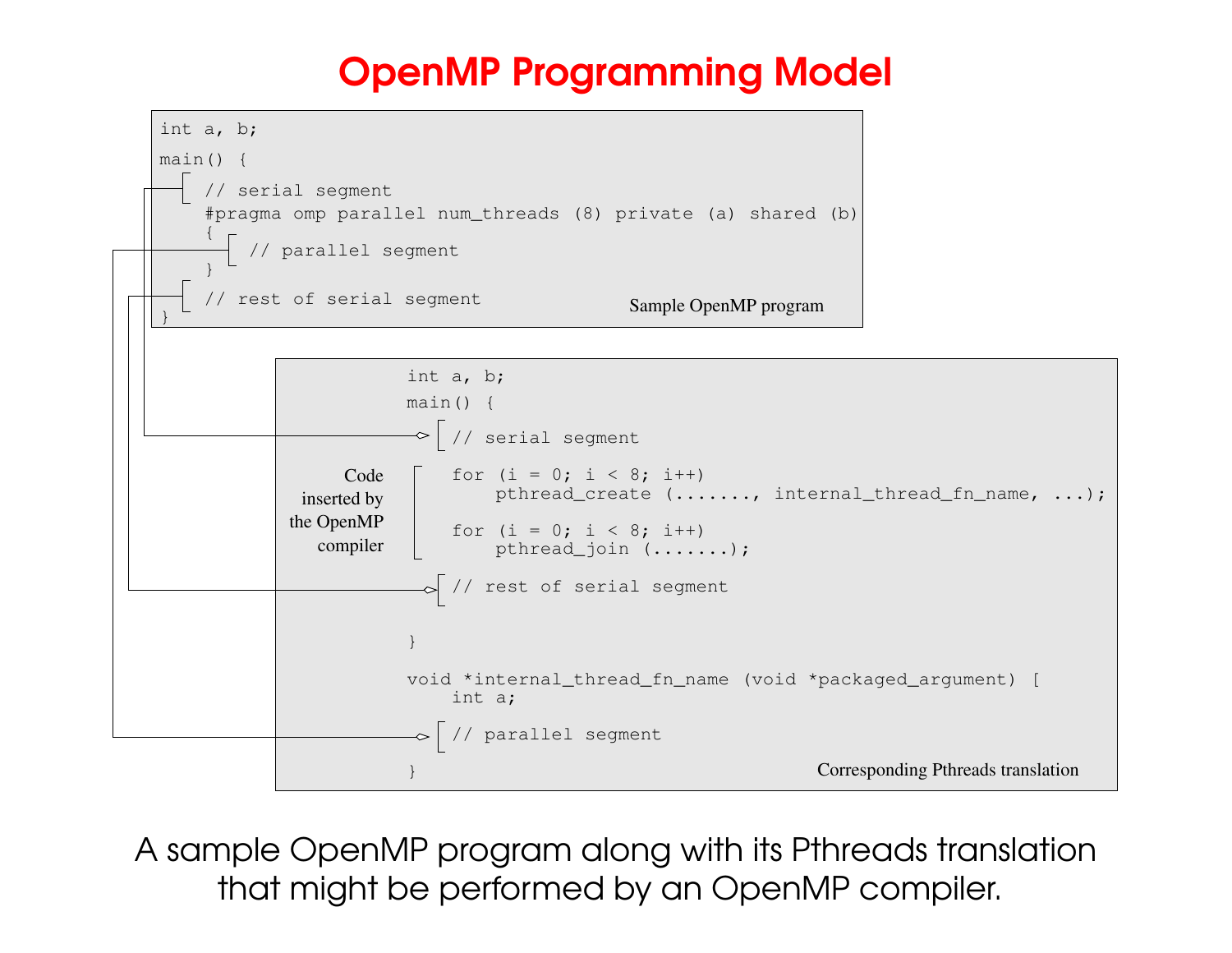```
#pragma omp parallel if (is_parallel == 1) num_threads(8) \
                     private (a) shared (b) firstprivate(c)
{
    /* structured block */
}
```
- $\bullet$  If the value of the variable  $\text{is}$  parallel equals one, eight threads are created.
- $\bullet\,$  Each of these threads gets private copies of variables  $\mathrm{a}\,$  and  $\mathrm{c}$  , and shares <sup>a</sup> single value of variable <sup>b</sup>.
- $\bullet\,$  The value of each copy of  $\circ$  is initialized to the value of  $\circ$  before the parallel directive.
- The default state of a variable is specified by the clause default (shared) or default (none).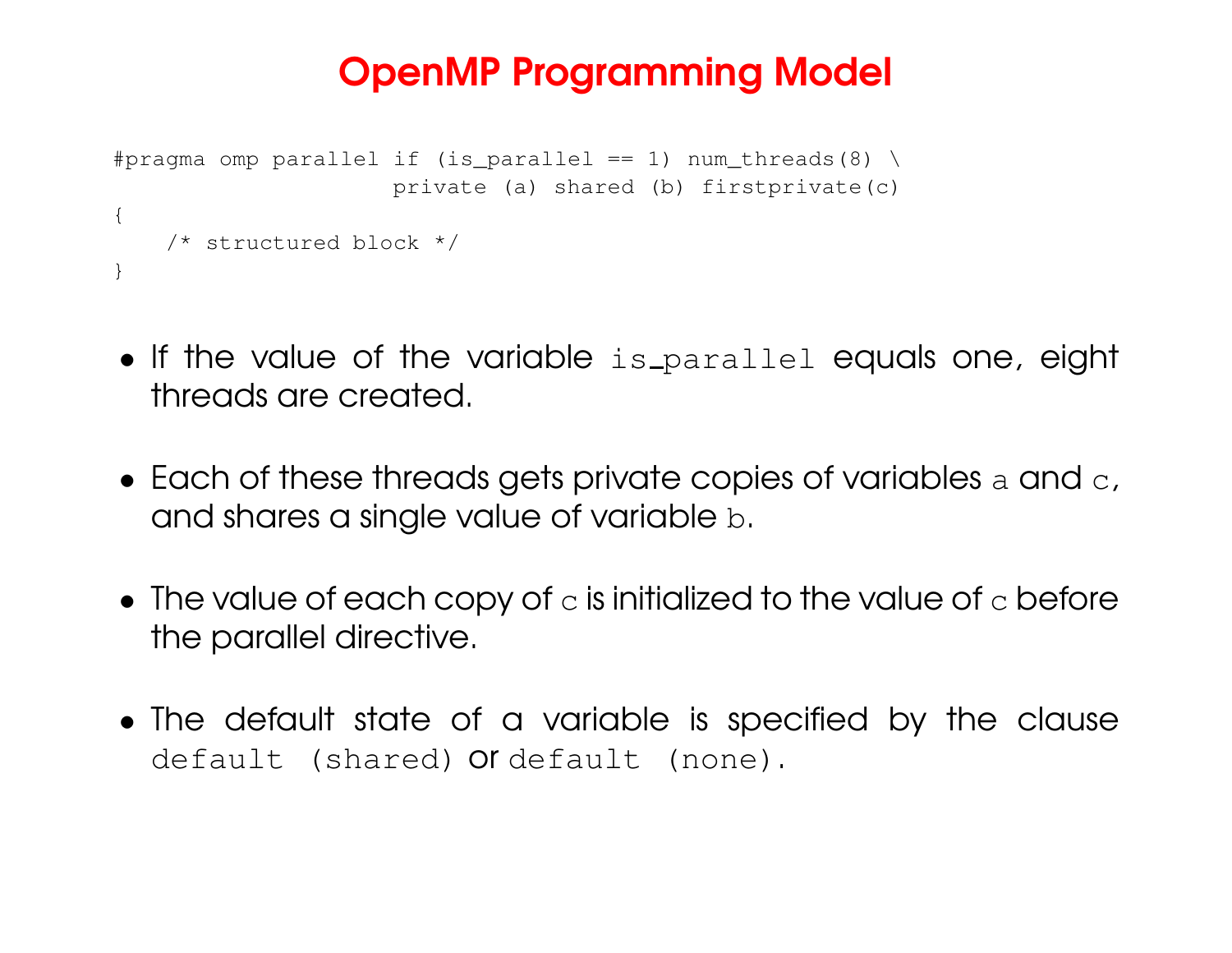### Reduction Clause in OpenMP

- The reduction clause specifies how multiple local copies of <sup>a</sup> variable at different threads are combined into <sup>a</sup> single copy at the master when threads exit.
- The usage of the reduction clause is reduction (operator: variable list).
- The variables in the list are implicitly specified as being private to threads.
- The operator can be one of +,  $\star$ ,  $-$ ,  $\&$ ,  $\mid$ ,  $\hat{}$ ,  $\&$ &, and  $\mid\mid$ . #pragma omp parallel reduction(+: sum) num\_threads(8)  $\left\{ \right.$ /\* compute local sums here \*/

```
/* sum here contains sum of all local instances of sums */
```
}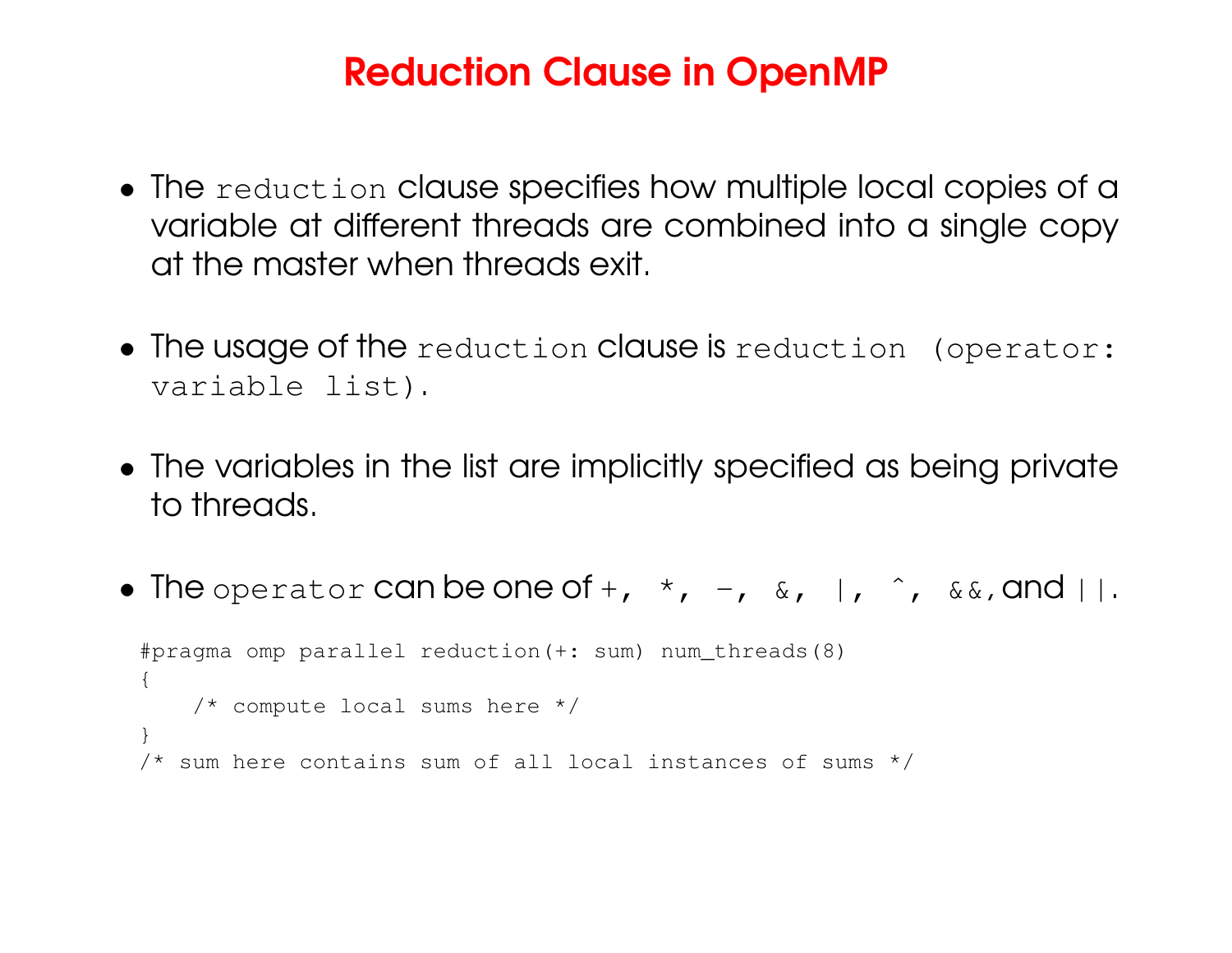### OpenMP Programming: Example

```
/* ******************************************************
   An OpenMP version of a threaded program to compute PI.
   ****************************************************** */
   #pragma omp parallel default(private) shared (npoints) \
                         reduction(+: sum) num_threads(8)
    {
     num_threads = omp_get_num_threads();
      sample points per thread = npoints / num threads;
      \texttt{sum} = 0;
      for (i = 0; i < sample_points_per_thread; i++) {
        rand_no_x =(double)(rand_r(&seed))/(double)((2<<14)-1);
        rand_no_y =(double)(rand_r(&seed))/(double)((2<<14)-1);
        if (((rand_no_x - 0.5) * (rand_no_x - 0.5) +
            (rand-no_y - 0.5) * (rand-no_y - 0.5)) < 0.25sum ++;
      }
    }
```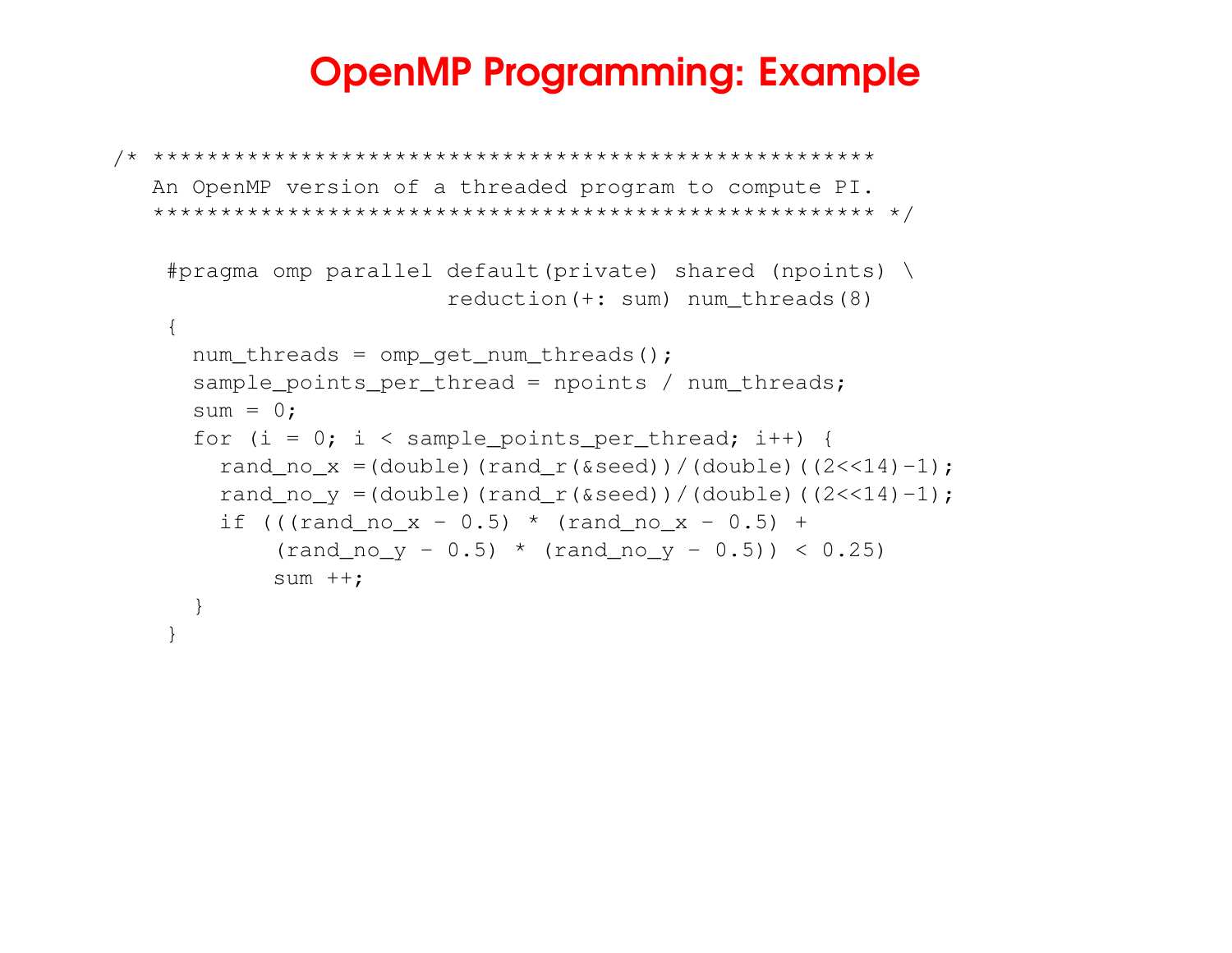### Specifying Concurrent Tasks in OpenMP

- $\bullet$  The  $\texttt{parallel}$  directive can be used in conjunction with other directives to specify concurrency across iterations and tasks.
- OpenMP provides two directives for and sections to specify concurrent iterations and tasks.
- $\bullet$  The  ${\tt for}$  directive is used to split parallel iteration spaces across threads. The general form of a  ${\tt for}$  directive is as follows:

```
#pragma omp for [clause list]
    /* for loop */
```
• The clauses that can be used in this context are: private, firstprivate, lastprivate, reduction, schedule, nowait, **and** ordered.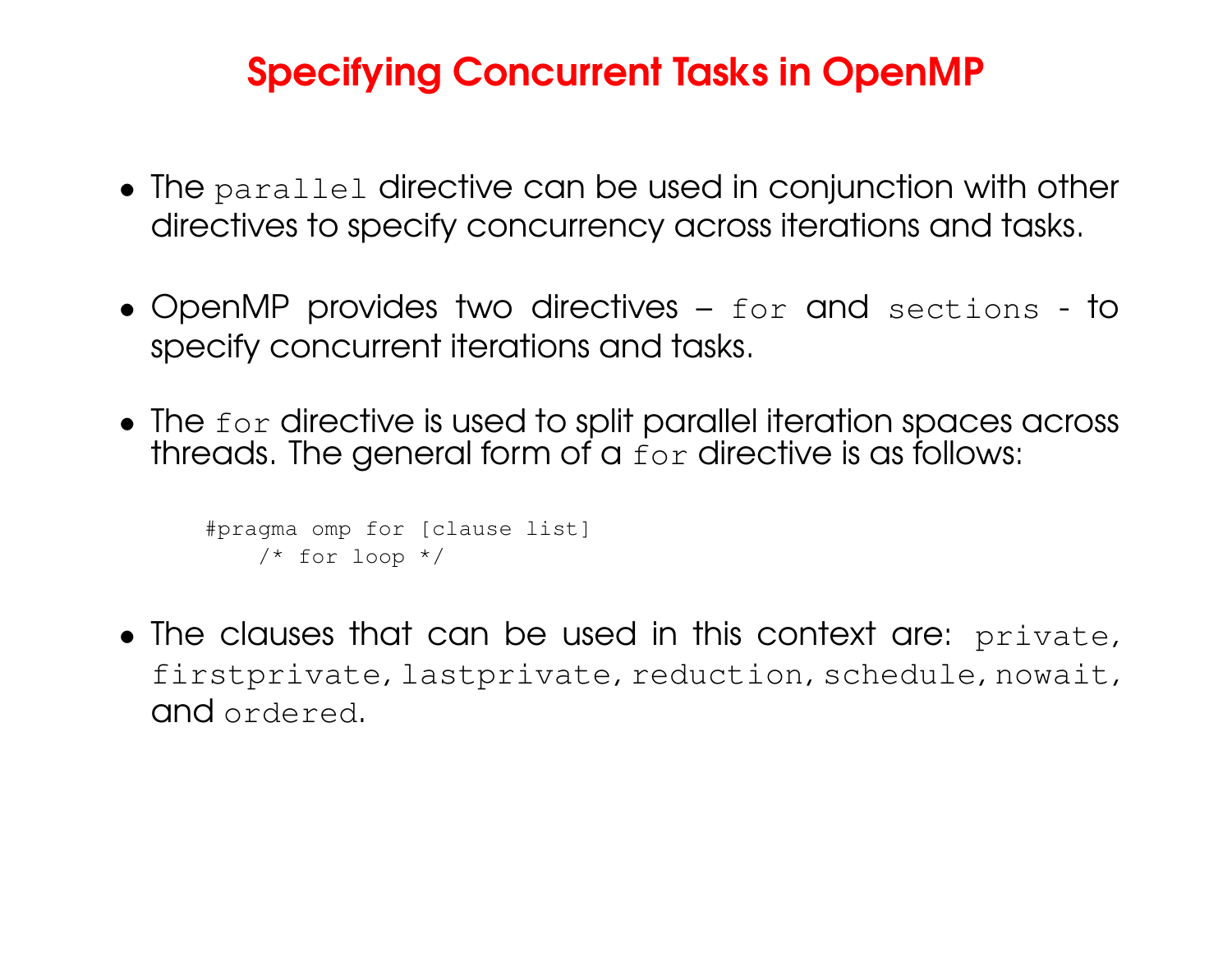### Specifying Concurrent Tasks in OpenMP: Example

```
#pragma omp parallel default(private) shared (npoints) \
                     reduction(+: sum) num_threads(8)
{
  sum = 0;
 #pragma omp for
  for (i = 0; i < npoints; i++) {
   rand_no_x =(double)(rand_r(&seed))/(double)((2<<14)-1);
   rand_no_y =(double)(rand_r(&seed))/(double)((2<<14)-1);
    if (((rand_no_x - 0.5) * (rand_no_x - 0.5) +
        (rand-no_y - 0.5) * (rand-no_y - 0.5)) < 0.25sum ++;
 }
}
```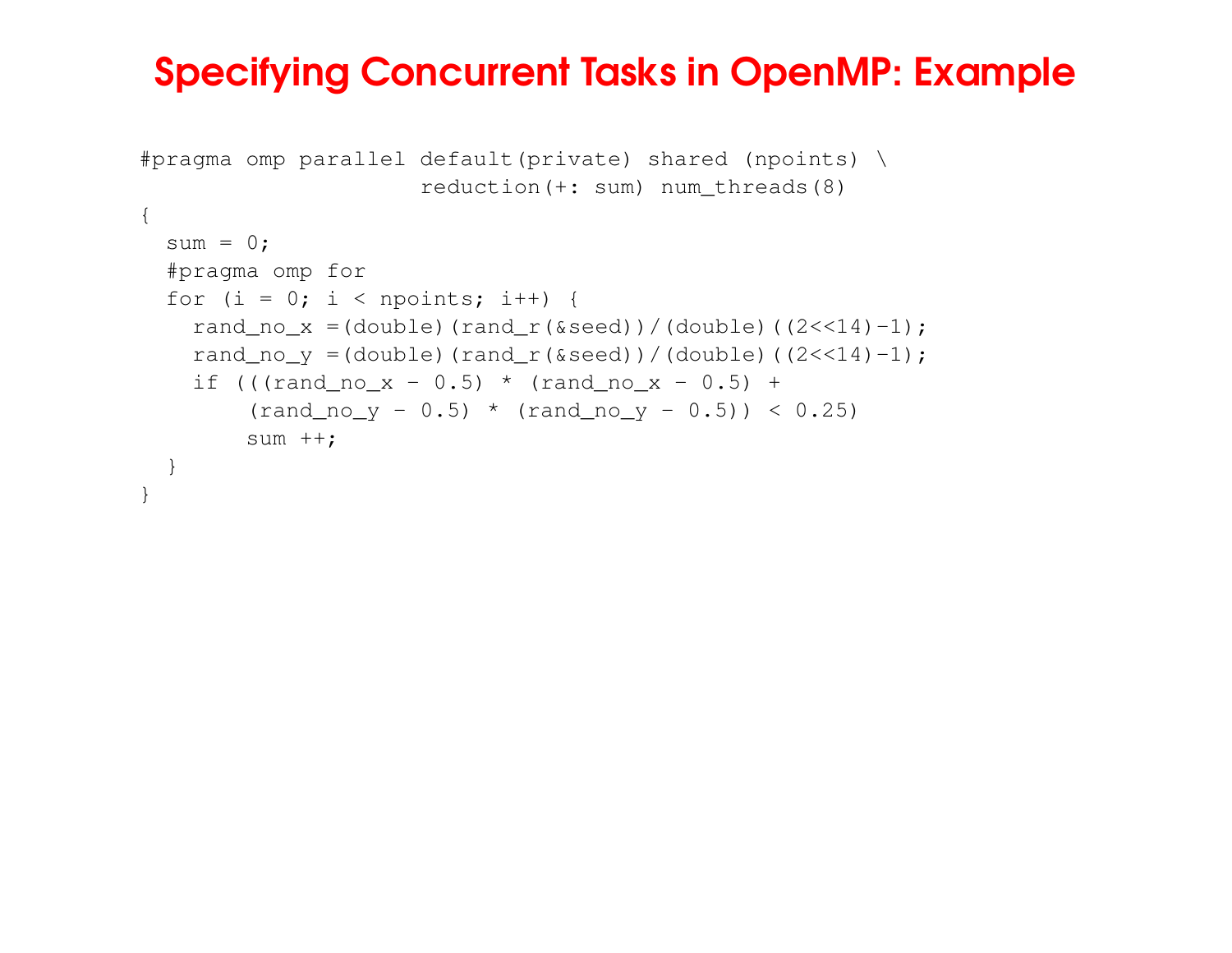# Assigning Iterations to Threads

- The schedule clause of the for directive deals with the assignment of iterations to threads.
- The general form of the schedule directive is schedule(scheduling\_class[, parameter]).
- OpenMP supports four scheduling classes: static, dynamic, guided, and runtime.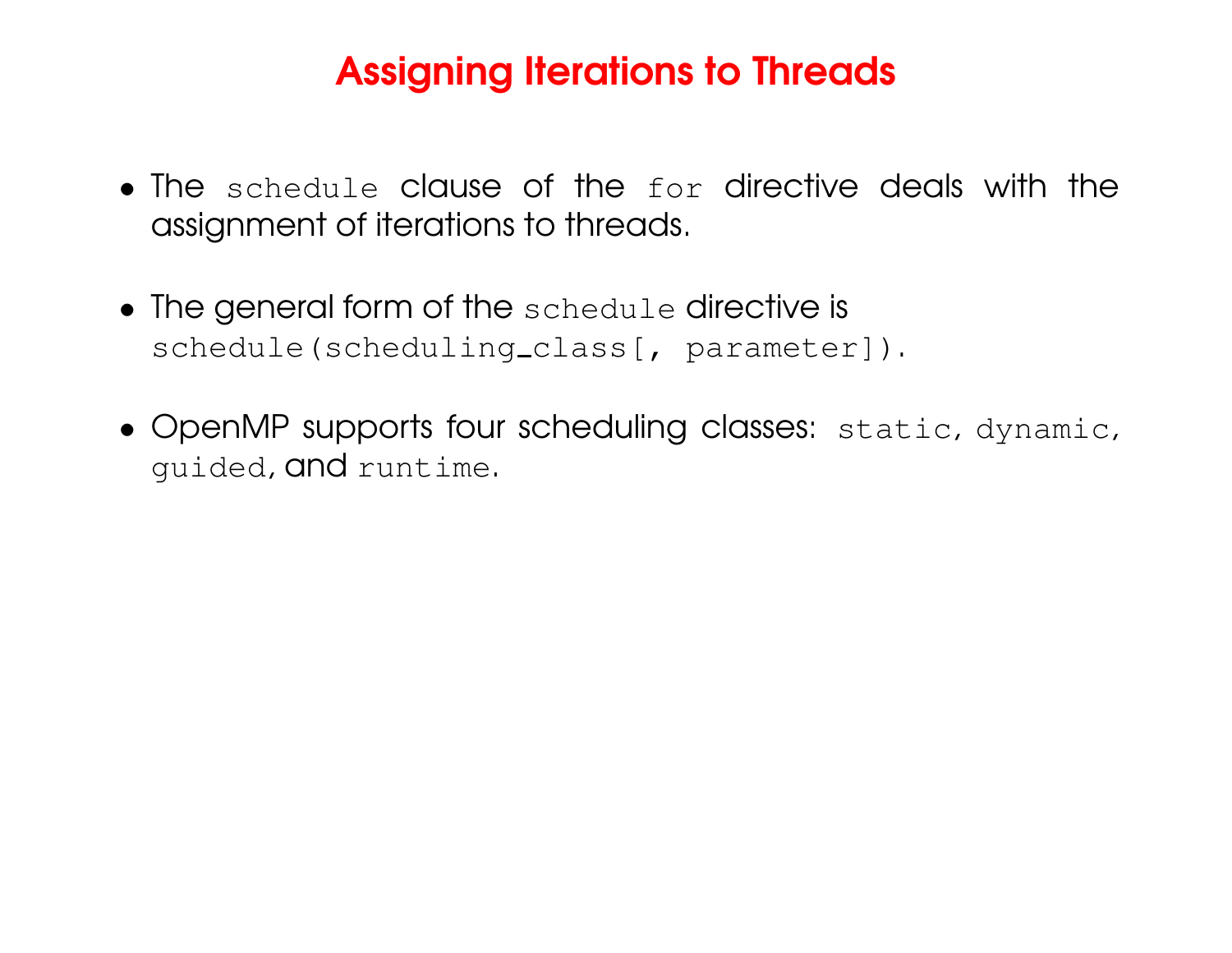### Assigning Iterations to Threads: Example

```
/* static scheduling of matrix multiplication loops */
#pragma omp parallel default(private) shared (a, b, c, dim) \setminusnum_threads(4)
    #pragma omp for schedule(static)
    for (i = 0; i < dim; i++) {
        for (j = 0; j < dim; j++) {
            c(i, j) = 0;for (k = 0; k < dim; k++) {
                c(i,j) += a(i, k) * b(k, j);}
        }
    }
```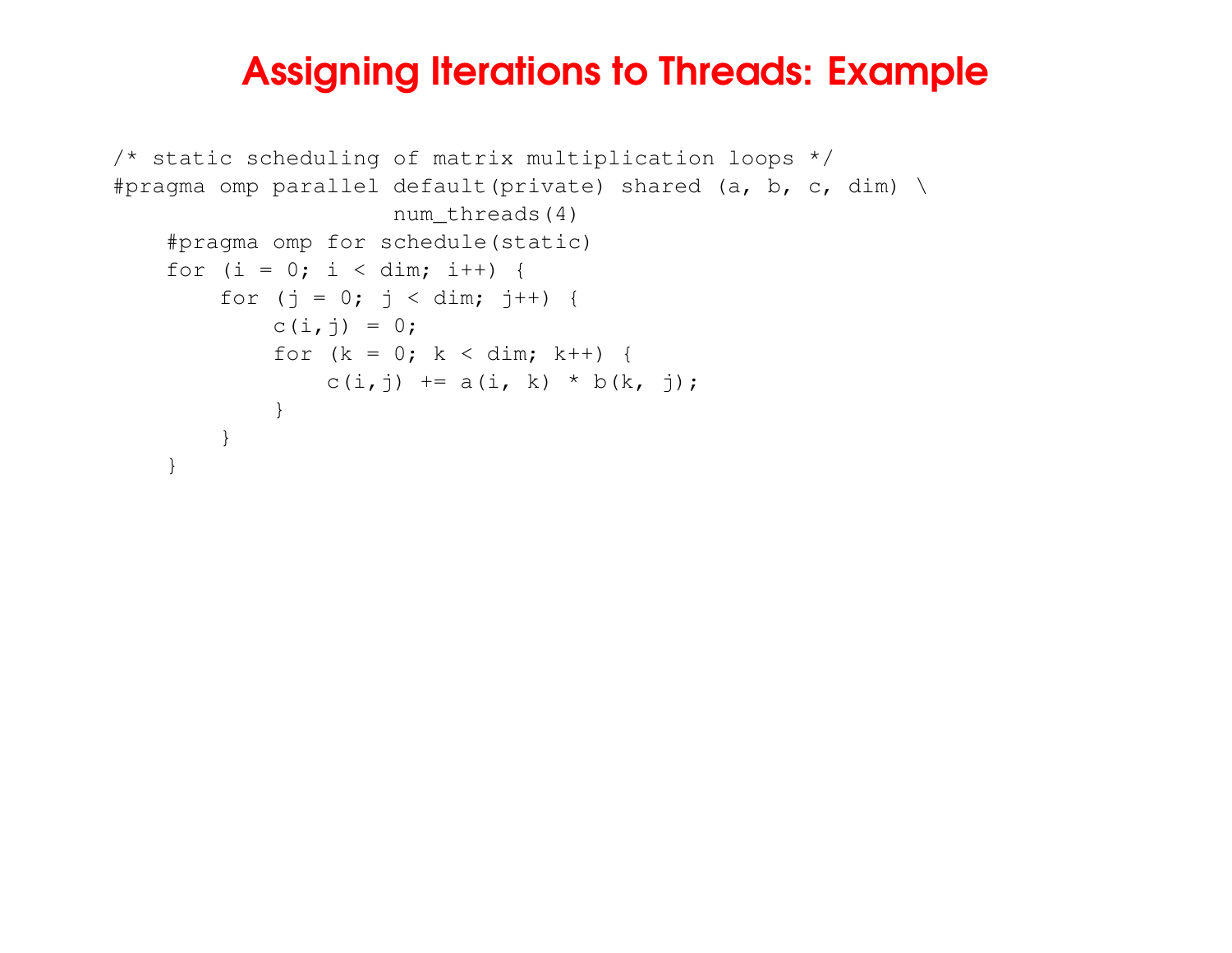### Assigning Iterations to Threads: Example



Three different schedules using the static scheduling class of OpenMP.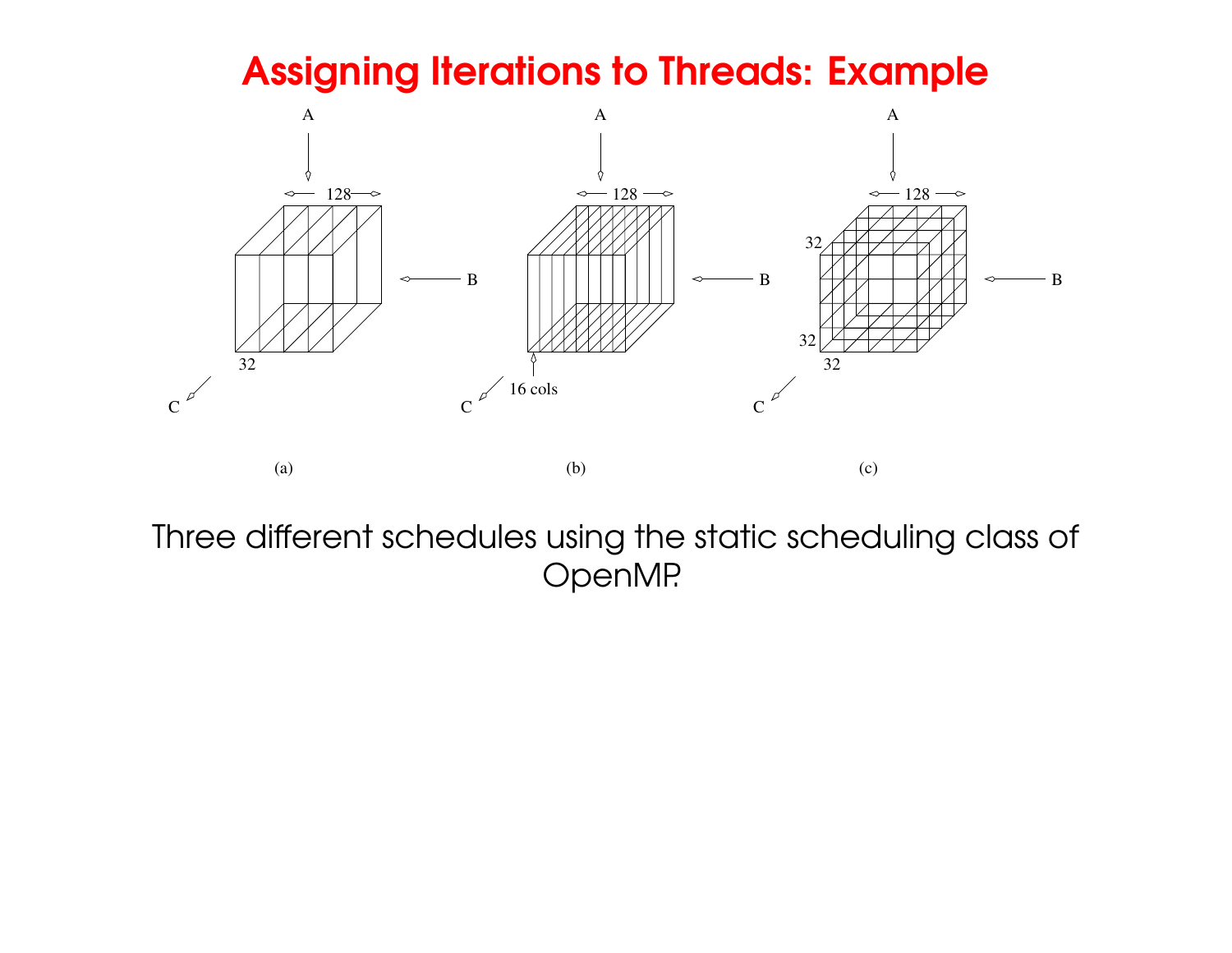### Parallel For Loops

- Often, it is desirable to have <sup>a</sup> sequence of for-directives within a parallel construct that do not execute an implicit barrier at the end of each for directive.
- OpenMP provides <sup>a</sup> clause nowait, which can be used with a for directive.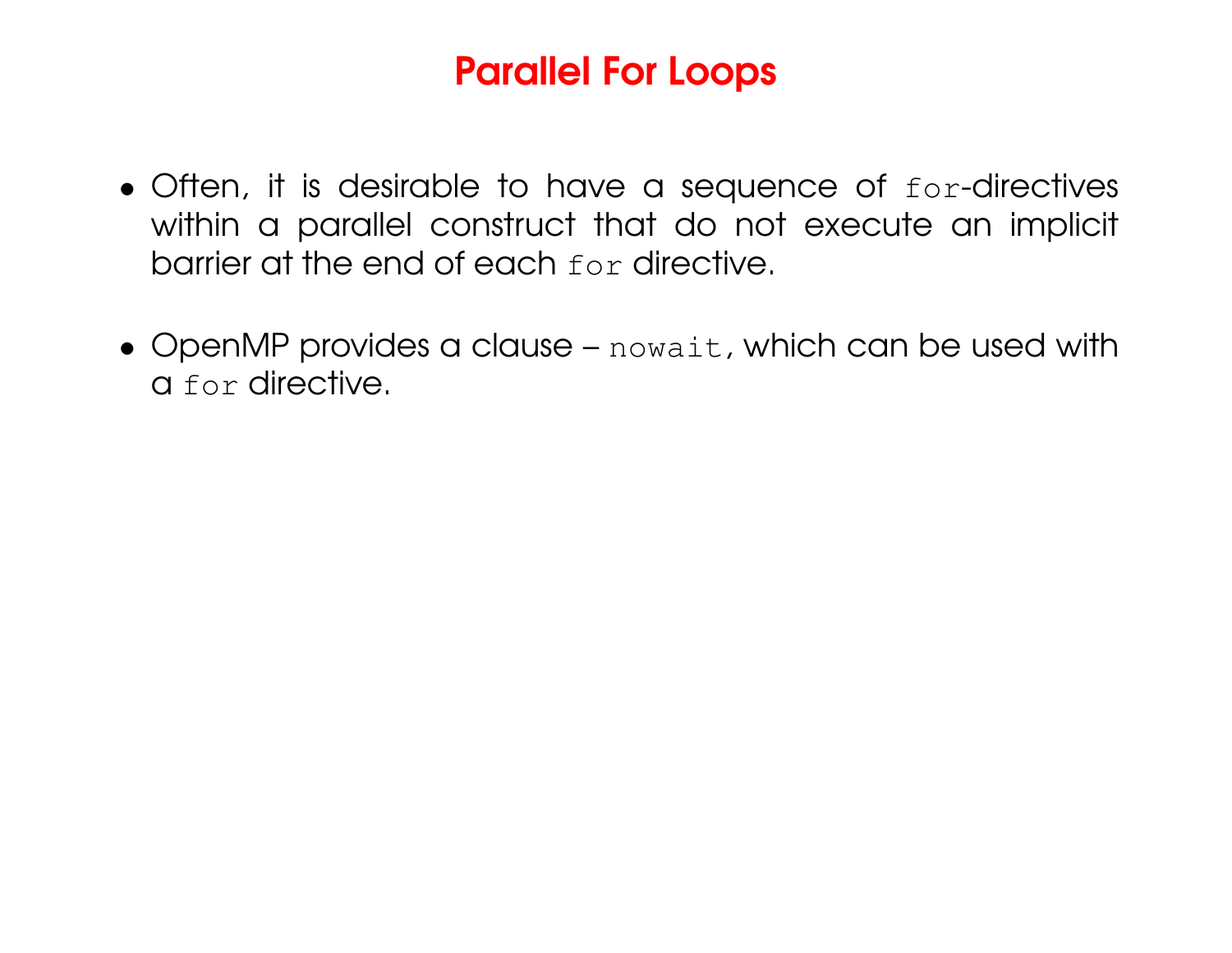#### Parallel For Loops: Example

```
#pragma omp parallel
{
    #pragma omp for nowait
        for (i = 0; i < nmax; i++)
             if (isEqual(name, current_list[i])
                processCurrentName(name);
    #pragma omp for
        for (i = 0; i < mmax; i++)
             if (isEqual(name, past_list[i])
                processPastName(name);
}
```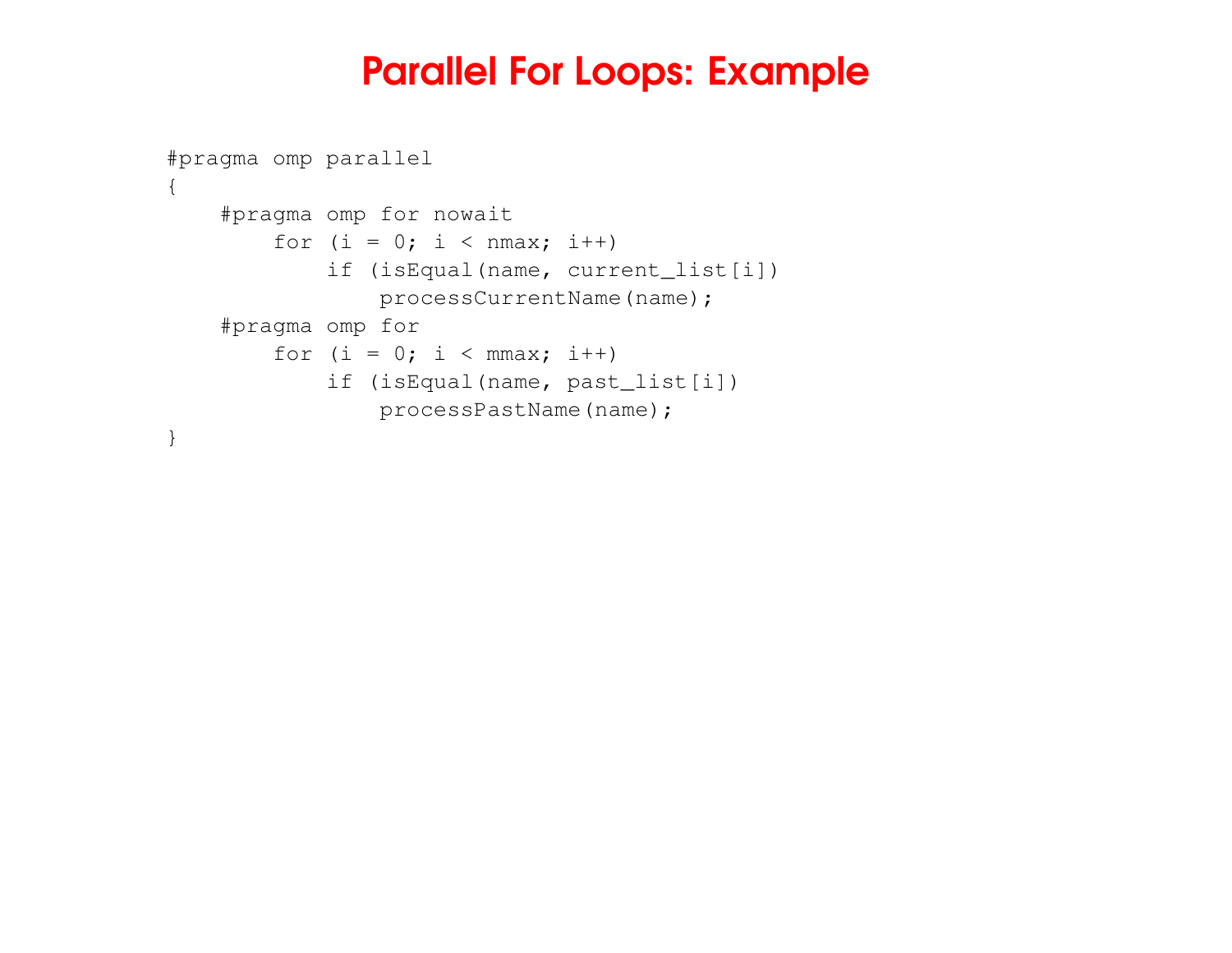### **The** sections **Directive**

- OpenMP supports non-iterative parallel task assignment using the sections directive.
- The general form of the sections directive is as follows:

```
#pragma omp sections [clause list]
{
    [#pragma omp section
        /* structured block */
    ]
    [#pragma omp section
        /* structured block */
    ]
    ...
}
```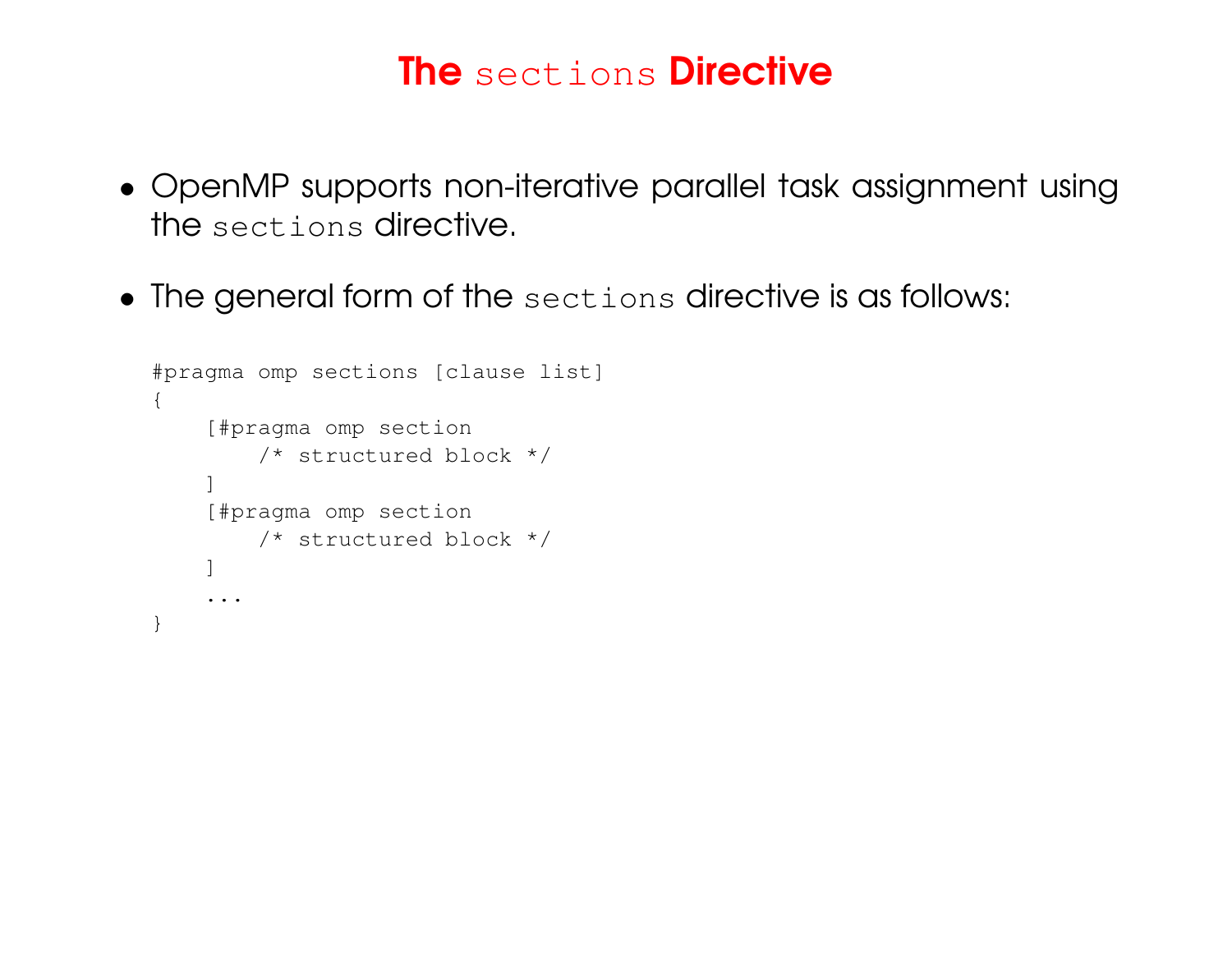#### **The** sections **Directive: Example**

```
#pragma omp parallel
{
    #pragma omp sections
    {
        #pragma omp section
         {
             taskA();
         }
         #pragma omp section
         {
             taskB();
         }
         #pragma omp section
         {
             taskC();
         }
    }
}
```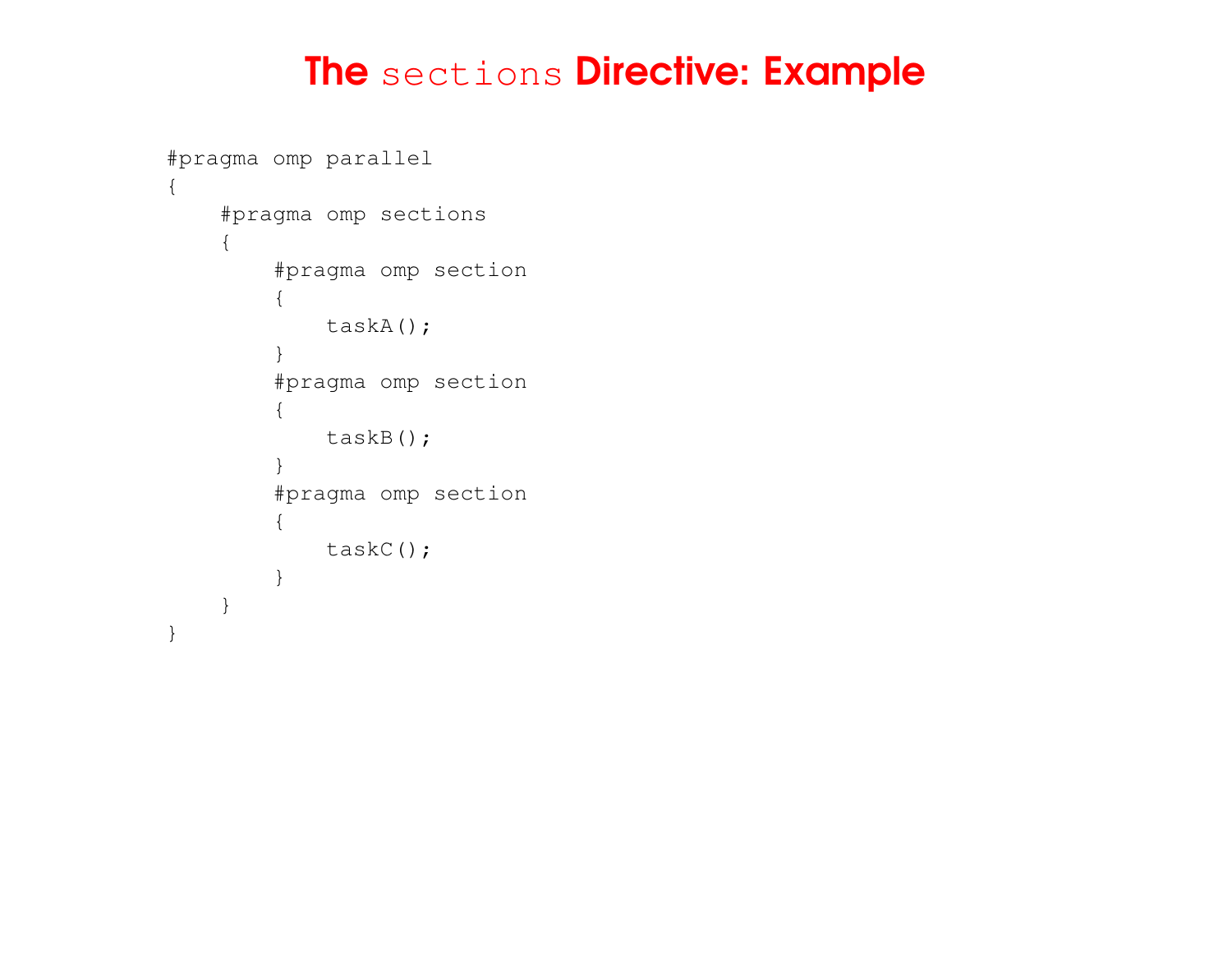# Nesting parallel Directives

- Nested parallelism can be enabled using the OMP NESTED environment variable.
- If the OMP NESTED environment variable is set to TRUE, nested parallelism is enabled.
- In this case, each parallel directive creates <sup>a</sup> new team of threads.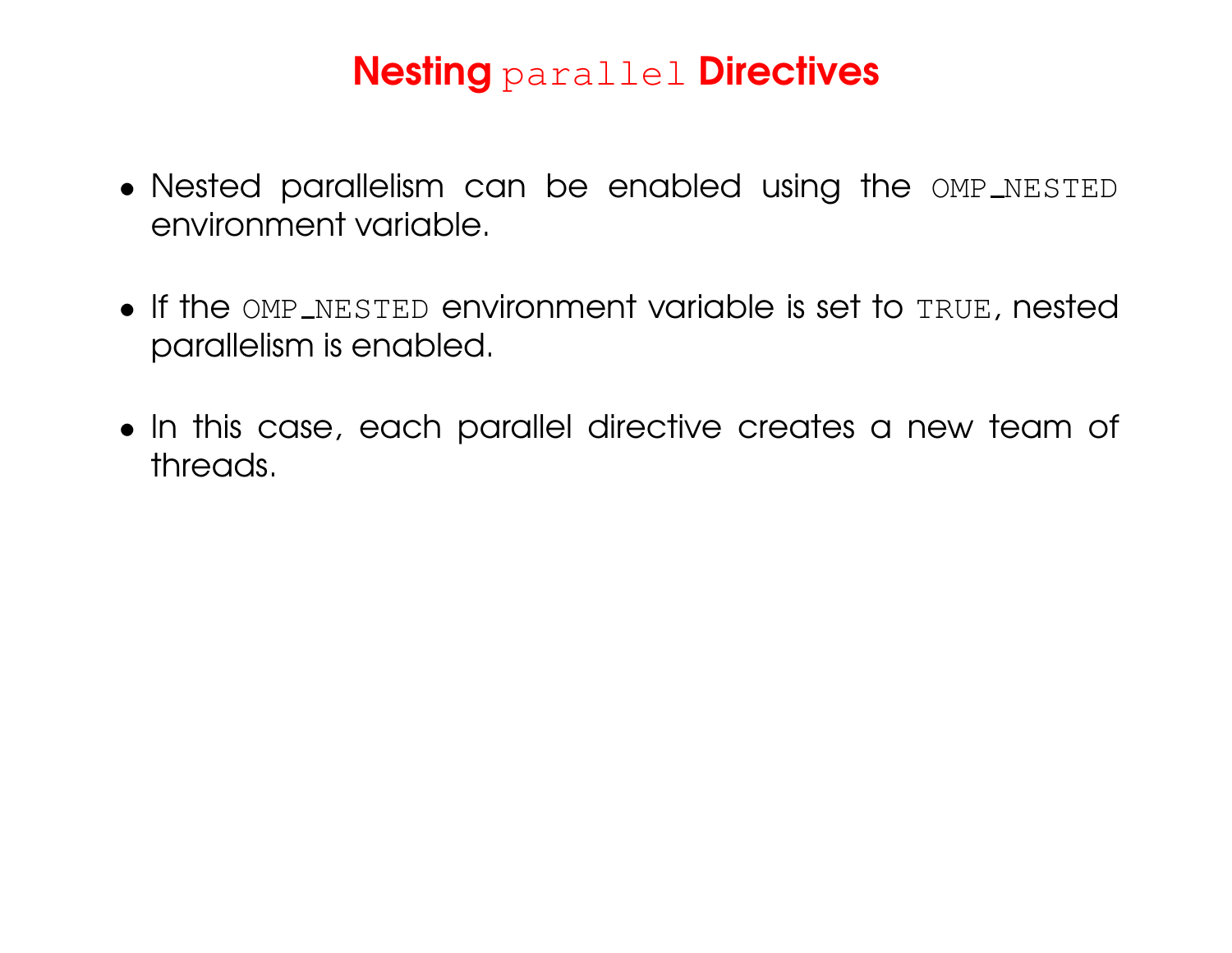### Synchronization Constructs in OpenMP

OpenMP provides <sup>a</sup> variety of synchronization constructs:

#pragma omp barrier

#pragma omp single [clause list] structured block

#pragma omp master structured block

#pragma omp critical [(name)] structured block

#pragma omp ordered structured block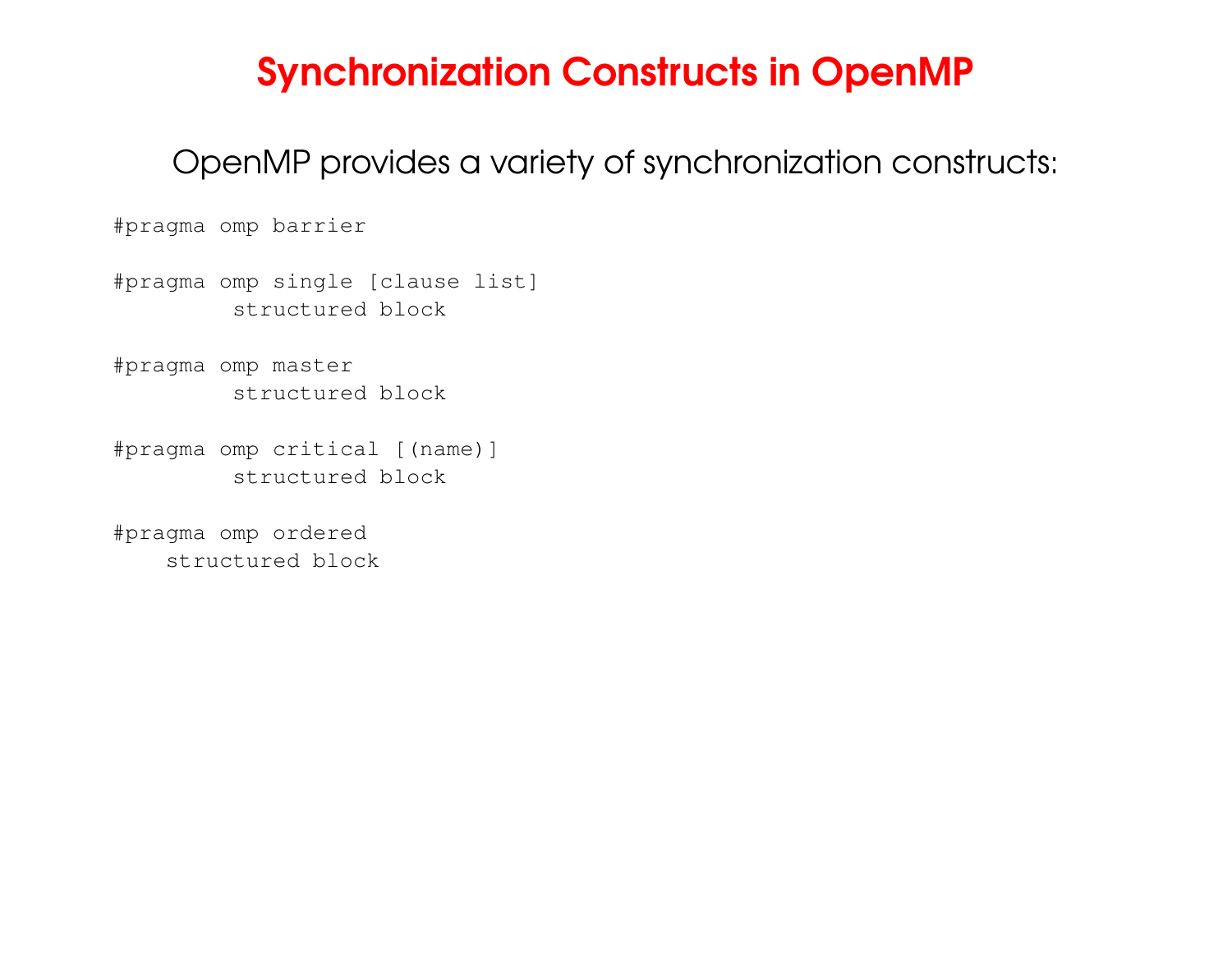### OpenMP Library Functions

In addition to directives, OpenMP also supports <sup>a</sup> number of functions that allow <sup>a</sup> programmer to control the execution of threaded programs.

```
/* thread and processor count */
void omp_set_num_threads (int num_threads);
int omp_get_num_threads ();
int omp_get_max_threads ();
int omp_get_thread_num ();
int omp_get_num_procs ();
int omp_in_parallel();
```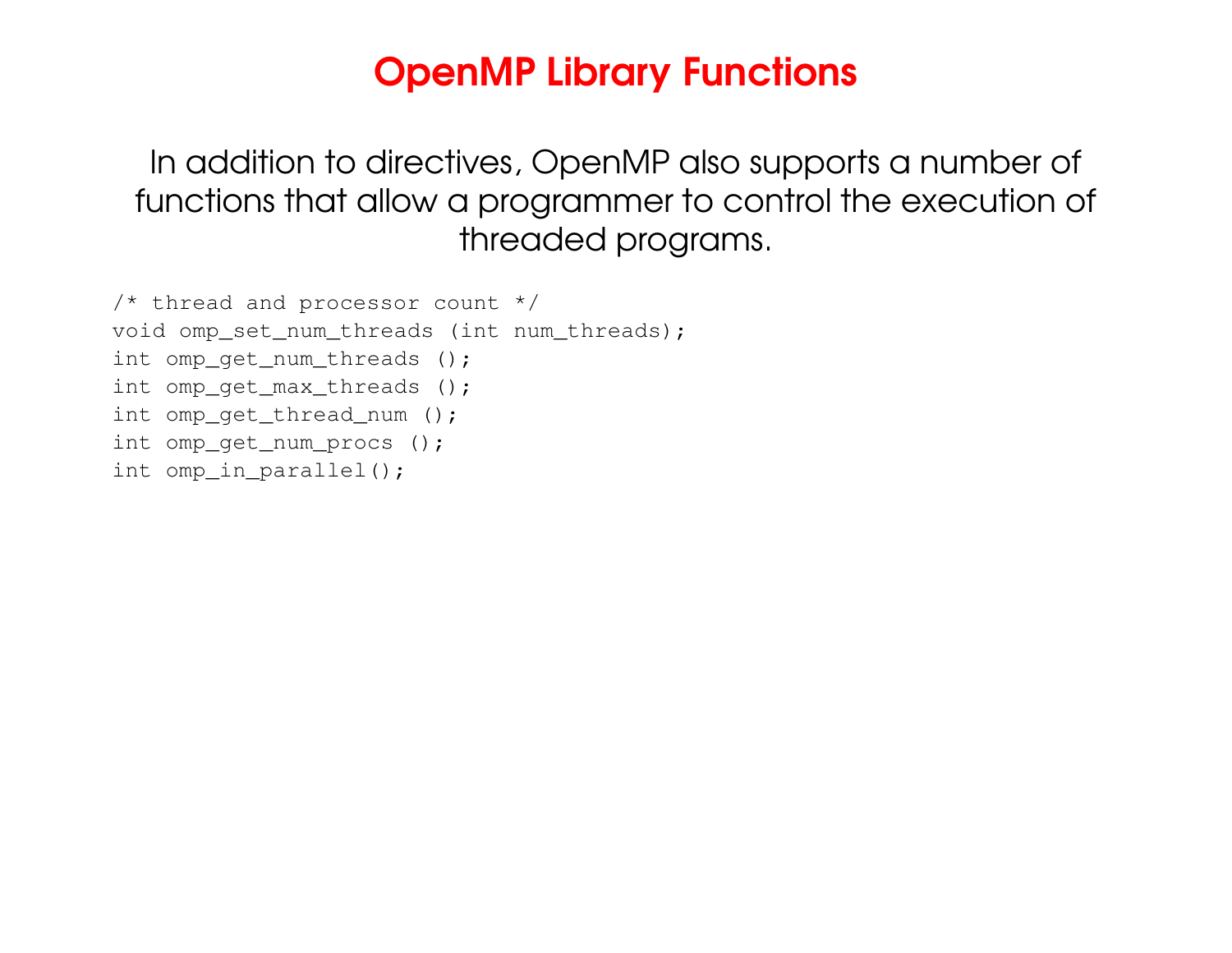#### OpenMP Library Functions

```
/* controlling and monitoring thread creation */
void omp_set_dynamic (int dynamic_threads);
int omp_get_dynamic ();
void omp_set_nested (int nested);
int omp_get_nested ();
```

```
/* mutual exclusion */
void omp_init_lock (omp_lock_t *lock);
void omp_destroy_lock (omp_lock_t *lock);
void omp_set_lock (omp_lock_t *lock);
void omp_unset_lock (omp_lock_t *lock);
int omp_test_lock (omp_lock_t *lock);
```
In addition, all lock routines also have <sup>a</sup> nested lock counterpart for recursive mutexes.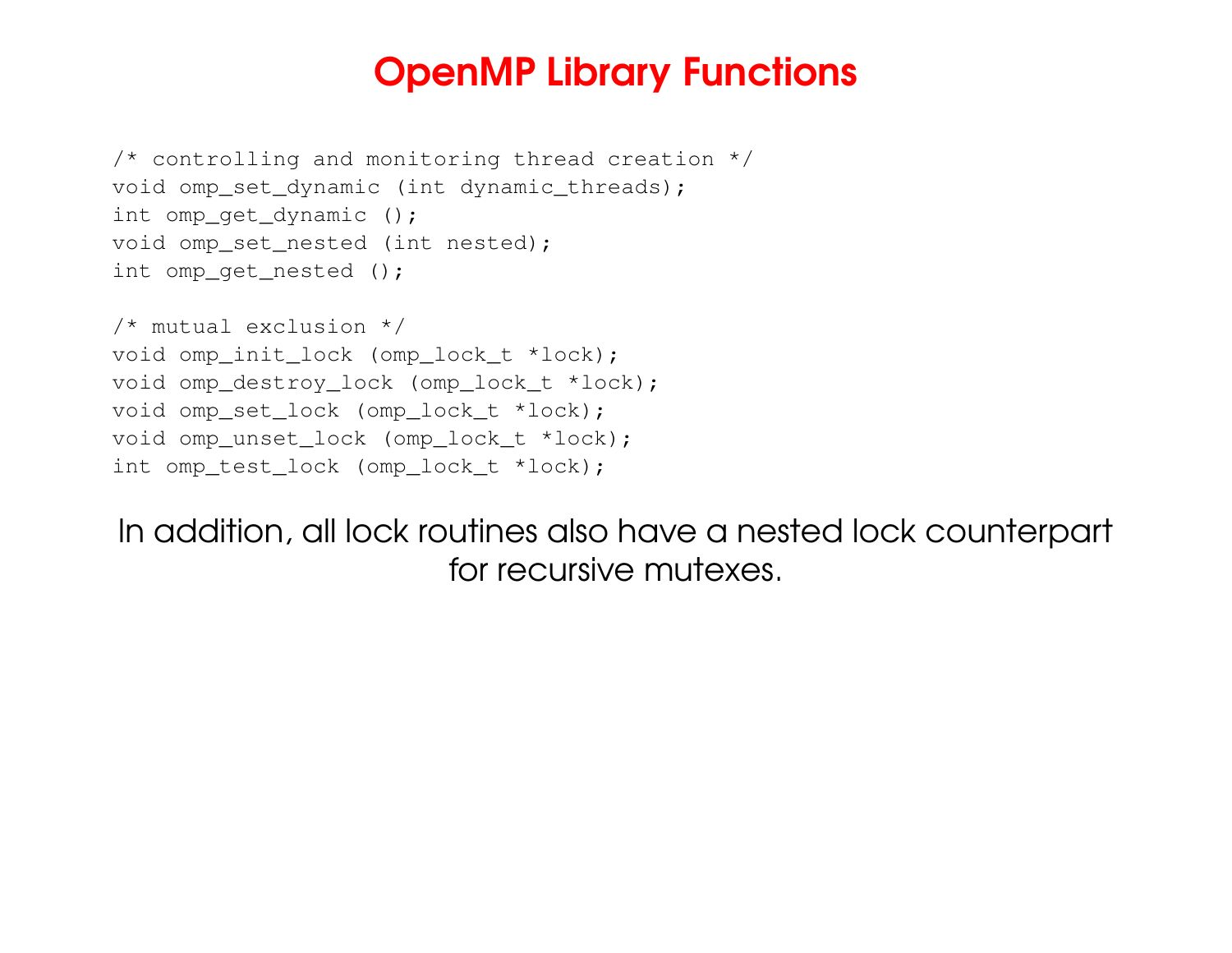# Environment Variables in OpenMP

- $\bullet$  <code>OMP\_NUM\_THREADS: This environment variable specifies the</code> default number of threads created upon entering <sup>a</sup> parallel region.
- $\bullet$  OMP\_SET\_DYNAMIC: Determines if the number of threads can be dynamically changed.
- $\bullet$  OMP\_NESTED: Turns on nested parallelism.
- OMP\_SCHEDULE: Scheduling of for-loops if the clause specifies runtime.